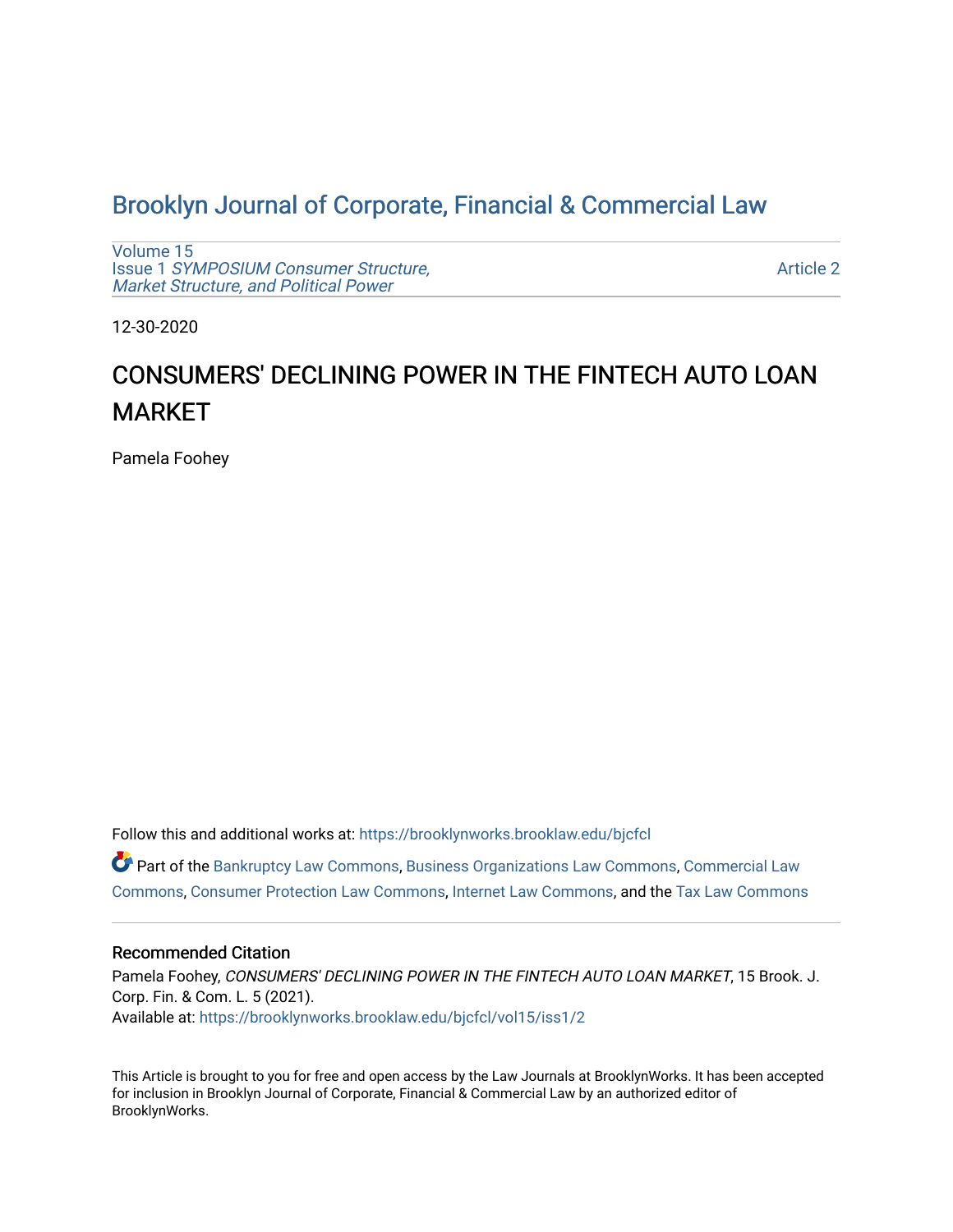# CONSUMERS' DECLINING POWER IN THE FINTECH AUTO LOAN MARKET

Pamela Foohey\*

#### **ABSTRACT**

Automobiles have become part of America's infrastructure. For most people, having access to a car is crucial to their livelihoods and they will take on significant amounts of debt to purchase vehicles. Auto debt is unlike any other consumer debt, both in its structure, which allows creditors to easily seize collateral, and in its lack of regulation. The unique and lucrative nature of auto debt has not gone unnoticed by lenders or by companies leveraging fintech to offer people new ways to purchase cars and car loans. This Article assesses the evolving marketplace for auto sales, leasing, and loans to evaluate how Americans access cars, including consumer bankruptcy's place in helping people keep their cars. Based on this assessment, it argues that power imbalances between auto lenders and consumers have widened and likely will continue to widen, to people's detriment. The Article ends by outlining and evaluating a series of ideas to facilitate needed "car security" for Americans.

# INTRODUCTION: DRIVING IN AMERICA

America is a country of cars.<sup>1</sup> Having access to an automobile is crucial to getting to work, to the grocery store, to the doctor, to school, and to childcare.<sup>2</sup> In most places in the United States, infrastructure prevents even moderately efficient travel without a car. Buses run sporadically. Bike lanes are nonexistent. Trains and light rails are not accessible. Walking and other non-car travel simply is not prioritized.<sup>3</sup>

<sup>\*</sup> Professor of Law, Indiana University Maurer School of Law. This Article was prepared for the Consumer Welfare, Market Structure and Political Power symposium, hosted by Brooklyn Law School and the Brooklyn Journal of Corporate, Financial & Corporate Law. My thanks to Edward Janger for inviting me to participate in the Symposium and to Christopher Bradley, Anne Fleming, Lynn LoPucki, Christopher Odinet, and Frank Pasquale for comments on the draft.

<sup>1.</sup> In 2015, the United States was the fourth highest among countries based on motor vehicles per 1,000 inhabitants. See Joe Myers, These Are the Countries with the Most Vehicles Per Person, WORLD ECON. FORUM (Oct. 25, 2015), https://www.weforum.org/agenda/2015/10/these-are-thecountries-with-the-most-vehicles-per-person/.

<sup>2</sup>. See Pamela Foohey, Robert M. Lawless, & Deborah Thorne, Driven to Bankruptcy, 55 WAKE FOREST L. REV. 287, 289–90 (2020).

<sup>3</sup>. See Gregory H. Shill, Unsafe Streets' New Liability, 2 VISION ZERO CITIES 37 (2017), http://ssrn.com/abstract=2961099 (detailing a case in New York City in which a twelve-year-old was struck and severely injured by a car on what was deemed an unsafe street). See generally Gregory H. Shill, Should Law Subsidize Driving?, 95 N.Y.U. L. REV. 498, 502 (2020) (overviewing how the United States became car-dependent because of legal and governmental choice to invest in "car-centrism" and "automobile supremacy"); R. J. CROSS ET AL., DRIVING INTO DEBT 4 (2019), https://uspirg.org/sites/pirg/files/reports/WEB\_USP\_Driving-into-debt\_Report\_021219-v2.pdf ("Auto dependence is the result of generations of public policy.").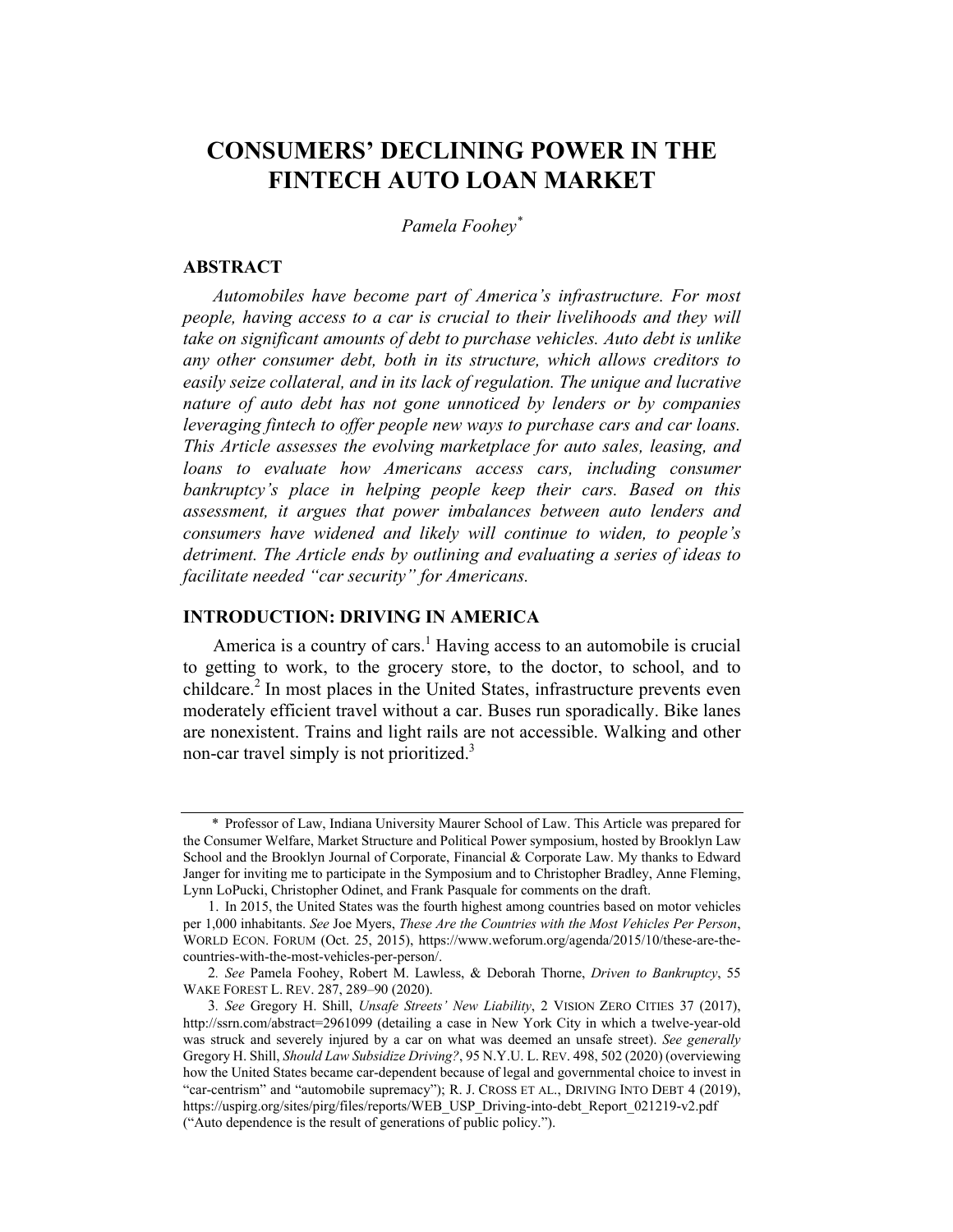Most people will take on significant amounts of debt to purchase the vehicles they need to survive day-to-day, a reality that has not gone unnoticed by auto dealers and by companies leveraging financial technology (called "fintech") to offer people new ways to purchase cars and obtain car loans.<sup>4</sup> This Article details the evolving fintech market for auto sales, leasing, and loans to argue that unless the government steps in to support people in the new "car economy" that its accumulated policies have shaped, new innovations will continue to widen power imbalances between auto lenders and consumers to consumers' detriment.

Although some people choose to live without a car, most car-free Americans go without an automobile not by choice but because they cannot afford a car. <sup>5</sup> Over 85% of Americans drive to work and over 95% of American households report having access to at least one automobile.<sup>6</sup> The effect of not having access to an automobile is pronounced. Car-less people in America have lower incomes, work fewer hours, and are more likely to live in poverty. $<sup>7</sup>$ </sup>

The United States' choice to build infrastructure and enact laws that support private investment in cars means that people themselves must invest in cars, which has led to a robust market for cars and auto loans. Besides a house, a car is the single biggest investment that most people will make.<sup>8</sup> Additionally, two-adult families generally own two cars because most couples need a car each, particularly if both partners are in the workforce.<sup>9</sup>

Cars are expensive, even if people purchase them used. Given that nearly 40% of Americans cannot cover a \$400 emergency expense with cash, savings, or a credit card paid off within a month,<sup>10</sup> and that over 75% of

6. See Adam Levitin, The Fast and the Usurious: Putting the Brakes on Auto Lending Abuses, 108 GEO. L. REV. 1257, 1259 (2020) (reporting data from the United States Census Bureau).

8. See Cross et al., supra note 3, at 4–5; Foohey et al., Driven, supra note 2, at 289–290.

9. See Foohey et al., Driven, supra note 2, at 308 tbl.1 (noting that the median number of cars owned by couples, per the Federal Reserve's Survey of Consumer Finances, is two); see also Phil LeBeau, Wave Goodbye To The Two-Car Family, CNBC (Nov. 18, 2014), https://www.cnbc.com/ 2014/11/18/two-car-homes-will-become-less-common-kpmg.html (noting that the majority of American households own two cars).

10. BD. OF GOVERNORS OF THE FED. RES. SYSTEM, REPORT ON THE ECONOMIC WELL-BEING OF U.S. HOUSEHOLDS IN 2018 2 (May 2019), https://www.federalreserve.gov/publications/ files/2018-report-economic-well-being-us-households-201905.pdf; see also Pamela Foohey, Dalié Jiménez, & Christopher K. Odinet, The Folly of Credit as Pandemic Relief, 68 UCLA L. REV. DISC.

<sup>4</sup>. See generally Christopher Odinet, Consumer Bitcredit and Fintech Lending, 69 ALA. L. REV. 781, 784, 787–88 (2018) (defining and discussing "fintech"); Rory Van Loo, Making Innovation More Competitive: The Case of Fintech, 65 UCLA L. REV. 232, 238–40 (2018) (same).

<sup>5</sup>. See Anne E. Brown, Car-Less or Car-Free? Socioeconomic and Mobility Differences Among Zero-Car Households, 60 TRANSP. POL'Y 152, 154 tbl.1 (2017); Suman K. Mitra & Jean-Daniel M. Saphores, Carless in California: Green Choice or Misery?, 65 J. TRANSP. GEOGRAPHY 152, 153 (2017).

<sup>7.</sup> See Foohey et al., Driven, supra note 2, at 289-90. See generally David A. King, Michael J. Smart & Michael Manville, The Poverty of the Carless: Toward Universal Auto Access, J. PLAN. EDUC. & RESEARCH (2019), https://doi.org/10.1177/0739456X18823252; Steven Raphael & Lorien Rice, Car Ownership, Employment & Earnings, 52 J. URB. ECON. 109 (2002).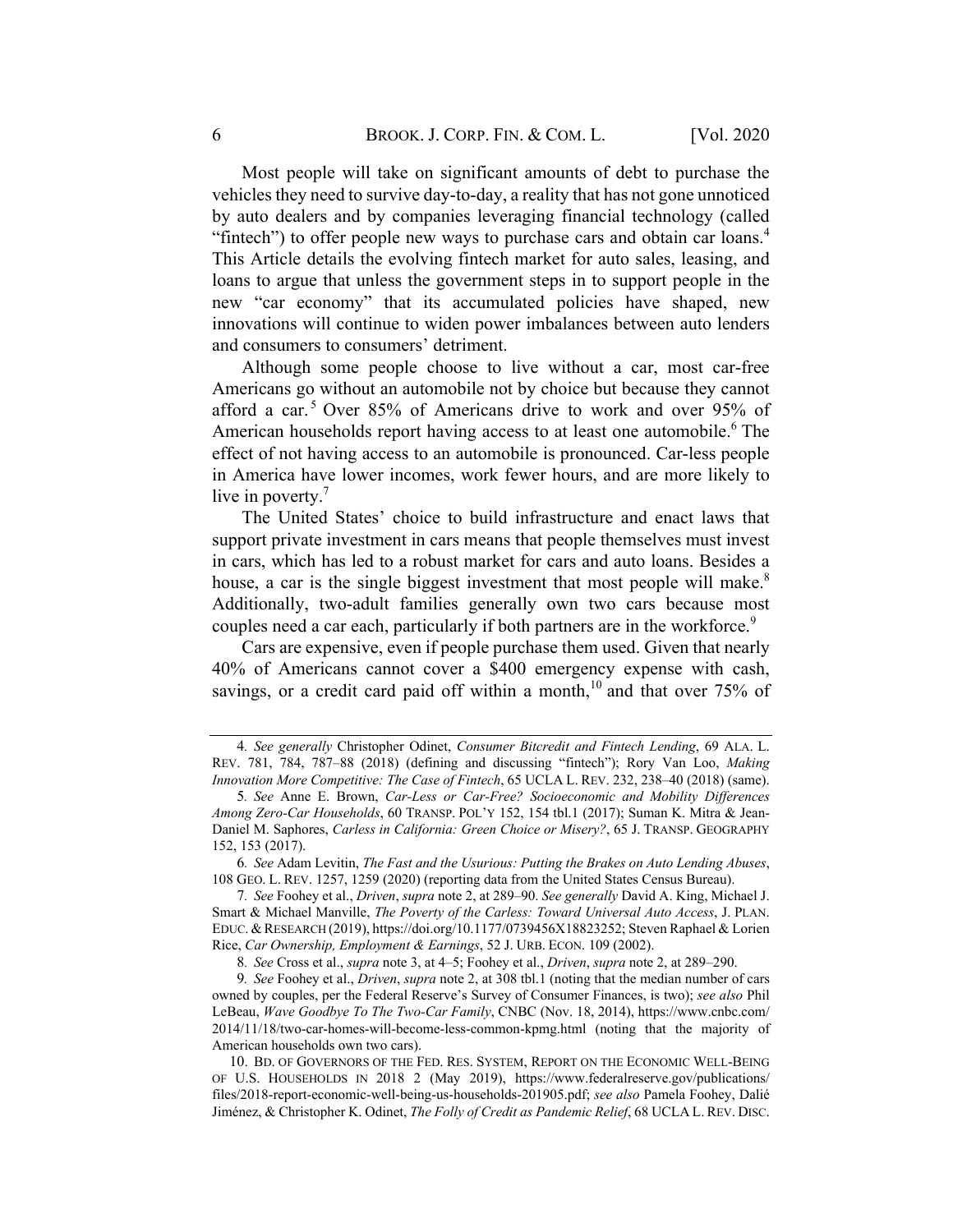American workers live paycheck-to-paycheck, $11$  most people must take out loans to purchase their cars.<sup>12</sup> As income and wealth inequality expands, people's need to finance their cars will only increase.<sup>13</sup> Indeed, auto loans now are the second largest consumer credit market in terms of number of loans<sup>14</sup> and feature prominently on households' "accumulated ledger of economic risk."15 Over the last decade, Americans' auto loan debt increased nearly 40% and the average auto loan for a new car increased 11%. <sup>16</sup> The subprime auto loan market has significantly expanded as well.<sup>17</sup>

More debt could mean more cars. Yet, a significant rise in passenger vehicles on America's roads has not accompanied this rise in auto debt. The total vehicle count has increased by about 10% since 2005.18 In contrast, the average age of passenger vehicles has risen. At the end of 2018, the average age of passenger vehicles in operation was 11.8 years; in 2014, it was 11.4 years.<sup>19</sup> These figures suggest that people are taking out more money to finance increasingly old cars.<sup>20</sup>

2015-Automobile-Purchase-Decisions-and-Auto-Lending.htm (reporting that in 2015, two-thirds of people who purchased automobiles, new or used, financed their purchase with a loan).

13. See Pamela Foohey & Nathalie Martin, Reducing the Wealth Gap Through Fintech "Advances" in Consumer Banking and Lending, 2021 U. ILL. L. REV., Part II (forthcoming 2021) (detailing widening income and wealth gaps in the United States).

14. See Levitin, supra note 6, at n.11 (reporting data from the Federal Reserve Bank of New York).

15. AnnaMaria Andriotis, Ken Brown & Shane Shifflett, Families Go Deep in Debt to Stay in the Middle Class, WALL ST. J. (Aug. 1, 2019, 11:35 AM), https://www.wsj.com/articles/familiesgo-deep-in-debt-to-stay-in-the-middle-class-11564673734.

16. Both figures are inflation adjusted. See id.

18. Compare Jerry Hirsch, Record 278 Million Vehicles on U.S. Roads and They are Old, TRUCKS (June 27, 2019), https://www.trucks.com/2019/06/27/vehicle-average-age-ihs-markit/ (reporting data from the IHS Markit study of vehicle registrations at the beginning of 2019) with Jerry Hirsch, 253 Million Cars and Trucks on U.S. Roads; Average Age Is 11.4 Years, L.A. TIMES (June 9, 2014, 8:46 AM), https://www.latimes.com/business/autos/la-fi-hy-ihs-automotive-average -age-car-20140609-story.html (reporting data from the IHS Markit study of vehicle registrations from 2004).

19. See Hirsch, Record 278 Million Vehicles, supra note 18 (providing data for "light vehicles" in operation); Hirsch, 253 Million Cars and Trucks, supra note 18 (same).

20. Cf. David Muller, 5 Used-Vehicle Trends in 2020, AUTO. NEWS (Dec. 30, 2019, 12:00 AM), https://www.autonews.com/used-cars/5-used-vehicle-trends-2020 (commenting that "dealerships big and small increasingly have shifted their focus toward used vehicles").

<sup>126,</sup> 136 (2020) (noting a study from March 2020 that "found that more than half of all individuals do not have savings to cover three months of expenses").

<sup>11.</sup> Emmie Martin, The Government Shutdown Spotlights a Bigger Issue: 78% of US Workers Live Paycheck to Paycheck, CNBC (Jan. 9, 2019), https://www.cnbc.com/2019/01/09/shutdownhighlights-that-4-in-5-us-workers-livepaycheck-to-paycheck.html.

<sup>12</sup>. See Automobile Purchase Decisions and Auto Lending, FED. RES. BOARD (June 14, 2016), https://www.federalreserve.gov/econresdata/2016-economic-well-being-of-us-households-in-

<sup>17</sup>. See FED. RES. BANK OF NY, QUARTERLY REPORT ON HOUSEHOLD DEBT AND CREDIT 2018: Q4 (Feb. 2019), https://www.newyorkfed.org/medialibrary/interactives/householdcredit/ data/pdf/hhdc\_2018q4.pdf (reporting that in 2018, 31% of new auto loan originations went to borrowers with subprime (below 660) credit scores); infra Part II for more details about auto loans outstanding.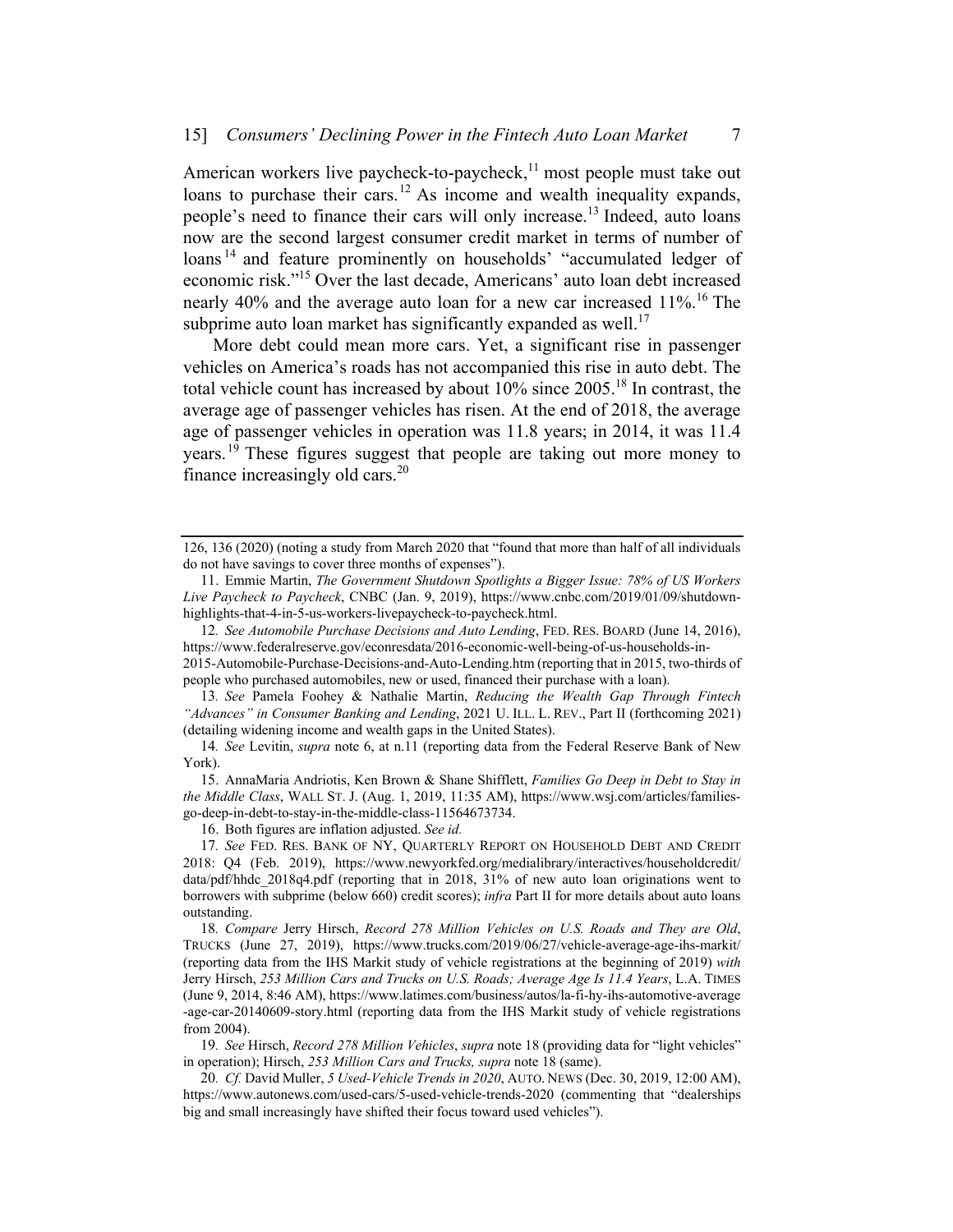How people finance their purchase of vehicles sets auto loans apart from most other consumer credit, such as credit cards and home loans, which, in part, may explain increasing loan amounts in relation to the car count. Auto lenders, like home mortgage lenders, almost always require that borrowers give rights to their lenders in the cars—that is, the loans are secured. This security provides lenders the right to repossess and sell vehicles if borrowers  $\delta$  default.<sup>21</sup> But unlike home loans, repossessions and sales of automobiles can happen quickly because there are few federal or state regulations that provide people with rights against lenders that may delay sales.<sup>22</sup> The secured nature of auto loans suggests that lenders would have significant power to compel payment because default could immediately threaten a person's livelihood. In addition, auto sellers, which often partner with auto lenders or are one in the same, are not subject to the Consumer Financial Protection Bureau (CFPB)'s rulemaking, supervision, or enforcement authority. <sup>23</sup> This carveout serves to insulate auto loans from regulation by the federal agency designed to address problematic practices that research had identified in the a variety of consumer lending markets, including auto loans.<sup>24</sup>

In accordance with this assumption, research shows that when people face financial struggles, they generally prioritize paying their auto loans and default on other debts first.<sup>25</sup> During the 2008 financial crisis, for instance, people continued to make car payments.<sup>26</sup> In contrast, the COVID-19 pandemic may lead to increased auto loan defaults. More people are working

<sup>21</sup>. See Foohey et al., Driven, supra note 2, at 300–03 (discussing repossession and sale); Vehicle Repossession, FED. TRADE COMM'N, https://www.consumer.ftc.gov/articles/0144-vehiclerepossession (last visited Sept. 17, 2020) (same).

<sup>22</sup>. See Adam J. Levitin, Resolving the Foreclosure Crisis: Modification of Mortgages in Bankruptcy, 2009 WIS. L. REV. 565, 569 (explaining that "[f]oreclosure is an undesirable outcome for borrowers and lenders" (emphasis in original)); Vehicle Repossession, FED. TRADE COMM'N, https://www.consumer.ftc.gov/articles/0144-vehicle-repossession (last visited Mar. 29, 2020) ("In many states, your creditor can seize your vehicle as soon as you default on your loan or lease."); infra Part III (discussing repossession). Some states give borrowers a short time period to reinstate after repossession, including for auto loans. See My Car Has Been Repossessed, and I Was Told It Will Be Sold. What Can I Do?, CONSUMER FIN. PROT. BUREAU (Sept. 23, 2016), https://www. consumerfinance.gov/ask-cfpb/my-car-has-been-repossessed-and-i-was-told-it-will-be-sold-whatcan-i-do-en-865/.

<sup>23</sup>. See Edward J. Balleisen & Melissa B. Jacoby, Consumer Protection After the Global Financial Crisis, 107 Geo. L.J. 813, 824–30 (2019) (discussing the lobbying that led to this carveout and the intertwining of car sales and loans); infra Part I.A.

<sup>24</sup>. See Balleisen & Jacoby, supra note 23, at 818–19 (discussing the creation of the CFPB).

<sup>25</sup>. See Foohey et al., Driven, supra note 2, at 324 (noting that people who file bankruptcy own cars in the same percentage as American households overall); Laura Bliss, If the Economy Is So Great, Why Are Car Loan Defaults at a Record High?, CITYLAB (Feb. 15, 2019), https://www.citylab.com/transportation/2019/02/subprime-car-loans-buy-automobile-lendingdebt-trap/582652/.

<sup>26</sup>. See Billy Nauman, Why America's \$1.3tn Car-Loan Market Cannot Avoid A Pile-Up, FIN. TIMES (Apr. 3, 2020), https://www.ft.com/content/5a8ca5b1-9a1c-4f81-99a5-acecef75b389; Kevin Wack, How the coronavirus is upending auto lending, AM. BANKER (Apr. 8, 2020), https://www.americanbanker.com/news/how-the-coronavirus-crisis-is-upending-auto-lending.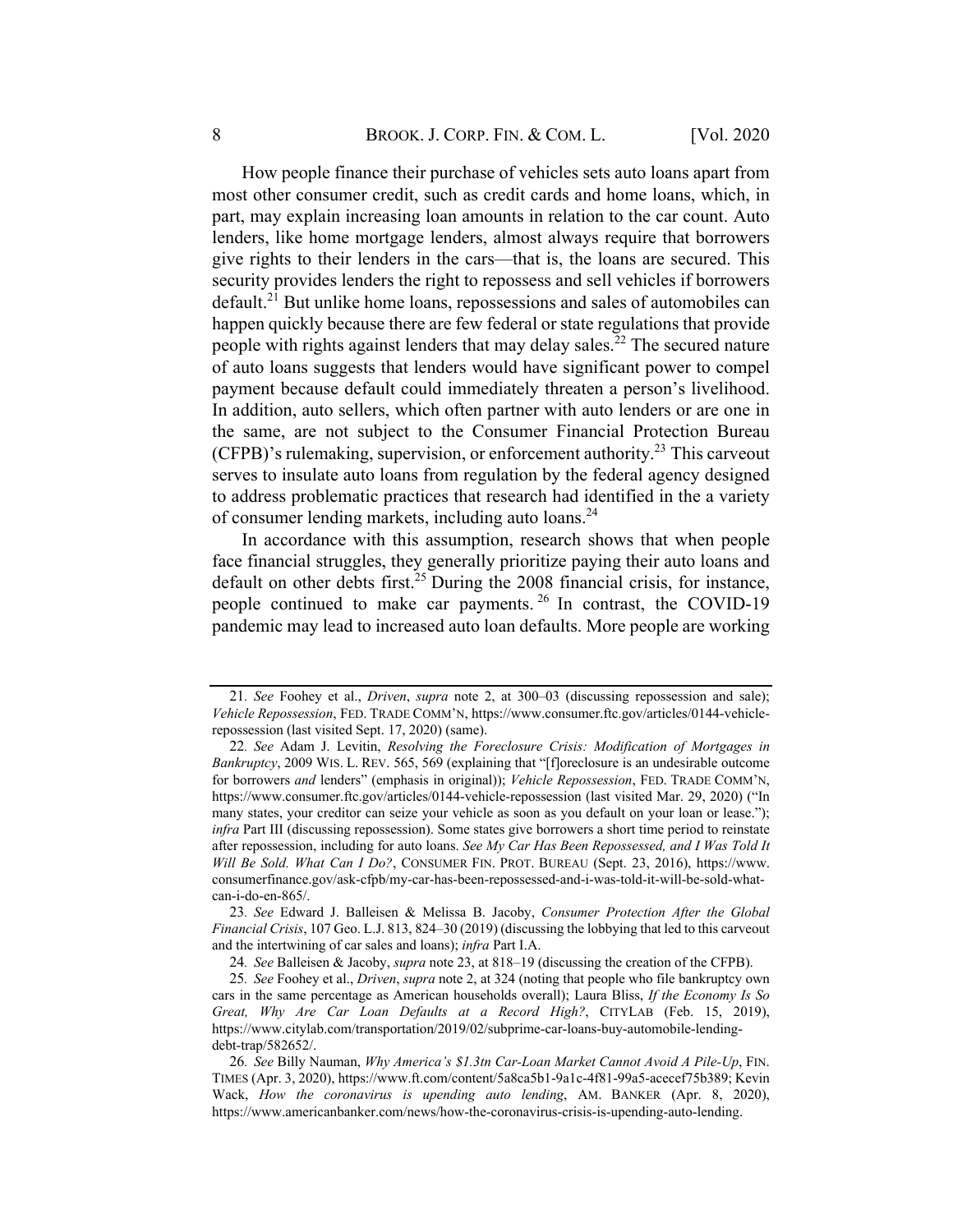from home, which reduces the need for cars to get to work, in turn reducing the urgency of paying auto loans. $27$ 

In non-pandemic times, one of auto lenders' primary tools to increase profits is repossession. Some lenders repossess and sell the same used car repeatedly.<sup>28</sup> Car dealers encouraging people to default on their loans and allow their lenders to repossess their car before they purchase another vehicle even has a name, "kicking the trade."<sup>29</sup> This practice benefits dealers because third party lenders are on the hook for the auto loan, not the car dealership, and the dealership can often make additional money from selling the customer another car and arranging new financing for that car.<sup>30</sup>

"Kicking the trade" also reflects the consequence of the recent boom in auto loans. With debt comes default. As Americans have financed their car ownership with increasing levels of debt, delinquencies and default have risen.<sup>31</sup> For example, one subprime auto lender stated that, of the cars it lends against, it expects to repossess 35% of them.<sup>32</sup> Even before the COVID-19 pandemic, in 2019, consumers with subprime auto loans were defaulting within the first few months of borrowing at rates rivaling those during the  $2008$  financial crisis.<sup>33</sup> And yet subprime auto lenders continued to make large profits.  $34$ 

Overall, the structure of auto sales and lending markets allocates more power to dealers and lenders than to consumers, likely more so than in other

<sup>27</sup>. See Nauman, supra note 26; Wack, supra note 26.

<sup>28</sup>. See Dealers' Repeated Sales of the Same Used Car Surprisingly Common, L.A. TIMES (Aug. 15, 2012, 12:00 AM), https://www.latimes.com/business/la-xpm-2012-aug-15-la-fi-boomerangcars-20120815-story.html.

<sup>29</sup>. See Sebastian Blanco, Some Dealers Telling Customers to Stop Paying Auto Loans, Sign for New Ones, CAR & DRIVER (Mar. 7, 2020), https://www.caranddriver.com/news/a31055930/cardealers-encouraging-loan-defaults/; AnnaMaria Andriotis & Ben Eisen, Dealerships Give Car Buyers Some Advice: Just Stop Paying Your Loan, WALL ST. J. (Feb. 15, 2020, 5:30 AM), https://www.wsj.com/articles/dealerships-give-car-buyers-some-advice-just-stop-payingyour-loan-11581762601.

<sup>30</sup>. See Andriotis & Eisen, supra note 29; infra Part II.A.

<sup>31</sup>. See Foohey et al., Driven, supra note 2, at 291–92 (discussing delinquencies); Elisabeth Buchwald, Outstanding Auto-Loan Balances Just Hit a New Record and Delinquencies Are on the Rise—Should You Be Concerned?, MARKETWATCH (Feb. 25, 2020, 2:18 PM), https://www.market watch.com/story/outstanding-auto-loan-balances-just-hit-a-new-record-and-delinquencies-are-onthe-rise-should-you-be-concerned-2020-02-21 (noting that auto loans delinquent for 90 or more days rose from \$57 billion to \$66 billion between the fourth quarter of 2018 to the fourth quarter of 2019).

<sup>32.</sup> Ryan Felton, This Subprime Auto Lender Repos 35 Percent of the Cars It Finances, JALOPNIK (Feb. 9, 2018, 3:30 PM), https://jalopnik.com/this-subprime-auto-lender-repos-35 percent-of-the-cars-1822875696.

<sup>33</sup>. See Adam Tempkin, Subprime Auto Giant's Loans Souring at Fastest Clip Since 2008, BLOOMBERG (Oct. 25, 2019, 6:00 AM), https://www.bloomberg.com/news/articles/2019-10- 25/subprime-auto-giant-s-loans-souring-at-fastest-clip-since-2008; infra note 157 (noting rises in delinquencies on subprime auto loans).

<sup>34</sup>. See Anjali Kamat, The Big Business of Subprime Auto Loans, NPR (Dec. 12, 2019, 5:00 AM), https://www.npr.org/2019/12/12/787337997/the-big-business-of-subprime-auto-loans.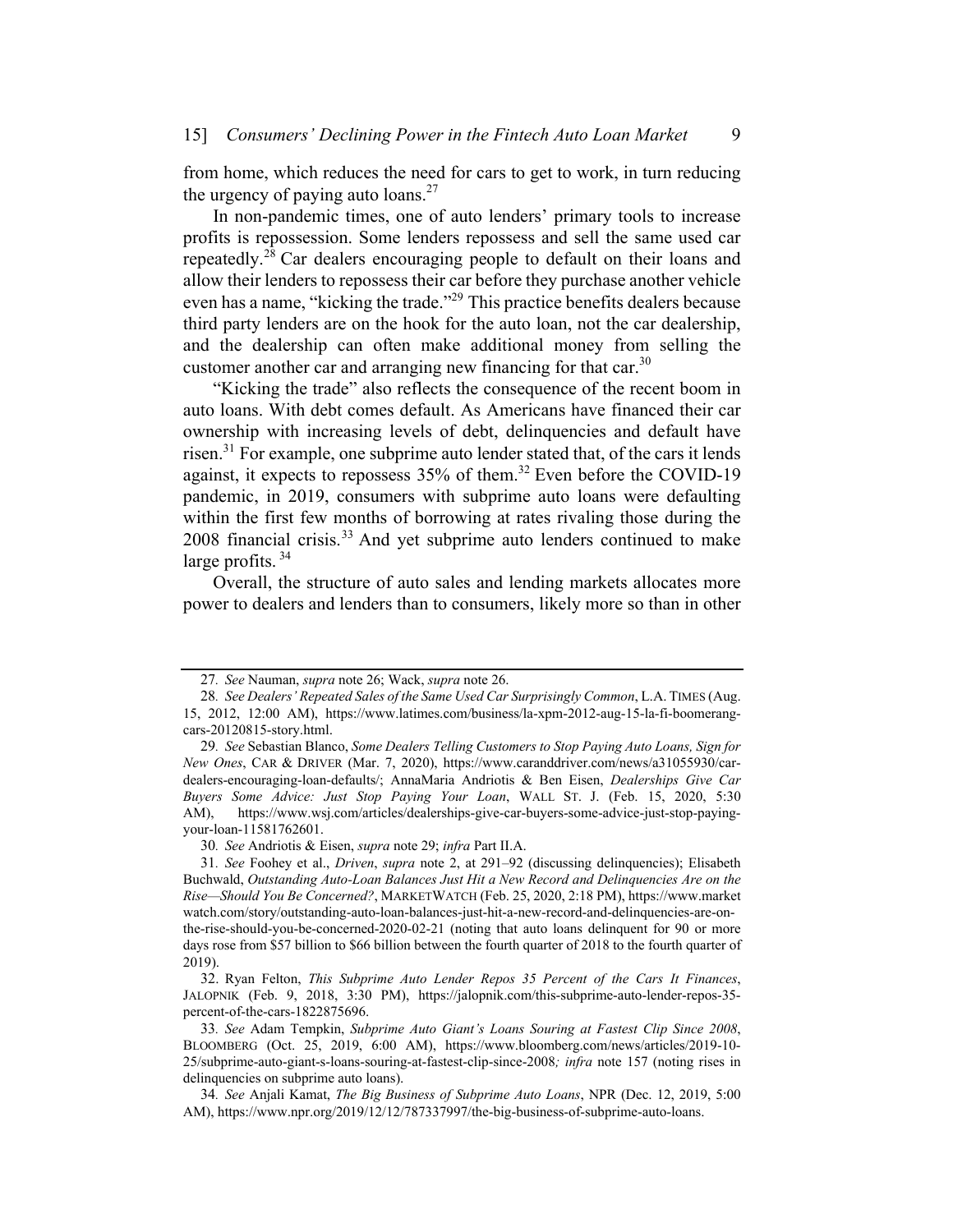consumer credit contexts.35 Indeed, as Adam Levitin recently concluded after a detailed discussion of auto lending, "the car loan market is rife with consumer abuses."<sup>36</sup>

The car loan market also is rife with new ways to get cars to people. People's need for automobiles, coupled with the rise of a lucrative auto loan market, has spurred innovation in the delivery of auto loans to consumers and innovation, beyond traditional leases, in how people access cars without purchasing them.<sup>37</sup> Fintech consumer loan platforms and smartphone apps have gained traction in the past couple years.<sup>38</sup> Auto loan platforms and apps promise to immediately deliver auto loans to customers with reduced fees and better terms.<sup>39</sup>

At the same time, ride-sharing services, such as Uber and Lyft, have transformed how people travel shorter distances, creating gig economy employment opportunities<sup>40</sup> People who drive for these services necessarily need cars, which, for some, require the purchase or lease of vehicles. Uber and other companies have tried to capitalize on drivers' need for financing for those vehicle purchases.<sup>41</sup> Some of these programs have failed rather epically, such as Uber's Xchange Uber Car Financing, which ended in a \$20 million settlement with the Federal Trade Commission (FTC) based on the FTC's assertions of deceptive advertising.<sup>42</sup>

Also trying to capitalize on people's shorter-term need for vehicles are new peer-to-peer car rentals and car-sharing services. These companies offer an alternative to people who frequently use ride-sharing and also complement

<sup>35.</sup> A similar consumer credit market is for payday loans and high-cost credit products. Research shows that people will accept whatever terms they are given because they need money desperately. See infra Part II.A; Foohey & Martin, *supra* note 13, at Part III.C (discussing alternative financing). 36. See generally Levitin, supra note 6.

<sup>37.</sup> Auto leasing, while on the rise, remains a small percentage of the market for how people finance cars. See Aaron M. Kessler, Auto Leasing Gains Popularity Among American Consumers, N.Y. TIMES (Jan. 8, 2015), https://www.nytimes.com/2015/01/09/business/auto-leasing-gainspopularity-among-american-consumers.html (reporting that about 25% of new vehicles were leased in 2015).

<sup>38</sup>. See Kristin Johnson et al., Artificial Intelligence, Machine Learning, and Bias in Finance: Toward Responsible Lending, 88 FORDHAM L. REV. 499, 499-502 (2019) (detailing fintech and finance).

<sup>39</sup>. See Foohey & Martin, supra note 13, at 38 (discussing fintech auto lending platforms).

<sup>40</sup>. See Miriam A. Cherry, Are Uber and Transportation Network Companies The Future of Transportation (Law) and Employment (Law)?, 4 TEX. A&M L. REV. 173, 174–77 (2016) (overviewing the emergence of vehicle sharing); Shui-Yi Oei & Diane M. Ring, Can Sharing Be Taxed?, 93 WASH. U. L. REV. 989, 990–91, 999, 1003 (2016) (noting the sharing economy "enable[s] owners of homes, apartments, or vehicles, . . . to monetize those assets").

<sup>41</sup>. See Veena Dubal, Opinion, Uber's New Loan Program Could Trap Drivers in Cycles of Crushing Debt, THE GUARDIAN (Dec. 5, 2019), https://www.theguardian.com/commentisfree/ 2019/dec/05/uber-loan-program-debt; Brett Helling, Vehicle Financing Options for Rideshare Drivers, RIDESTER (Aug. 19, 2020), https://www.ridester.com/vehicle-financing-options-ridesharedrivers/ (listing ways that ride-sharing drivers can acquire SUVs and luxury cars).

<sup>42.</sup> See Foohey & Martin, supra note 13, at 39–40 (discussing Uber's failed auto loan program); infra Part III (detailing more about auto loan defaults and lending program failures).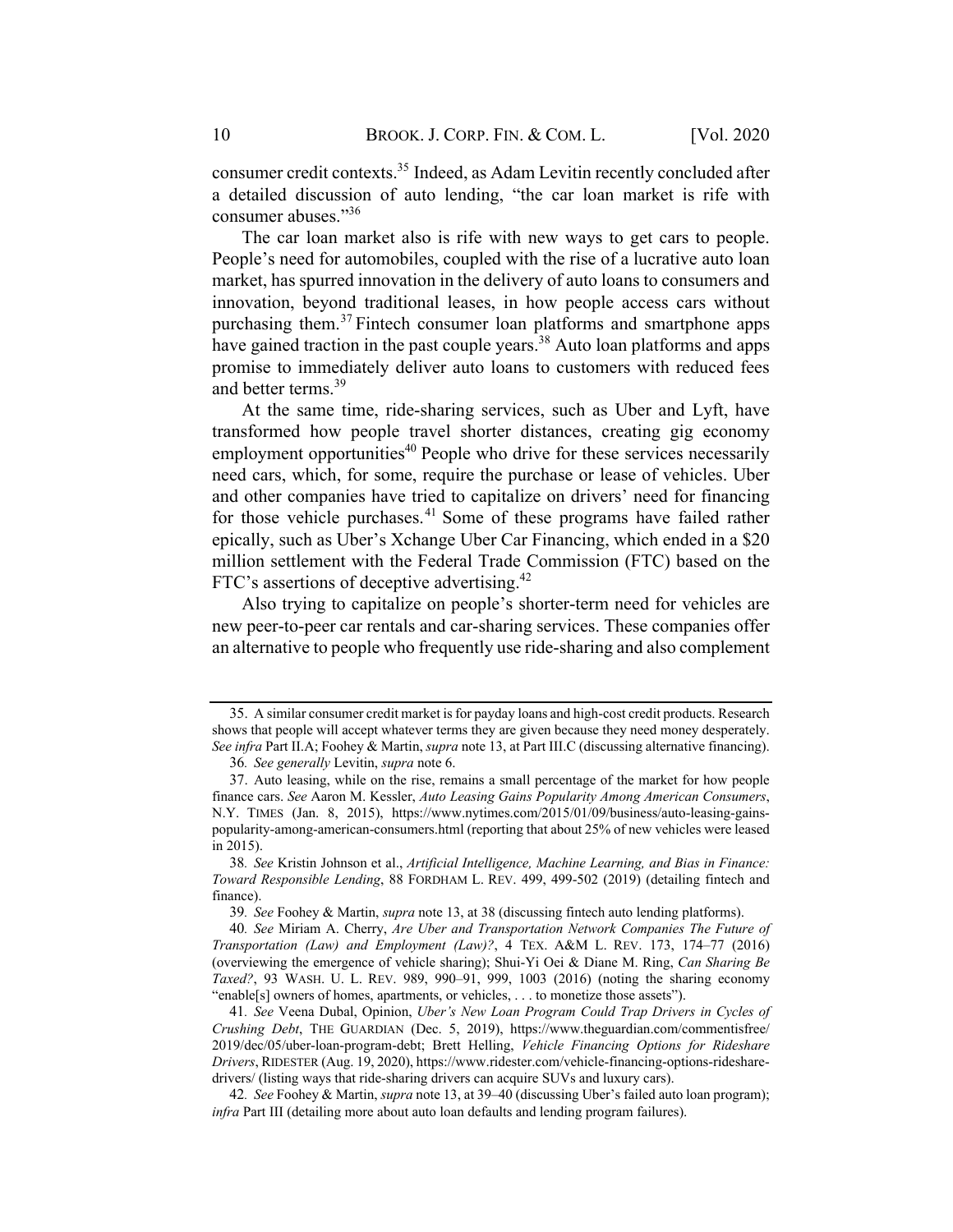already existing vehicle-sharing options, such as  $ZipCar<sup>43</sup> Piggybacking on$ the rise of vehicle sharing services, platforms also have emerged to help users choose between these services.<sup>44</sup> In aggregate, vehicle-sharing services seem to have increased rather than decreased America's perceived need for and consumption of vehicles.<sup>45</sup>

The introduction of these fintech innovations has the power to disrupt the existing market structure that allocates power to auto dealers and lenders at the expense of consumers or to strengthen providers' hold over consumers. As the economic fallout from the COVID-19 pandemic continues, people may gravitate to these innovations as ways to buy the cars they need to get to work and for other necessary travel. Auto dealers and lenders likewise might gravitate to these innovations because they allow easier adaptation to marketplace changes as the crisis evolves.<sup>46</sup> These dynamics hold the potential to shift the balance of power even more in favor of auto dealers and lenders if fintech innovations tend to strengthen providers' hold over consumers.

Part I of this Article provides more details about auto loans' growth in recent decades and then focuses on the newest innovations in auto lending, paying particular attention to emerging fintech auto loan platforms and lending programs. This Part shows how the market structure for auto loans strongly favors lenders to the detriment of consumers' welfare. Part II bolsters that conclusion by detailing how the outsized power of auto lenders continues through delinquency and default.

<sup>43.</sup> See Oei & Ring, *supra* note 40, at 1004–05 (discussing peer-to-peer car rentals); What is Fair and How Does It Work, FAIR, https://fairapp.force.com/s/article/fair-explained (last visited Aug. 27, 2020) (offering financing for vehicles without long-term commitment or paperwork); Car Sharing: An Alternative to Car Rental with ZipCar, ZIPCAR, https://www.zipcar.com/ (last visited Mar. 8, 2020).

<sup>44</sup>. See About Us, RIDECELL, https://ridecell.com/about/ (last visited Mar. 8, 2020); Shared Mobility Services, LAUNCH MOBILITY, https://www.launchmobility.com/ (last visited Mar. 8, 2020).

<sup>45</sup>. See SAIF BENJAAFAR ET AL., DRIVERS, RIDERS AND SERVICE PROVIDERS: THE IMPACT OF THE SHARING ECONOMY ON MOBILITY (June 22, 2020), https://ssrn.com/abstract=3035478 (concluding that the sharing economy may lead to increased vehicle ownership and vehicle operation costs); Cherry, supra note 40, at 179–80 (noting that Uber and Lyft have transformed from a "green alternative" to "aggressively" for-profit businesses). But see First-ever Zipcar Impact Report Shows Car Sharing's Significant Social and Environmental Benefits, and Its Essential Role in Creating Better Cities, ZIPCAR (Jan. 15, 2019), https://www.zipcar.com/press/releases/impact report2018 (last visited Mar. 8, 2020).

<sup>46.</sup> Early reports suggest that auto dealers are adapting to the COVID-19 economy by offering customers greater ability to buy online and a more "flexible" purchase process. See Todd C. Frankel, No Handshakes. A Bad Economy. These Car Salesmen Shifted Tactics — and Succeeded, WASH. POST (Aug. 12, 2020 6:00AM), https://www.washingtonpost.com/road-to-recovery/2020/08/12/nohandshakes-bad-economy-these-car-salesmen-shifted-tactics-succeeded/; Michael Wayland, The Coronavirus Pandemic Has Upended Auto Sales and Buying a Car Will Never Be the Same, CNBC (May 21, 2020, 10:55 AM), https://www.cnbc.com/2020/05/21/the-coronavirus-pandemic-hasupended-auto-sales-and-buying-a-car-will-never-be-the-same.html.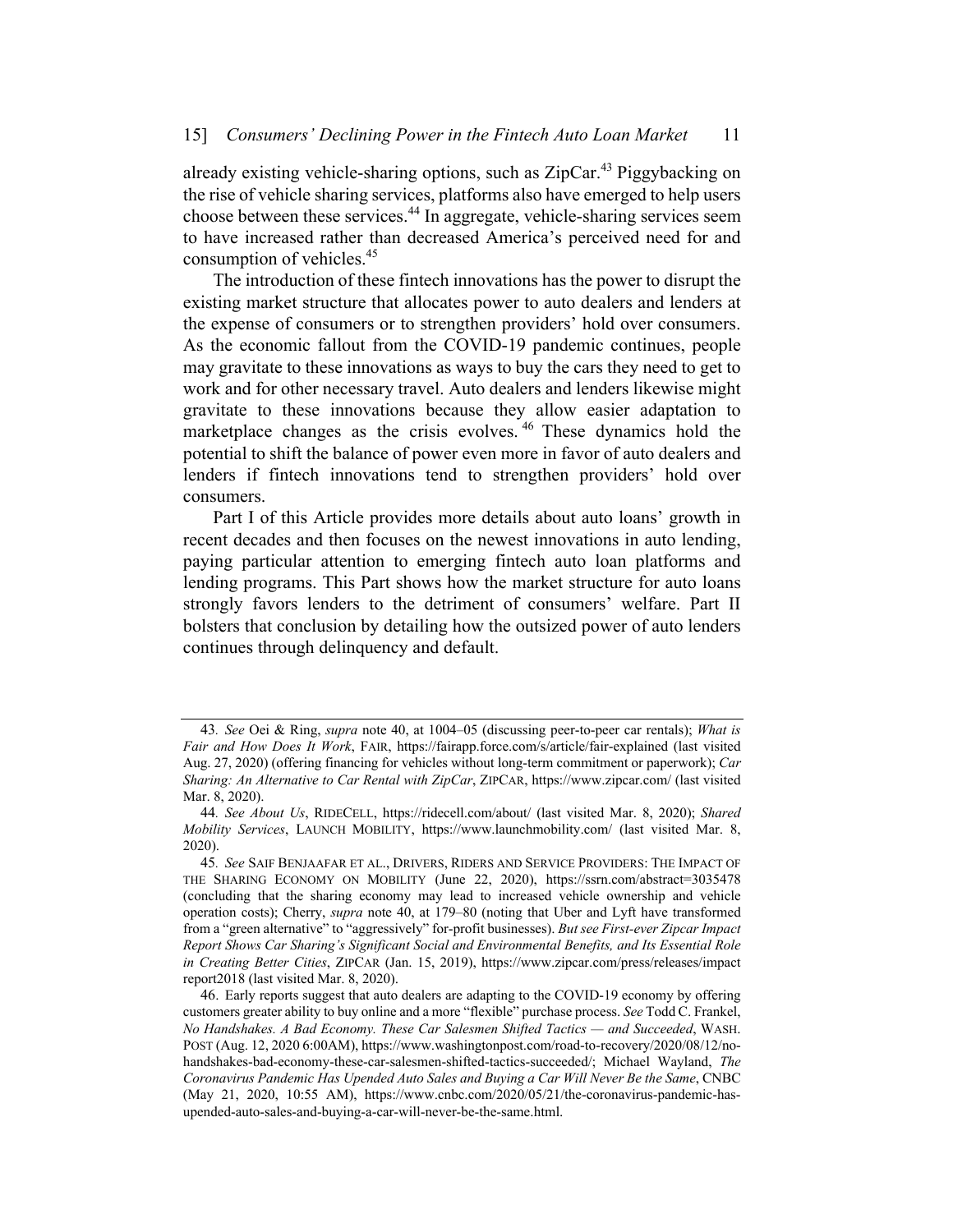Part III then considers people's current leading method to deal with burdensome auto loans—filing bankruptcy. It argues that although consumer bankruptcy's ability to help people keep their cars indicates that filing is useful for some people, it is a sub-par solution.<sup>47</sup> This Part also predicts how the Supreme Court's recent decision in City of Chicago v. Fulton will make filing bankruptcy even less useful for people, further enhancing auto dealers' and lenders' market power.<sup>48</sup>

Overall, Parts I through III argue that power imbalances between auto lenders and consumers have widened and likely will continue to widen, to the detriment of Americans for whom cars are necessities. Drawing on regulations and reforms suggested with regard to other consumer credit products, Part IV outlines and evaluates a series of ideas to facilitate needed "car security" for Americans. These ideas range from tailored disclosures to forgiving auto loans to subsidizing car ownership. As Part V concludes, this Article's discussion underscores that the progression of transportation in America is such that cars have become necessities. Their necessity, coupled with the continued evolution of the auto finance market, may render many of these reform ideas ineffective. Ultimately, what is required at this crossroads is a more encompassing and nuanced consideration of how to facilitate transportation in America.

# I. THE BOOMING AUTO LOAN MARKETPLACE

Auto loans are the fastest growing entry on American households' financial ledgers. Over the past decade, the total balance of auto loans outstanding increased 75%.<sup>49</sup> As of the end of 2019, Americans owe \$1.33 trillion in auto loan debt.<sup>50</sup> Subprime borrowers account for about one-quarter of that outstanding debt.<sup>51</sup> Loan terms are also increasing. The seven-year auto loan has featured prominently in the news recently. In the first half of 2019, one-third of auto loans financing the purchase of new vehicles came with terms longer than six years, as compared to 10% in 2009.<sup>52</sup>

<sup>47.</sup> This Part relies heavily on insights from Foohey et al., Driven, supra note 2, in which my co-authors and I provide evidence of consumer bankruptcy filings motivated by keeping cars.

<sup>48.</sup> 592 U.S. \_\_\_ (2021), No. 19−357 (Jan. 14, 2021), https://www.supremecourt.gov/opinions /20pdf/19-357\_6k47.pdf; see also SCOTUSblog Outline of City of Chicago, Illinois v. Fulton Case, SCOTUSBLOG, https://www.scotusblog.com/case-files/cases/city-of-chicago-illinois-v-fulton/ (last visited Mar. 8, 2020) [hereinafter SCOTUSblog Chicago v. Fulton docket].

<sup>49</sup>. See Cross et al., supra note 3, at 4; Levitin, supra note 6, at 1261, fig.1 (detailing outstanding auto loan balances from 2003 to 2019).

<sup>50</sup>. See Buchwald, supra note 31.

<sup>51</sup>. See id.; Cross et al., supra note 3, at 7.

<sup>52</sup>. See Ben Eisen & Adrienne Roberts, The Seven-Year Auto Loan: America's Middle Class Can't Afford Its Cars, WALL ST. J. (Oct. 1, 2019, 10:46 AM), https://www.wsj.com/articles/theseven-year-auto-loan-americas-middle-class-cant-afford-their-cars-11569941215; Phil LeBeau, Subprime Loans for Autos Show A Big Decline As Term Length Hits A Record High, CNBC (Dec. 7, 2017, 8:20 AM), https://www.cnbc.com/2017/12/07/subprime-auto-loans-show-big-decline-as-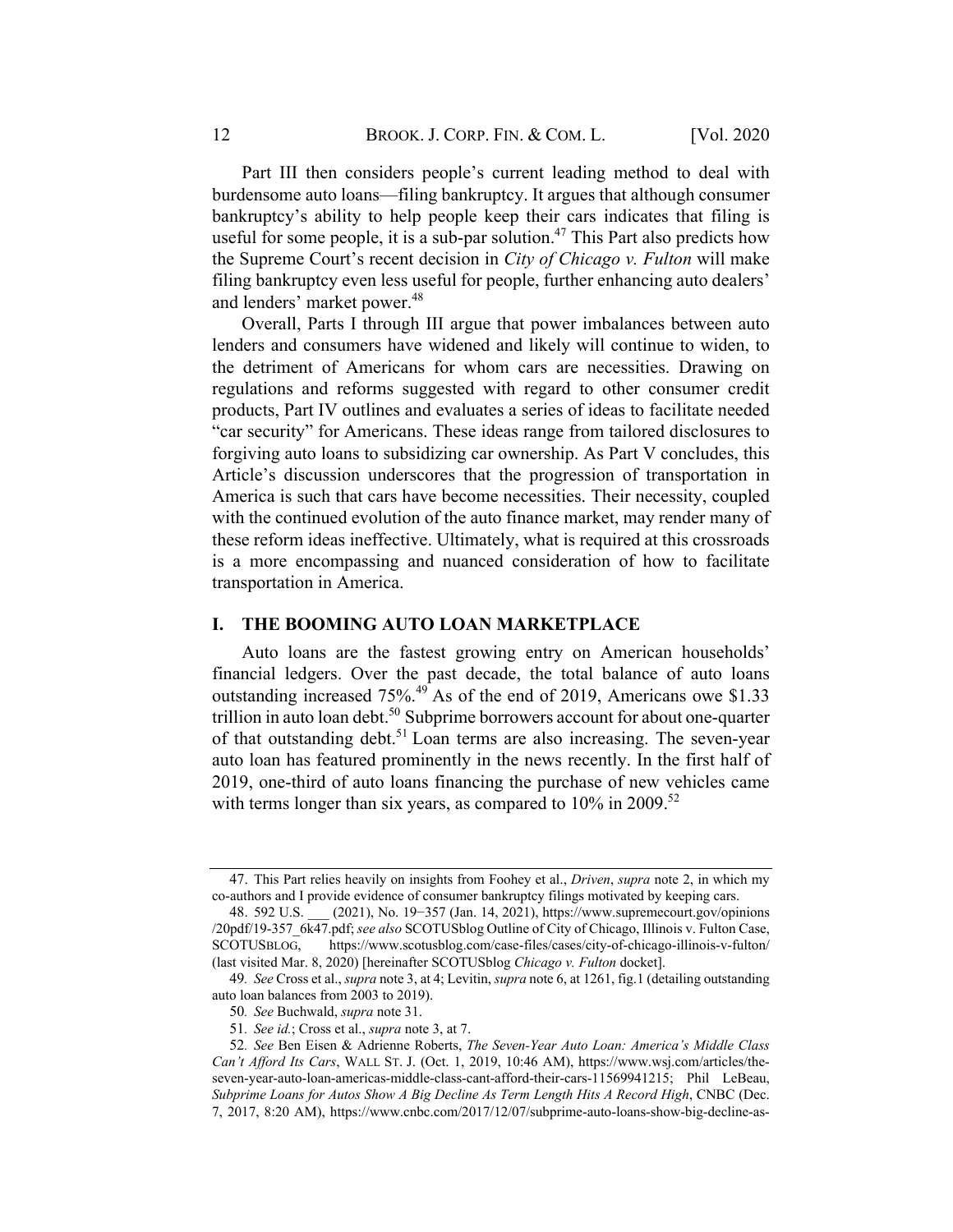This Part begins with an overview of the mechanics of "traditional" auto sales and loans to detail the baseline power dynamics of the marketplace. It then sets forth a typology of innovations in the purchase, lease, and delivery of cars. This typology shows that the innovations in the auto marketplace likely will reinforce and enhance dealers' and lenders' ability to control the terms of car leasing, sales, and financing to consumers' detriment.

# A. POWER DYNAMICS IN "TRADITIONAL" AUTO LOAN DEALS

The structure of "traditional" auto loans inherently gives the upper hand to lenders, creating an environment in which lenders may take advantage of consumers. That Americans often need cars to survive day-to-day life only exacerbates the power disparity between lenders and consumers.<sup>53</sup> Car purchases, new or used, are predominately tied up with the loan: after negotiating an already relatively complicated and atypical purchase, involving the car, upgrades, trade-ins, warranties, and service contracts, the consumer must then negotiate financing through the dealer unless she has somehow managed to line up third party financing in advance.<sup>54</sup> At present, almost nine out of ten buyers finance their cars through the dealership.<sup>55</sup> Making the transaction "bundle" even more confusing for buyers, the auto loan pricing may be linked with other purchase terms, such as warranties, insurance, and trade-in of old vehicles.<sup>56</sup>

Buyers also generally have little knowledge of the behind-the-scenes aspect of auto lending, which involves immediate loan assignment and indirect lending. In brief, the dealer agrees to make a loan only after it has already lined up the customer's actual lender, "a financial institution such as a bank, credit union, or captive finance company," to which the loan is assigned.<sup>57</sup> For example, though some subprime auto dealers provide financing directly to consumers, the majority of people who purchase vehicles at "Buy Here Pay Here" lots or similar outfits enter into indirect lending deals.<sup>58</sup> As Levitin discusses, the business relationship in the indirect

term-length-hits-record-high.html (noting that in 2017, "Experian says the average term for a new vehicle auto loan hit an all-time high of 69 months").

<sup>53</sup>. See generally Levitin, supra note 6 (detailing how the auto loan market is set up to disadvantage consumers).

<sup>54</sup>. See id. at 1261–64.

<sup>55</sup>. See id. at 1262. Levitin also details "yo-yo" scams in which customers drive off with a vehicle only to be told a couple days later that they were not approved for the financing and must agree to a higher interest rate if they want to keep the vehicle. See id. at 1304–06.

<sup>56</sup>. See id. at 1261–62.

<sup>57</sup>. See id. at 1262–63.

<sup>58</sup>. See CONSUMER FIN. PROT. BUREAU, EXAMINATION PROCEDURES: AUTO FINANCE 2–3 (2015), https://files.consumerfinance.gov/f/201506 cfpb automobile-finance-examinationprocedures.pdf (overviewing indirect and direct lending); James A. Wilson Jr. & Sandra L. DiChiara, The Changing Landscape in Indirect Automobile Lending, 2 SUPERVISORY INSIGHTS 29, 34 (2005) (noting indirect lending deals with subprime borrowers); STACY-ANN ELVY, THE INTERNET OF THINGS: THE FUTURE OF COMMERCIAL LAW AND PRIVACY chapter 4 (Cambridge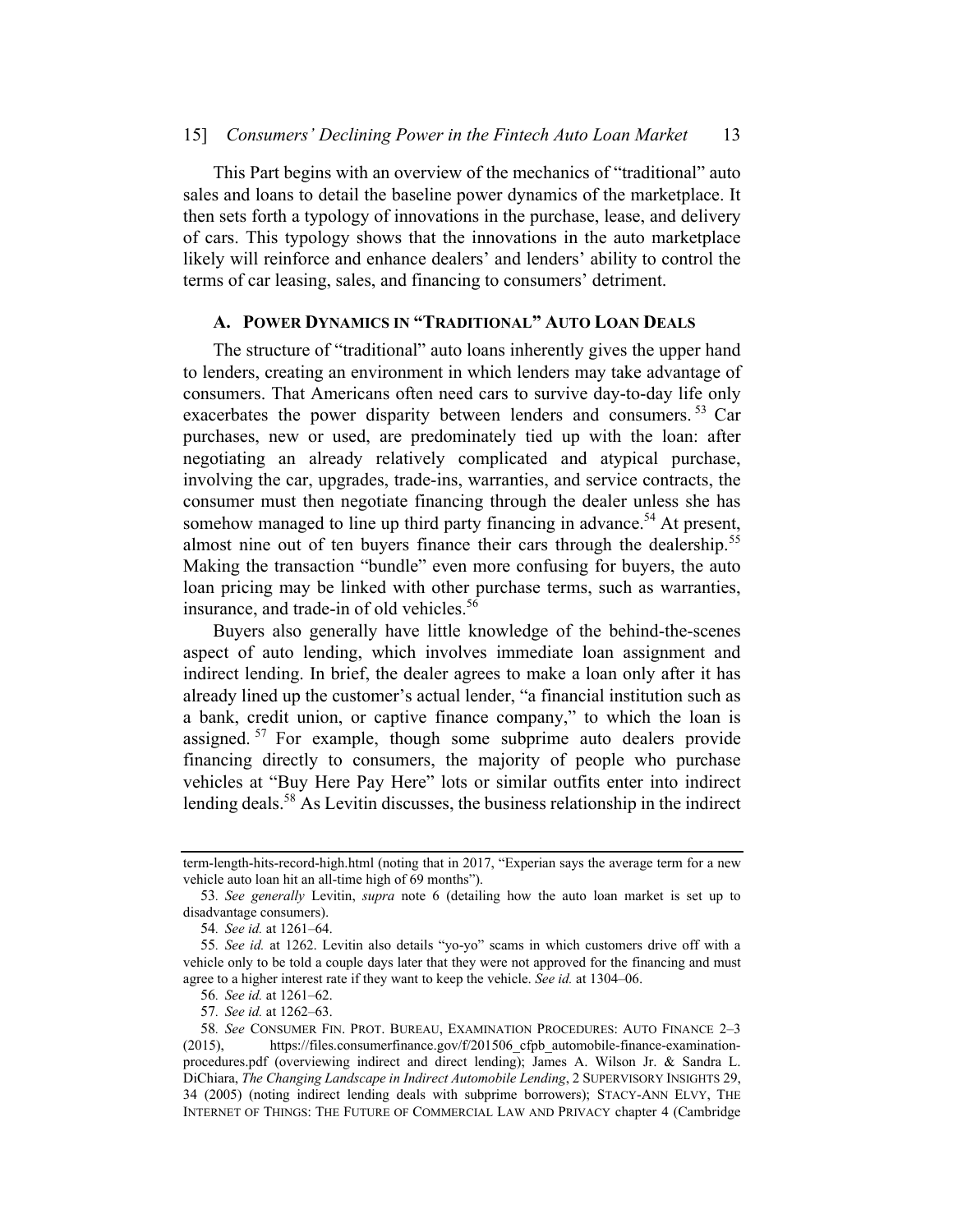auto lending market is between the lender and dealer, not the lender and the actual borrower, which exacerbates a market structure that already disadvantages consumers. <sup>59</sup> This dynamic remains key when considering new innovations in lending, detailed in the next subpart.

What people pay for their vehicles shows the disadvantageous market structure. Per the Outside Financial Auto Loan Markup Index, a typical car buyer in 2018 paid an extra \$1,791 in "marked up financing," which includes loan markup and related fees.<sup>60</sup> That amount increased to \$1,850 in 2019, greater than an inflation-adjusted predicted increase.<sup>61</sup> As calculated by Levitin based on a prior study of auto loan overcharges, this markup amounted to over \$54 billion in extra financing charges in 2018.<sup>62</sup>

The disadvantageous market structure also means that auto sales and lending is ready-made for discriminatory behavior. Studies have found discrimination in auto sales on the basis of gender and race.<sup>63</sup> There likewise exists robust evidence of historical discrimination in auto insurance based on ZIP code, resulting in communities of color paying more for auto insurance absent legitimate reason for the price difference, such as driving history.<sup>64</sup>

Recent studies focused on discrimination in auto lending similarly found evidence of discrimination on the basis of gender and race. For instance, Alexander Butler, Erik Mayer, and James Weston utilized credit bureau

61. Outside Financial Auto Loan Markup Index, supra note 60. The all items Consumer Price Index rose 2.5% between 2018 and 2019, equaling a predicted \$1,836 in marked up financing in 2019 if all else remained constant. Consumer Price Index - February 2020, U.S. BUREAU OF LABOR STATS., https://www.bls.gov/news.release/pdf/cpi.pdf (Mar. 11, 2020) (reporting data on a 12 month rolling basis). Marked up financing seems to be increasing at a greater rate than the average consumer purchases. Id.

62. Levitin, supra note 6, at 1292.

63. See, e.g., Fiona Scott Morton et al., Consumer Information and Price Discrimination: Does the Internet Affect the Pricing of New Cars to Women and Minorities?, 1 QUANTITATIVE MARKETING & ECON. 65, 65–69 (2003) (finding that "offline" in-person Black and Latinx car buyers paid 2% more than other buyers, but no statistical evidence of race discrimination); Ian Ayres & Peter Siegelman, Race and Gender Discrimination in Bargaining for a New Car, 85 AM. ECON. REV. 304 (1995) (finding discrimination on the basis of gender or race); Pinelopi Koujianoi Goldberg, Dealer Price Discrimination in New Car Purchases: Evidence from the Consumer Expenditure Survey, 104 J. POL. ECON. 622 (1996) (finding no evidence of discrimination on the basis of gender and race); Ian Ayres, Further Evidence of Discrimination in New Car Negotiations and Estimates of Its Cause, 94 MICH. L. REV. 109, 109–110 (1995) (finding discrimination on the basis of gender and race); Levitin, supra note 6, at 1297–98.

64. See DEVIN FERGUS, LAND OF THE FEE: HIDDEN COSTS AND THE DECLINE OF THE AMERICAN MIDDLE CLASS 97–122 (2018) (recounting the "insurance wars" of the 1980s and 1990s).

University Press, forthcoming 2021) (draft manuscript on file with author) (discussing "Buy Here Pay Here" dealers).

<sup>59</sup>. See Levitin, supra note 6, at 1263–65, 1276–79.

<sup>60</sup>. Id. at 1292–93 n.141 (citing Outside Financial Auto Loan Markup Index, OUTSIDE FINANCIAL, https://www.outsidefinancial.com/auto-loan-markup-index (last visited Mar. 12, 2020)). A loan markup is an additional 1-2% that a dealer adds to the financial institution's interest rate as commission for arranging the auto financing with no obligation to disclose this to the consumer. Outside Financial Auto Loan Markup Index, OUTSIDE FIN., https://www.outsidefinancial .com/auto-loan-markup-index (last visited Mar. 12, 2020).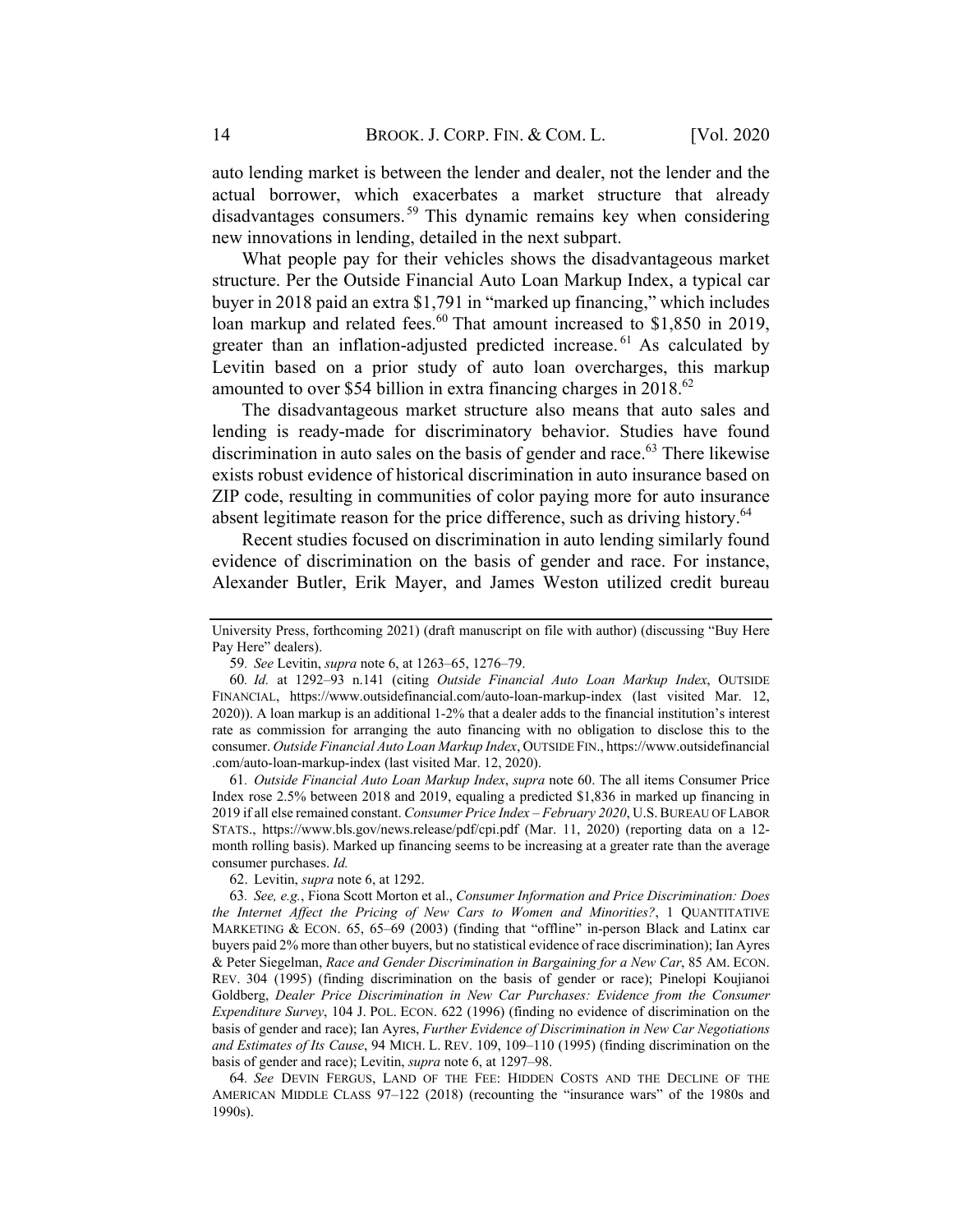records from 2005 to 2017 to find that Black and Latinx individuals' auto loan approval rate was 1.5% lower than other borrowers after controlling for creditworthiness. <sup>65</sup> Another study noted that "the top 5% of customers account for over 40% of dealer markup from auto lending" and that the Black and Latinx customers systematically have been charged higher markups.<sup>66</sup>

Consumer protection organizations have raised concerns about discrimination in auto buying, including an inability of minorities to negotiate the terms of auto financing to the same degree or effectiveness as other borrowers.<sup>67</sup> Their worries are warranted. Recently, in May 2020, one of the largest subprime auto lenders, Santander, agreed to a \$550 million settlement after being accused by thirty-three states and the District of Columbia of targeting low-income communities for loans too large for their incomes to service and for charging excessive fees, among other predatory practices. 68

Overall, Americans face significant barriers to negotiating their "traditional" auto loans productively. That people are so car-dependent likely only exacerbates their inability and disincentive to negotiate, particularly if they are cash-strapped.<sup>69</sup> In important ways, these consumers are akin to low-

<sup>65.</sup> Alexander W. Butler et al., Discrimination in the Auto Loan Market (June 25, 2020), https://ssrn.com/abstract=3301009 (finding other evidence consistent with racial discrimination).

<sup>66.</sup> Mark A. Cohen, Imperfect Competition in Auto Lending: Subjective Markup, Racial Disparity, and Class Action Litigation, 8 REV. L. & ECON. 21 (2012); see also Kerwin Kofi Charles et al., Ratesfor Vehicle Loans: Race and Loan Source, 98 AM.ECON.REV. PAPERS& PROCEEDINGS 315 (2008) (finding racial discrimination in auto financing in interest ratesfrom finance companies); Creola Johnson, The Magic of Groups Identity: How Predatory Lenders Use Minorities to Target Communities of Color, 17 GEO. J. POVERTY L. & POL'Y 165, 182-84 (2010) (discussing how interest rate markups disproportionately affect Black and Latinx borrowers). Native Americans also are more likely to be sold subprime auto loans. See Megan Horning, Border Town Bullies: The Bad Auto Deal and Subprime Lending Problem Among Navajo Nation Car Buyers, 73 NAT. LAWS. GUILD J. 193 (Winter 2016), https://www.nlg.org/nlg-review/article/border-town-bullies-the-badauto-deal-and-subprime-lending-problem-among-navajo-nation-car-buyers/.

<sup>67</sup>. See Delvin Davis, Non-Negotiable: Negotiation Doesn't Help African Americans and Latinos on Dealer-Financed Car Loans, CTR. FOR RESPONSIBLE LENDING 2–3 (Jan. 23, 2014), https://papers.ssrn.com/sol3/papers.cfm?abstract\_id=2386005; LISA RICE & ERICH SCHWARTZ JR., NAT. FAIR HOUSING ALLIANCE, DISCRIMINATION WHEN BUYING A CAR: HOW THE COLOR OF YOUR SKIN CAN AFFECT YOUR CAR-SHOPPING EXPERIENCE (Jan. 2018), https:// nationalfairhousing.org/wp-content/uploads/2018/01/Discrimination-When-Buying-a-Car-FINAL-1-11-2018.pdf.; NAT. CONS. L. CTR., RACIAL DISPARITIES IN AUTO LOAN MARKUPS: STATE-BY-STATE DATA (June 2015), https://www.nclc.org/images/pdf/car\_sales/ib-auto-dealers-racial\_ disparites.pdf. Class action suits alleging discriminatory markups have resulted in substantial settlements; the Consumer Financial Protection Bureau and the Department of Justice also have brought enforcement actions for discriminatory markups. See Levitin, supra note 6, at 1297–98.

<sup>68</sup>. See David Tracy, Subprime Auto Loan Giant Pays \$550 Million After Charges of Predatory Practices, JALPONIK (May 20, 2020, 9:55 AM), https://jalopnik.com/subprime-auto-loan-giantpays-550-million-after-charge-1843561031; David Shepardson, Santander Agrees to \$550 Million U.S. Settlement Over Subprime Auto Loans, REUTERS (May 19, 2020), https://www.reuters.com/ article/us-usa-autos-lending/santander-agrees-to-550-million-settlement-over-subprime-autoloans-idUSKBN22V2GS.

<sup>69</sup>. See Levitin, supra note 6, at 1285–89 (highlighting that, especially given the auto sale and loan market structures, negotiating auto loans is uniquely stressful for consumers).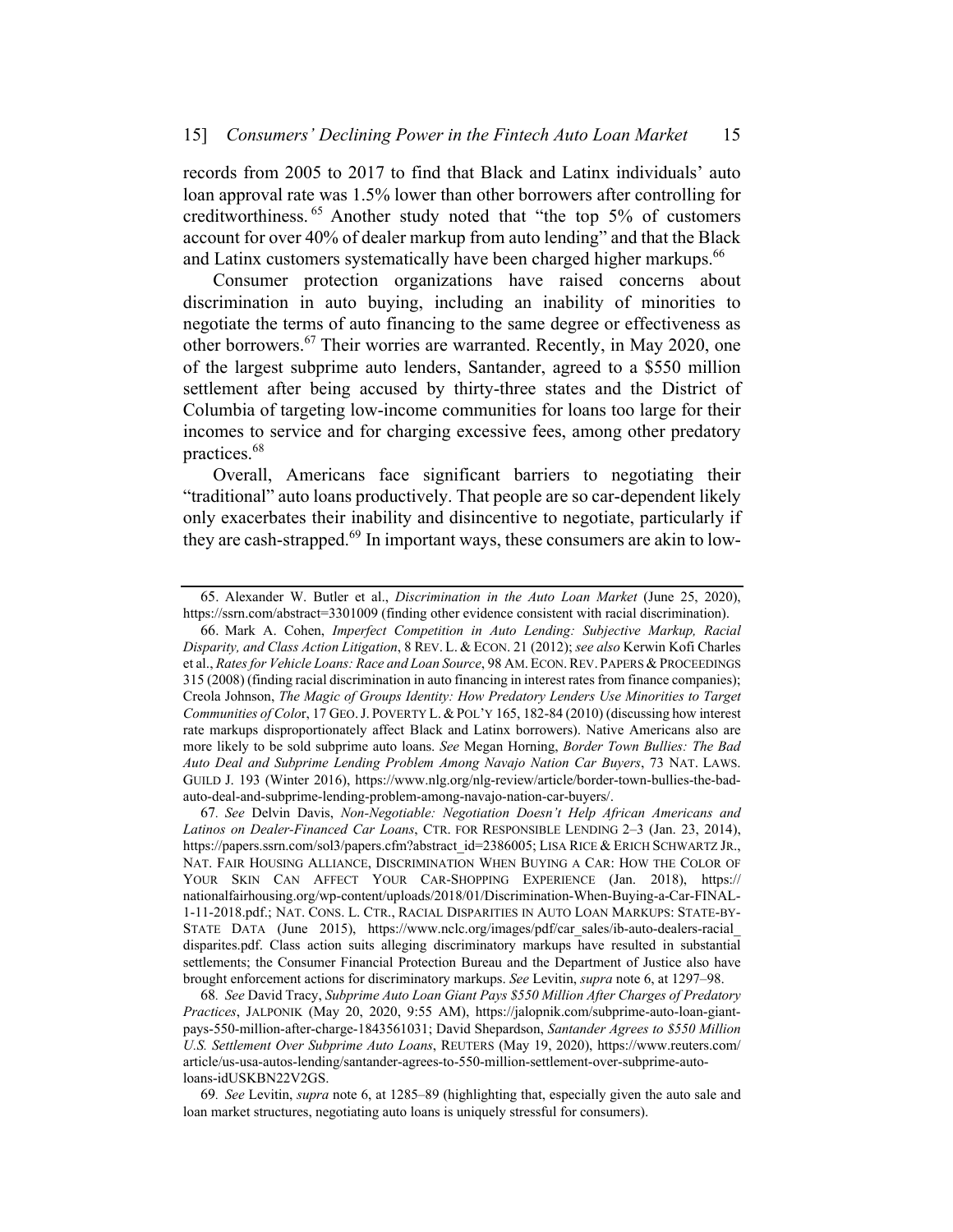income and cash-strapped Americans who turn to payday lenders and other alternative finance outlets in time of need and who often will accept almost any loan terms.<sup>70</sup> Typical solutions to reducing the power disparity between providers and consumers, such as disclosures and determining ability-to-pay, may not adequately address the potential for abuse and discrimination inherent in the market structure.  $\hat{1}$  Indeed, as detailed in the following subpart, although new innovations in the auto leasing and lending are marketed as benefitting consumers and gig economy entrepreneurs, they come with the potential to widen the power gap between lenders and consumers.

#### **B. POWER DYNAMICS IN CUTTING-EDGE AUTO LOAN DEALS**

Fintech innovations in auto buying and lending are chipping away at the "traditional" auto buying and lending arrangement in which people travel to new and used auto dealers to look at cars in person and apply for a loan at the dealership. This subpart details three categories of innovations: websites and smartphone applications that market cars and auto loans to consumers, often aggregating available options; platforms, usually delivered via smartphone, that provide subscription programs to facilitate shorter-term leases of vehicles; and lending programs marketed specifically to ride-sharing entrepreneurs. The discussion of each type of innovation evaluates whether these products will enhance consumers' well-being, as providers often contend, or whether these products will maintain lenders' advantages in the negotiation and provision of auto loans.

#### 1. Auto Loan Websites and Platforms

America, as a country, is increasingly moving online and onto smartphones. Many lower-income Americans, in particular, use their phones to access the Internet and banking and lending products.<sup>72</sup> This has not gone

<sup>70</sup>. See Foohey & Martin, supra note 13, at 24–30 (overviewing payday loans and other alternative financing); Ernesto A. Longa & Nathalie Martin, High-Interest Loans and Class: Do Payday and Title Loans Really Serve the Middle Class?, 24 LOY CONS. L. REV. 524, 560–61 (2012) (overviewing findings about the demographics of people who use high-cost loan); Payday Lending in America: Who Borrows, Where They Borrow, and Why, PEW CHARITABLE TRUSTS (July 18, 2012), https://www.pewtrusts.org/en/research-and-analysis/data-visualizations/2012/paydaylending-in-america (finding that 69% of payday loan customers use the loan to cover recurring expenses).

<sup>71</sup>. See Levitin, supra note 6, at 1306–18 (explaining why typical policy recommendations are incomplete in the context of auto lending); Cross et al., supra note 3, at 7 (listing ideas for protections for consumers in auto sale and lending deals).

<sup>72</sup>. See Kurt Bauman, New Survey Questions Do a Better Job Capturing Mobile Use, U.S. CENSUS BUREAU (Aug. 8, 2018), https://www.census.gov/library/stories/2018/08/internetaccess.html (detailing how Americans report accessing the Internet); Ellen A. Merry, Mobile Banking: A Closer Look at Survey Measures, BD. OF GOVERNORS OF FED. RES. SYS. (Mar. 27, 2018), https://www.federalreserve.gov/econres/notes/feds-notes/mobile-banking-a-closer-look-atsurvey-measures-20180327.htm (noting an upward trend in mobile banking and that "[i]n 2017,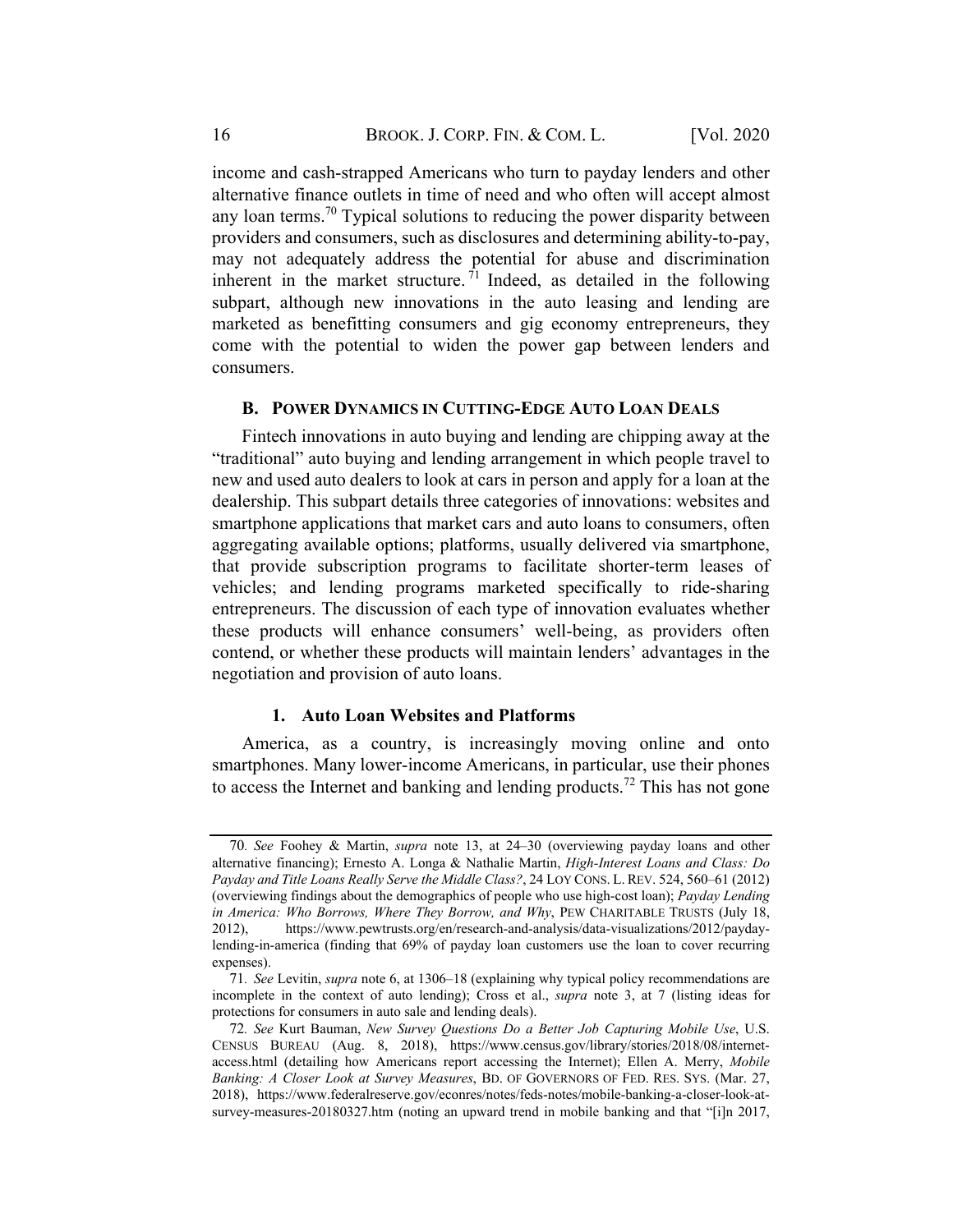unnoticed by banking and consumer credit providers and the range of auto loan providers now offer online options.

Traditional banks and credit unions allow customers to apply for a car loan via their websites.<sup>73</sup> Some of these providers promise same-day decision and funding of auto purchases.<sup>74</sup> These websites open up opportunities for people to pre-shop for an auto loan, which could disrupt the typical auto purchase and lending bundle that puts consumers at a disadvantage provided they have knowledge and incentive to shop for a loan before looking for a new or used vehicle.<sup>75</sup> At the same time, auto dealers also have moved their loans online, which perpetuates the current purchase and financing power dynamic while possibly further cementing the coupling of purchase and financing. 76

In addition to traditional lenders and auto dealers moving online, new websites and platforms aggregating vehicles for sale and potential financing for those vehicles have rolled out over the past several years. Cars.com, CarMax, and TrueCar are some of the initial and better-known entrants in the online vehicle sales marketplace.<sup>77</sup> CarMax, which started as a brick-andmortar, in-person used-car retailer, has added a financing pre-approval option on its website, through which customers are linked with traditional banks and credit unions for a loan for the particular vehicle the customer has selected.<sup>78</sup>

74. See Auto Loans, LIGHTSTEAM, https://www.lightstream.com/auto-loans (last visited Mar. 13, 2020) (noting that it is a division of SunTrust Bank); Anna Baluch, How to Get an Instant Auto Loan, LENDINGTREE (June 17, 2019), https://www.lendingtree.com/auto/how-to-get-an-instantauto-loan/ (noting that traditional banks and credit unions often offer instant loans).

75. See Levitin, supra note 6, at 1323 (proposing a mandatory vehicle delivery waiting period unless the purchaser obtains independent third-party financing and noting that "automated underwriting [] allows for near real time decision-making" on consumer loans).

76. See, e.g., Apply for Credit and Auto Financing, GM FIN., https://www.gmfinancial.com/enus/apply.html (last visited Mar. 13, 2020); Honda New and Honda Certified Pre-Owned Vehicles Financing, HONDA FIN. SERVS., https://www.hondafinancialservices.com/finance (last visited Mar. 13, 2020); Toyota Financial, TOYOTA FIN. SERVS., https://www.toyotafinancial.com/us/en.html (last visited Mar. 13, 2020).

77. New Cars, Used Cars, Car Dealers, Prices & Reviews, CARS.COM, https://www.cars.com/ (last visited Mar. 13, 2020); CarMax – Browse Used Cars and New Cars Online, CARMAX, https://www.carmax.com/ (last visited Mar. 13, 2020); Car Prices, Owner Reviews & Inventory, TRUECAR, https://www.truecar.com/ (last visited Mar. 13, 2020).

about half of U.S. adults with bank accounts had used a mobile phone to access a bank account in the past year").

<sup>73</sup>. See, e.g., Auto Loans & Car Financing, BANK OF AMERICA, https://www.bankofamerica. com/auto-loans/ (last visited Mar. 13, 2020); Auto Loan Calculator, CHASE AUTO, https://autofinance.chase.com/auto-finance/home (last visited Mar. 13, 2020); Auto Loan Rates for New & Used Cars, NAVY FED. CREDIT UNION, https://www.navyfederal.org/loans-cards/autoloans/auto-rates.php (last visited Mar. 13, 2020); Auto Loans, PEN FED CREDIT UNION, https://www.penfed.org/auto (last visited Mar. 13, 2020); Jennifer Brozic, 4 Reasons To Consider A Car Loan From A Credit Union, CREDIT KARMA (July 16, 2019), https://www.creditkarma.com/ auto/i/credit-union-car-loan/ (claiming that "[c]redit unions often have lower interest rates and fewer minimum loan requirements than banks").

<sup>78.</sup> Financing at CarMax, CARMAX, https://www.carmax.com/car-financing (last visited Mar. 13, 2020).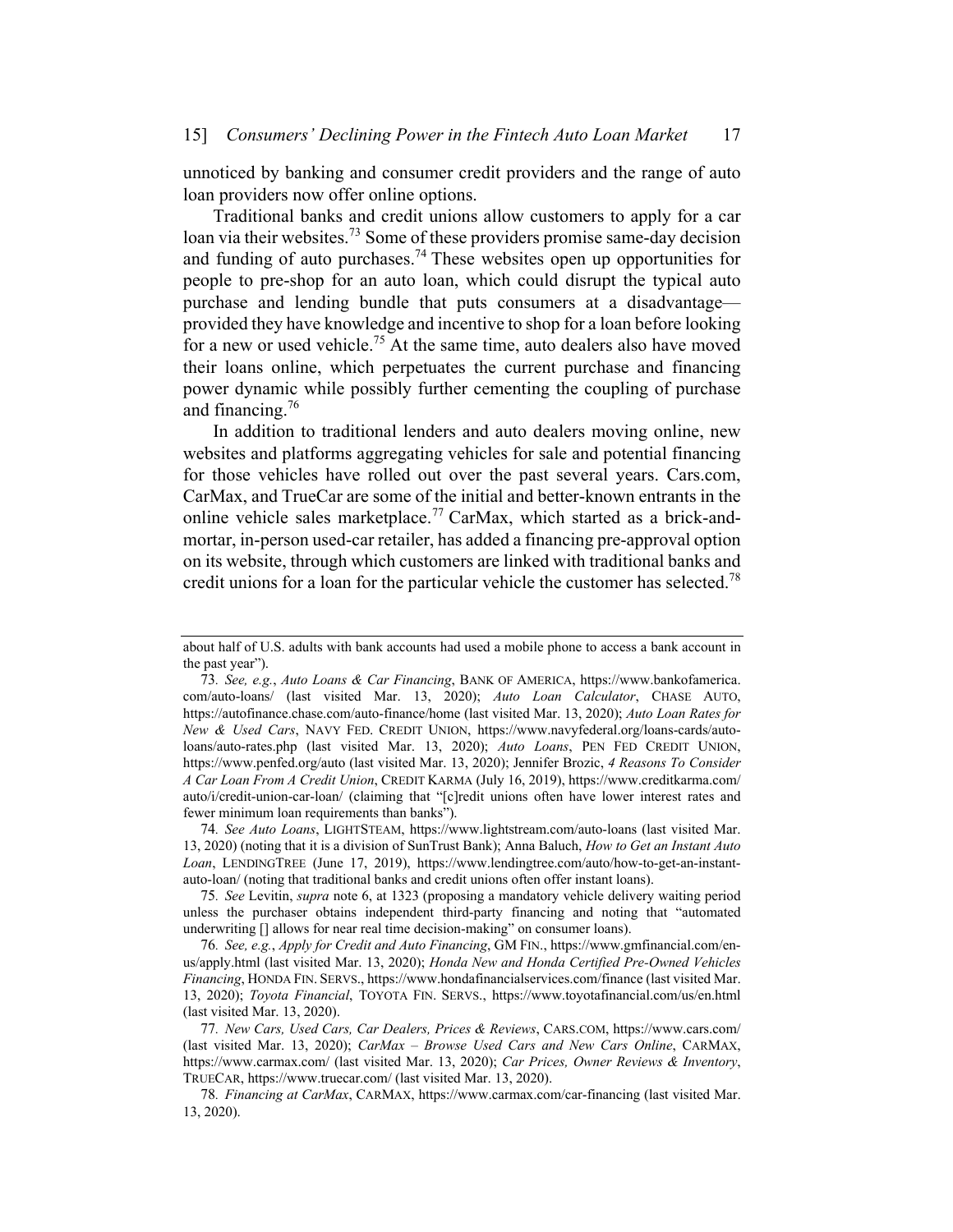Newer entrants in the auto retailer and lending marketplace have taken cues from other business inspired by technological innovations, including fintech financers.<sup>79</sup> Carvana, for instance, is best known for its multi-story car vending machines. <sup>80</sup> It also allows customers to finance their auto purchases with cash or money they find from their own financial institution (that is, the traditional banks and credit union already discussed), or to get financing directly from Carvana.<sup>81</sup> On its frequently asked questions page, Carvana explains that as long as a customer is eighteen years or older, makes at least \$4,000 per year, and has no "active bankruptcies," they will be able to obtain financing, which may only be used to purchase vehicles from Carvana.<sup>82</sup>

Carvana's promise to provide financing for those customers with bad credit follows in the footsteps of other online options that people with tarnished credit can turn to for auto loans. Car.Loan.com, an early entrant, specializes in loans for people in bankruptcy and otherwise in need of subprime financing. <sup>83</sup> Similarly, myAutoloan.com sources a national network of lenders to offer customers an auto loan within minutes.<sup>84</sup> Auto Credit Expense, self-billed as "helping people with any-credit auto financing since 1999!," likewise offers fast pre-qualification<sup>85</sup> and discloses that it partners with lenders and dealers in customers' areas to provide financing options. 86

Understanding that partner networks underlie the operations of the finance divisions of Auto Credit Expense and other online networks is crucial to assessing how these online and other financing options may affect power dynamics between consumers and lenders. The business connection between these aggregation sites and lenders bring concerns that these platforms are working for the lenders, not their customers. The consumer's overall welfare could be diminished in a marketplace where most people do not know about, and perhaps do not have a reason to question, the underlying business

81. CARVANA, supra note 80.

<sup>79</sup>. See Odinet, supra note 4, at 793 (discussing a range of fintech lenders).

<sup>80.</sup> CARVANA, https://www.carvana.com/how-it-works (last visited Mar. 13, 2020); see also Sven Gustafson, Carvana Opens 2 More Used-Car Vending Machines in U.S., AUTOBLOG (June 8, 2019), https://www.autoblog.com/2018/06/08/carvana-used-car-vending-machines/.

<sup>82</sup>. Frequently Asked Financing Questions, CARVANA, https://www.carvana.com/learnfinancing (last visited Mar. 13, 2020).

<sup>83</sup>. Quick and Simple Auto Credit, CAR.LOAN.COM, https://car.loan.com/ (last visited Mar. 13, 2020).

<sup>84</sup>. New or Used Auto Loan & Refinancing, MYAUTOLOAN.COM, https://www.myautoloan.com (last visited Mar. 13, 2020).

<sup>85</sup>. About Auto Credit Express, AUTO CREDIT EXPRESS, https://www.autocreditexpress. com/about/ (last visited Mar. 13, 2020).

<sup>86</sup>. Id.; see also Brittney Mayer, 8 Providers of Bad-Credit Auto Financing in 2020, BADCREDIT.ORG (Feb. 17, 2020), https://www.badcredit.org/how-to/bad-credit-auto-financing/ (describing Auto Credit Express as "network of dealer partners has closed \$1 billion in bad credit auto loans").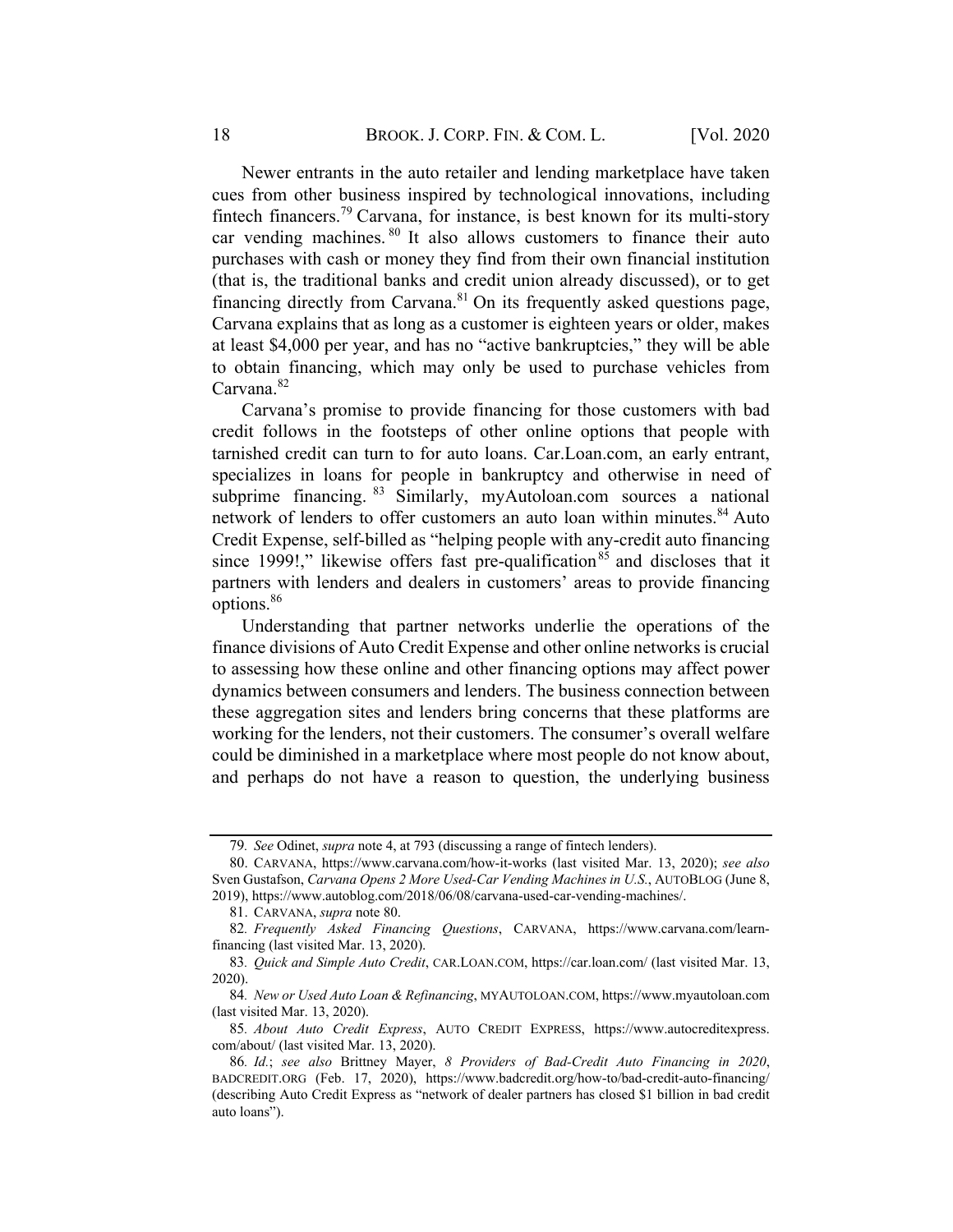relationships that facilitate it. This concern about consumer welfare seems to intensify with even newer companies.

The most recent entrants in the auto lending marketplace—those that have come onto the scene within the last two years—fall directly within the fintech lending umbrella. These companies seek to leverage people's use of mobile devices and also rely heavily on similar partner networks. For example, AutoGravity initially was a finance platform designed to be used on a smartphone or tablet.<sup>87</sup> It included a "credit apps" screen, which promised customers that they would be connected with no less than four lenders. These lenders were the traditional banks, credit unions, and dealers' finance arms detailed above, including Santander, the subprime lender that agreed to a \$550 million settlement over their predatory practices.<sup>88</sup> When it launched, AutoGravity's two lead investors were Daimler and Volkswagon Credit.<sup>89</sup> AutoGravity also provided its technology to Volkswagon, Kia, and Audi for their own financing apps.<sup>90</sup> As of summer 2020, AutoGravity transitioned its business model to "Car Subscriptions – the new wave of car ownership." The next subpart details auto subscriptions programs.<sup>91</sup>

AutoFi is perhaps the freshest entrant into the market as its rollout is ongoing.<sup>92</sup> It similarly describes itself as an "e-commerce software platform that allows car buyers, for the first time, to purchase and finance a car entirely online. AutoFi's platform connects an auto dealer's customers to a network of lenders, providing a fast, mobile-first checkout experience."<sup>93</sup> Its network includes the same banks, credit unions, and, most importantly, dealer financing as AutoGravity did when it was launched. For instance, Ford Motor Credit Company was among its initial investors.<sup>94</sup> Chase Auto Finance joined the platform about a year later.<sup>95</sup> Unlike AutoGravity, AutoFi is upfront that

<sup>87.</sup> AUTOGRAVITY, https://www.autogravity.com/ (last visited Mar. 4, 2020); Brian Pascus, Mercedes' Parent Company is Betting on a Startup That's Trying to Fix One of the Most Annoying Things About Buying A Car, BUS. INSIDER (Oct. 8, 2018, 2:21 PM), https://www. businessinsider.com/daimler-autogravity-startup-aims-to-change-car-buying-2018-9 (discussing AutoGravity).

<sup>88.</sup> See Pascus, *supra* note 87 (noting that AutoGravity has "lending partnerships with banks including U.S. Bank, TD Bank, and Santander"); supra note 68.

<sup>89</sup>. See Pascus, supra note 87.

<sup>90</sup>. See id.

<sup>91</sup>. See AUTOGRAVITY, https://www.autogravity.com/ (last visited Sept. 17, 2020).

<sup>92.</sup> See AutoAlert and AutoFi Collaborate to Boost and Simplify Customer Vehicle Purchases Online, AUTOALERT (May 14, 2020), https://www.autoalert.com/autoalert-autofi-collaborateboost-simplify-customer-vehicle-purchases-online/ (referring to new AutoFi collaboration); Online Auto Financing, AUTOFI, https://www.autofi.com/ (last visited Mar. 4, 2020).

<sup>93</sup>. About Us, AUTOFI, https://www.autofi.com/about-us (last visited Mar. 13, 2020).

<sup>94</sup>. See Lauren Debter, AutoFi Raises \$10 Million Series A To Make It Easier To Get A Car Loan, FORBES (Aug. 24, 2017, 1:00 AM), https://www.forbes.com/sites/laurengensler/ 2017/08/24/autofi-series-a-ford-motor-credit/#6f246f626fd8.

<sup>95</sup>. See William Hoffman, AutoFi Adds Lenders to Network Amid Expansion to Used Dealers, AUTO FIN. NEWS (Aug. 15, 2018), https://www.autofinancenews.net/allposts/operations/riskmanagement/autofi-adds-lenders-to-network-amid-expansion-to-used-dealers/.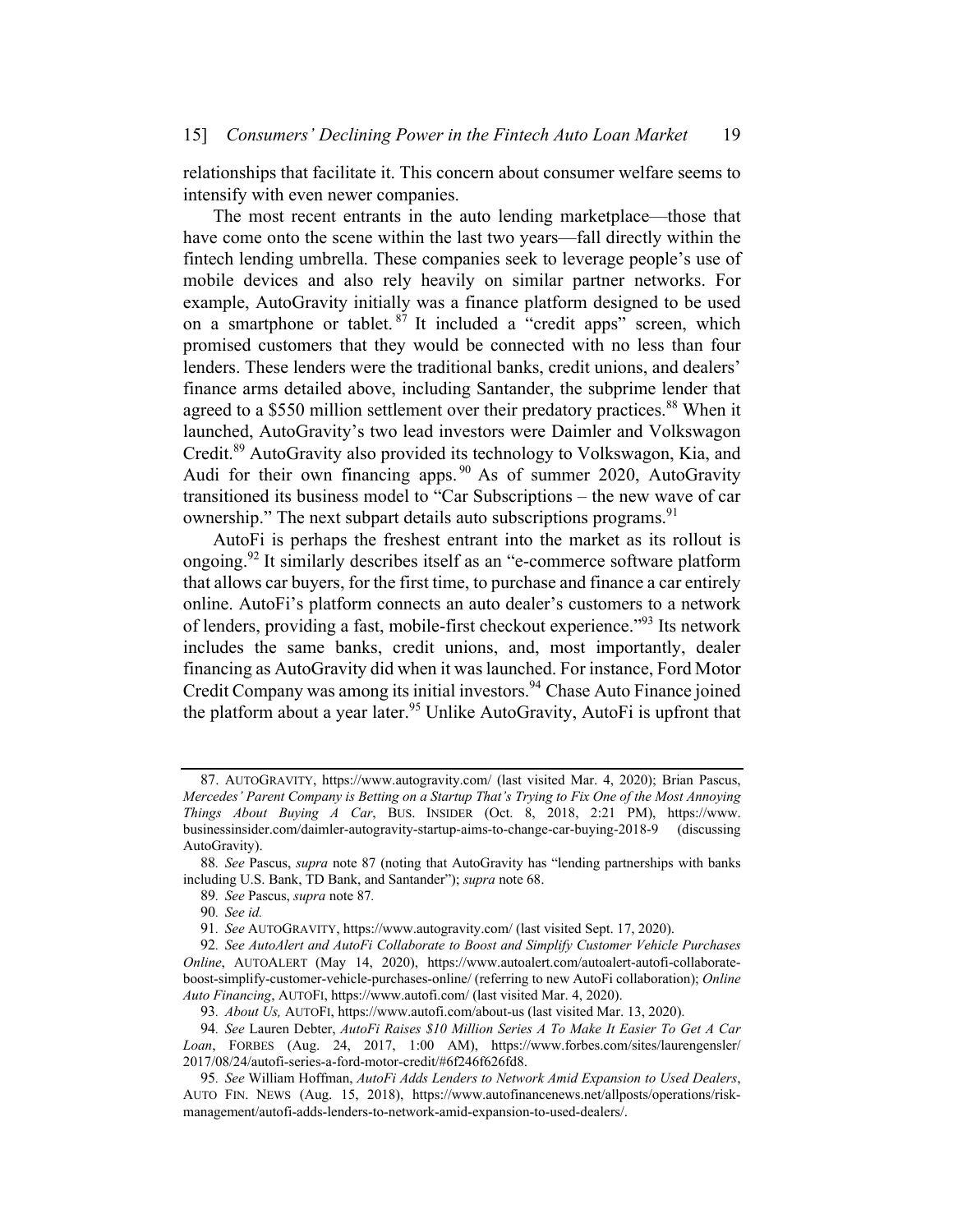one of its main goals is to assist auto dealers by providing financing solutions to help them win back customers who have gone to banks and credit unions for auto loans.96

Both AutoGravity and AutoFi, as well as the older lending websites that rely on aggregation, promise to reduce transaction fees, enable access to credit for some people at more competitive terms, and provide credit for others in the first instance.  $97$  For the newest entrants, a key part of this promise stems from these lenders' use of artificial intelligence and big data to make lending decisions, which fintech lenders claim will allow them to upend the consumer credit industry.<sup>98</sup> Their use of big data and their ability to make fast decisions, however, brings a couple core concerns.

The first concern is that the rapidity with which customers receive a decision will impact customers' decision making. These platforms quickly display an offer or a handful of offers. In turn, customers may make an even quicker, less scrutinized decision about accepting a loan than they would if offered the loan in person at an auto dealership.<sup>99</sup> In addition, these platforms may exacerbate people's disincentive to shop around because they may think that the fintech platforms are not affiliated with the auto lender they are purchasing from and assume the platform's business depends on giving their customers the best deal. In reality, initial research shows that online lenders are considering dealers their true customers and are "offering the dealers a

<sup>96</sup>. See Jeff Gitlin, What is AutoFi? How it Works and Potential Benefits, LENDEDU (Sept. 9, 2017), https://lendedu.com/blog/what-is-autofi (discussing AutoFi). Note that lendedu is a website that receives compensation from partners. See id.

<sup>97.</sup> See Foohey & Martin, *supra* note 13, at 38 (detailing the marketing claims of these websites and platforms); Lauren Sanders, Fintech and Consumer Protection: A Snapshot, NAT. CONSUMER L. CTR. 13 (March 2019), https://www.nclc.org/images/pdf/cons-protection/rpt-fintech-andconsumer-protection-a-snapshot-march2019.pdf (listing fintech products).

<sup>98</sup>. See Fintech: Auto Loan Software's Place in the Industry, DEFI SOLUTIONS, https://defi solutions.com/answers/fintech-auto-loan-softwares-place-industry/ (last visited Mar. 15, 2020) (discussing big data); Manisha Patel, Auto Finance May be the Next Sector to Watch in Fintech, FINTECH TIMES (Sept. 26, 2018), https://thefintechtimes.com/auto-finance-may-be-the-next-sectorto-watch-in-fintech/ (noting that auto finance "hasn't seen much in the way of innovation over the last 40 or so years"). Other fintech lenders are expanding their operations to include auto loans. See Blend Expands From Mortgages and Consumer Loans Into Auto Financing, AUTO REMARKETING (Oct. 29, 2019), https://www.autoremarketing.com/autofinjournal/blend-expands-mortgages-andconsumer-loans-auto-financing (discussing a fintech company, Blend, that processes \$2 billion in mortgage and consumer loans daily that recently decided to enter the auto loan market).

<sup>99</sup>. See Christopher G. Bradley, Fintech's Double Edges, 93 CHI.-KENT L. REV. 61, 76–77 (2018) (discussing how speed may encourage bad decision making); MARCO DI MAGGIO & VINCENT W. YAO, FINTECH BORROWERS: LAX-SCREENING OR CREAM-SKIMMING? 25–6 (May 30, 2020), https://papers.ssrn.com/sol3/papers.cfm?abstract\_id=3224957 (finding that fintech lenders enable people with a desire for immediate credit to obtain loans allowing them to borrow beyond their means); Elizabeth Harris, *Warning: Your Smartphone Could Lead to Dumb Money* Mistakes, FORBES (Sept. 28, 2016), forbes.com/sites/elizabethharris/2016/09/28/warning-yoursmartphone-could-lead-to-dumb-money-mistakes/ (discussing a study finding that people are less financially literate on smartphones and computers); Levitin, supra note 6, at 1284–87 (discussing how "traditional" auto lending facilitates through the dealership in-person also encourages people to make fast decisions).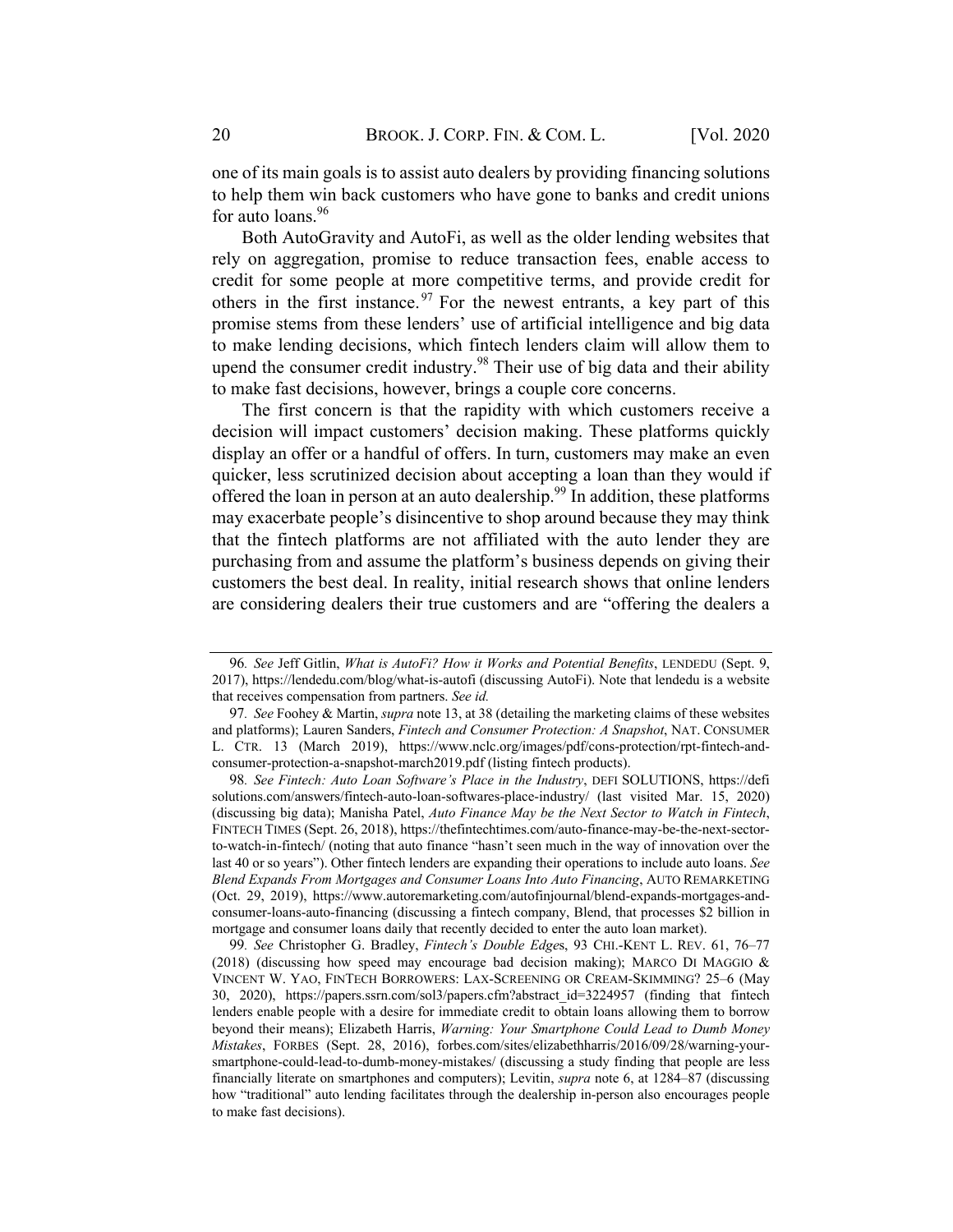higher penetration of add-on products that pad and disguise the price of financing."100 Instead of enhancing competition, this model likely will retard competition and enhance dealers' and lenders' power.

Additionally, the rapidity of receiving an auto loan and the delivery of documents to consumers via computers and tablets may induce people to sign agreements they have not seen or had a chance to understand. This environment brings the potential to entice lenders to include fees and terms in these agreements to which customers have not agreed.<sup>101</sup> Although lenders and sellers may do the same in other circumstances, the set-up of transactions on computers, tablets, and smartphones has the potential to further impair people's recognition that they should scrutinize delivered agreements.<sup>102</sup> Studies show that people read text differently on paper than on a screen. Screens, smartphones, and tablets inhibit people's ability to navigate long and complex text, which decreases reading comprehension.<sup>103</sup>

The second major concern relates to the reliance on big data, algorithms, and machine learning to make lending decisions. This concern applies both to aggregation websites and platforms and to banks and dealer-lenders who use fintech software.<sup>104</sup> Research about similar algorithms in the realms of marketing, policing, and education have brought worries about privacy and fairness.<sup>105</sup> Recent discussion about algorithmic fairness highlight that the

consumer-harms/ ("Algorithms are harnessing volumes of macro- and micro-data to influence

<sup>100.</sup> Sanders, *supra* note 97, at 13; see also Bradley, *supra* note 99, at 63-70 (detailing how LendingTree similarly aggregates loans from providers, which brings worries that LendingTree is working for providers and not its end customers and could have anticompetitive consequences).

<sup>101.</sup> See Sanders, *supra* note 97, at 13.

<sup>102</sup>. See Shankar Vedantam, Do You Read Terms Of Service Contracts? Not Many Do, Research Shows, NPR (Aug. 23, 2016, 5:06 AM), https://www.npr.org/2016/08/23/491024846/do-you-readterms-of-service-contracts-not-many-do-research-shows (discussing how people share information and do not read agreements online). For example, in the past, rent-to-own transactions raised these concerns. See generally Susan Lorde Martin & Nancy White Huckins, Consumer Advocates vs. The Rent-to-Own Industry: Reaching a Reasonable Accommodation, 34 AM. BUS. L.J. 385, 387 (1996) (overviewing concerns about customer-seller interactions with rent-to-own transactions); see also James P. Nehf, Effective Regulation of Rent-to-Own Contracts, 52 OHIO ST. L.J. 751 (1991).

<sup>103</sup>. See Ferris Jabr, The Reading Brain in the Digital Age: The Science of Paper versus Screens, Scientific American (Apr. 11, 2013), https://www.scientificamerican.com/article/reading-paperscreens/ (discussing studies).

<sup>104.</sup> See Niccolo Mejia, AI Startups in Auto Lending - 2 Well-Funded Examples, EMERJ (Dec. 30, 2019), https://emerj.com/ai-sector-overviews/ai-startups-auto-lending/ (discussing Zest AI, whose product "could allow auto lenders to approve more car loan applicants without added risk").

<sup>105</sup>. See generally Johnson et al., supra note 38, at 504 (discussing fintech finance's use of artificial intelligence and machine learning); MICHAEL KEARNS & AARON ROTH, THE ETHICAL ALGORITHM: THE SCIENCE OF SOCIALLY AWARE ALGORITHM DESIGN 1–14 (2020) (introducing concerns about big data and algorithms); SAFIYA UMOJA NOBLE, ALGORITHMS OF OPPRESSION: HOW SEARCH ENGINES REINFORCE RACISM (2017) (detailing data discrimination by search engines); CATHY O'NEIL, WEAPONS OF MATH DESTRUCTION: HOW BIG DATA INCREASES INEQUALITY AND THREATENS DEMOCRACY (2016) (overviewing instances of algorithmic discrimination); Nicol Turner Lee, Algorithmic Bias Detection And Mitigation: Best Practices And Policies To Reduce Consumer Harms, BROOKINGS (May 22, 2019), https://www.brookings.edu/ research/algorithmic-bias-detection-and-mitigation-best-practices-and-policies-to-reduce-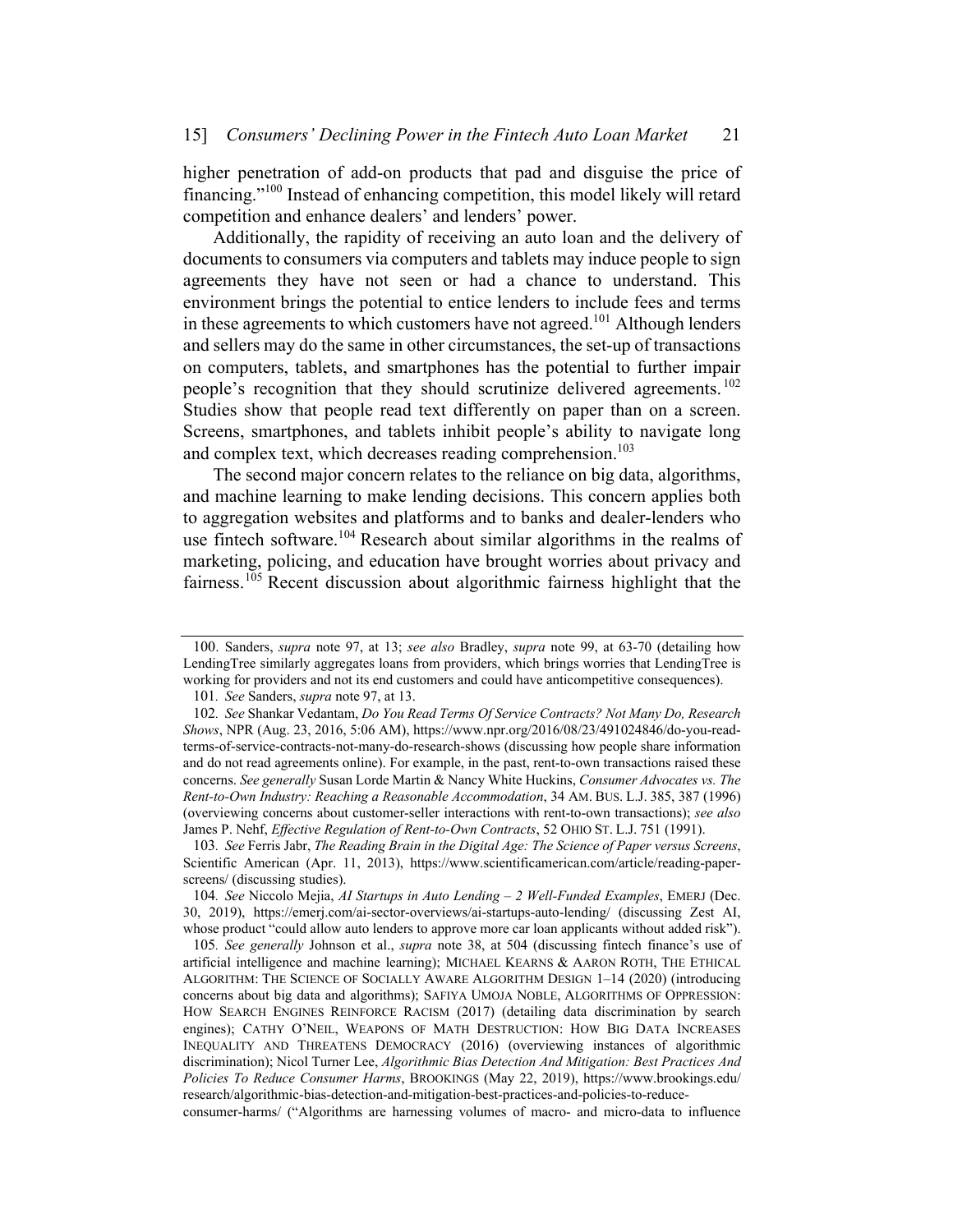primary problem stems from the difficulty, near impossibility of determining how algorithms make decisions once they have been active and learning.<sup>106</sup> That the programs are privately owned and heavily guarded as trade secrets only add questions about how lending algorithms are designed, at the outset, to leverage underwriting data.<sup>107</sup>

Applied to auto loans, overly automated underwriting processes could result in discrimination in the provision of credit based on gender, race, and ethnicity, replicating or exacerbating the discrimination already found in the auto sale and loan markets.<sup>108</sup> This fear, again, is not ungrounded based on initial research. The issue was taken up by the most recent study of fintech lending, which focused on interest-rate decisions in the mortgage market. Its authors found that fintech platforms decreased discrimination against Black and Latinx borrowers by  $40\%$ . <sup>109</sup> Note that fintech platforms still discriminated against borrowers on the basis of race, just less than what occurs as a result of face-to-face lending decisions.<sup>110</sup> Applied to auto loans, given their unique and evolving market dynamics, combined with the relationship between platforms and lenders, the potential for heightened discrimination relative to traditional auto loans should remain worrisome. 111

# 2. Auto Subscription Programs

Taking Americans' need to access automobiles a step further, a handful of other new fintech companies have created platforms to facilitate short- and long-term leases of vehicles. These platforms provide alternatives to services

110. Id.

decisions affecting people in a range of tasks, from making movie recommendations to helping banks determine the creditworthiness of individuals.").

<sup>106</sup>. See Alexandra Chouldechova & Aaron Roth, The Frontiers of Fairness in Machine Learning, working paper (2019), https://www.arxiv-vanity.com/papers/1810.08810/ (detailing causes of unfairness, including "bias encoded in data"); Matthew A. Bruckner, The Promise and Perils of Algorithmic Lenders' Use of Big Data, 93 CHI.-KENT L. REV. 3, 25–29 (2018) (discussing concerns about fintech innovations in lending).

<sup>107</sup>. See Odinet, supra note 4, at 809 (noting that proprietary algorithms limit a purchasing financial institution's ability to review underwriting quality, credit quality, and adequacy of loan pricing); FRANK PASQUALE, THE BLACK BOX SOCIETY: THE SECRET ALGORITHMS THAT CONTROL MONEY AND INFORMATION 101–39 (2015) (detailing data's role in finance).

<sup>108</sup>. See Odinet, supra note 4, at 808–812 (discussing federal agencies' responses to concerns about big data and discrimination in the provision of consumer credit); Talia B. Gillis, False Dreams of Algorithmic Fairness: The Case of Credit Pricing (Feb. 18, 2020), https://ssrn.com/abstract= 3571266 (discussing how lenders use big data to make credit decisions and how that could increase prices for minorities and other protected groups); Andrew L. Sandler et al., Using Disparate Impact Analysis to Establish Discrimination in Lending, 9 J.L. ECON. & POL'Y 417, 420 (2013).

<sup>109.</sup> Robert Bartless et al., Consumer-Lending Discrimination in the FinTech Era 5 (Nat'l Bureau of Econ. Rsch., Working Paper No. 25943, 2019), https://faculty.haas.berkeley.edu/morse/research/ papers/discrim.pdf.

<sup>111</sup>. See Talia B. Gillis & Jann L. Spiess, Big Data and Discrimination, 86 U. CHI. L. REV. 459, 466–86 (2019) (creating a simulation experiment based on real-world mortgage data to demonstrate that allocating mortgage decision making to algorithms and big data may exacerbate pricing gaps).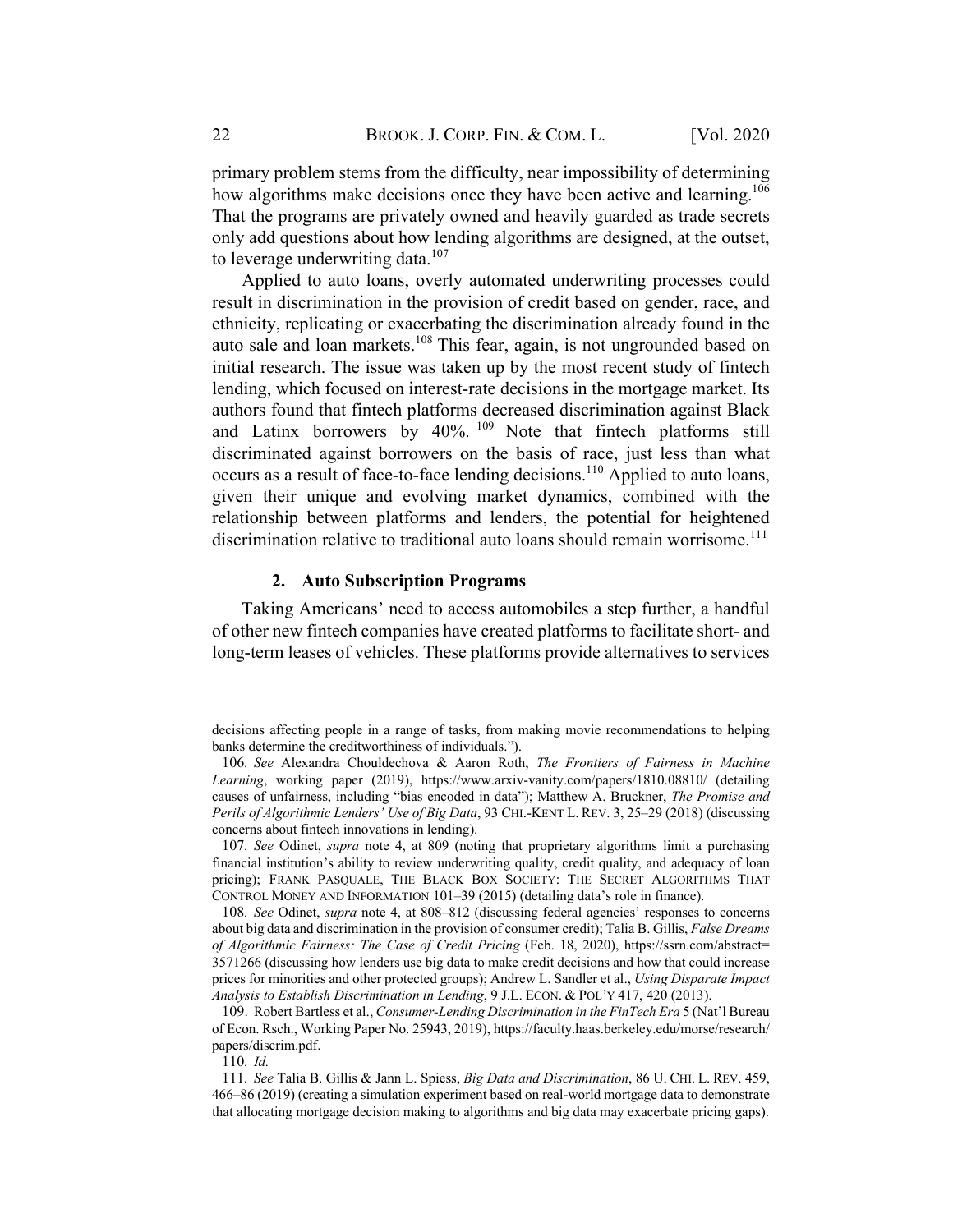such as  $\text{ZipCar}^{112}$  and add the option of keeping cars for a longer period. The uniting feature of these platforms is that customers do not work toward ownership of vehicles; payments are not credited toward the ultimate purchase of a vehicle.

Fair and Flexdrive, for instance, are both primarily app-based and provide access to cars without long-term commitment and without the need to register vehicles, pay for insurance, and maintain the car.<sup>113</sup> Media reports described Fair as a "car subscription service."<sup>114</sup> It allows people to lease vehicles for as long as they want: "no loan or long-term commitment. Just pay as you go and turn your car in any time."115 As it entered the market, Fair specifically targeted ride-sharing drivers and had pre-purchased Uber's car leasing business, Xchange Leasing. Since growing rapidly post-launch, Fair has experienced profit shortfalls and has cut back significantly on investment and personnel to scale-down its operations.<sup>116</sup>

Flexdrive offers a similar service. Once people download the app, they can choose a car and how long they want to keep the car. When the subscription ends, the "leaser" can renew their subscription to the same vehicle or pick a new one.<sup>117</sup> Media reviews of the app calculate monthly payments at between \$400 and \$1,000.<sup>118</sup> Similar to Fair, Flexdrive partners with Lyft to give "qualified" drivers "an easy way . . . to get a vehicle they can use to give rides."<sup>119</sup> To qualify, customers must be at least twenty-five

<sup>112</sup>. See supra note 43.

<sup>113</sup>. What is Fair and How Does It Work, supra note 43; Home, FLEXDRIVE, https://www.flexdrive.com/ (Mar. 16, 2020). There also are a few other apps that offer or offered services for particular types of vehicles or in particular locations. See, e.g., Better Than A Short Term Car Lease, CANVASCAR SUBSCRIPTION, https://drivecanvas.com/ (last visited Mar. 16, 2020) (offering low mileage options in San Francisco); Emily Delbridge, Flexdrive Car Subscription Service Review, THE BALANCE (June 25, 2019), https://www.thebalance.com/flexdrive-carsubscription-service-review-4588165 (discussing Book by Cadillac, a subscription service that allowed customers to rent a Cadillac for \$1,500 per month and Canvas); Short Term Electric Subscriptions Made Simple, BORROW, https://joinborrow.com/ (last visited Mar. 16, 2020) (renting electric vehicles for a term of 3, 6, or 9 months in Los Angeles).

<sup>114.</sup> Jack Nerad, 5 Things You Need to Know About the Fair Car Subscription Service, AUTOBYTEL, https://www.autobytel.com/car-buying-guides/features/5-things-you-need-to-knowabout-the-fair-car-subscription-service-132817/ (last visited Mar. 13, 2020); see also Trent Gillies, How Car Subscription App Fair Wants To Disrupt The Market For Car Loans Using Subscriptions, CNBC (Oct. 21, 2018), https://www.cnbc.com/2018/10/19/fair-app-uses-subscription-model-topromote-car-ownership.html.

<sup>115</sup>. What is Fair and How Does It Work, supra note 43.

<sup>116</sup>. See Lucinda Shen & Alyssa Newcomb, This SoftBank-Backed Startup Sought to Disrupt the Car Market. Instead, It Became a Poster Child for Disruption Gone Awry, FORTUNE (Dec. 19, 2019), https://fortune.com/2019/12/19/softbank-fair-car-market-disruption/ (detailing Fair's investment strategy); Ingrid Lunden, Fair, the Softbank-Backed Car Subscription Startup Lays Off 40% of Staff, Sacks CEO, TECHCRUNCH (Oct. 24, 2019), https://techcrunch.com/2019/10/24/fairthe-softbank-backed-car-subscription-startup-lays-off-40-of-staff-sacks-cfo/.

<sup>117</sup>. See Home, supra note 113; Help, FLEXDRIVE, https://www.flexdrive.com/help/ (last visited Sept. 17, 2020).

<sup>118.</sup> See Delbridge, supra note 113.

<sup>119</sup>. Dealers, FLEXDRIVE, https://www.flexdrive.com/dealers/ (last visited Mar. 16, 2020).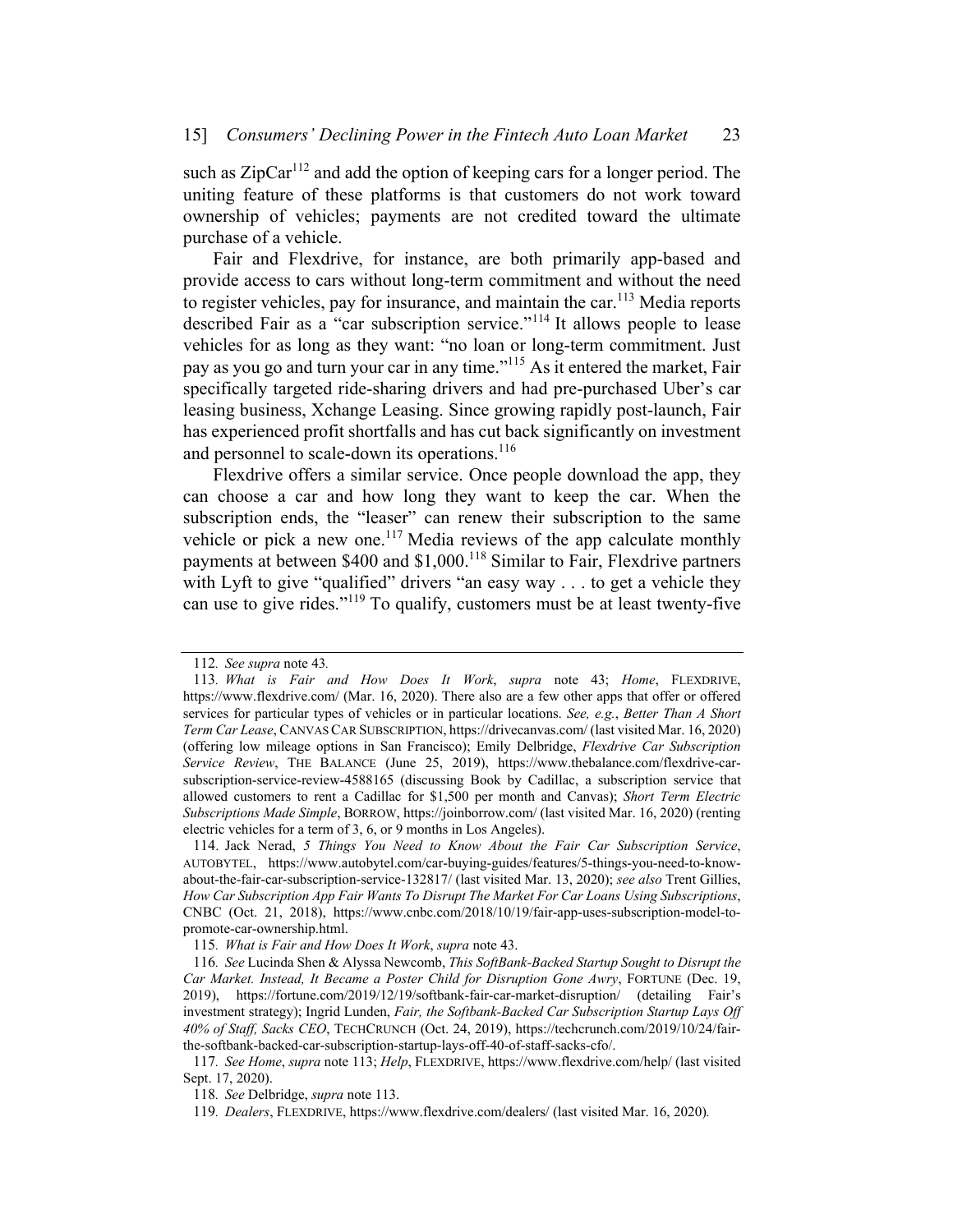years old, meet Lyft driver requirements, and pay a refundable security  $denosit.<sup>120</sup>$ 

Flexdrive's requirements may price out and otherwise prohibit those most in need of cars from using the service. This outcome, however, may not be undesirable. The primary concern with these subscription services is that they replicate auto leasing and financing without allowing customers to work toward owning the vehicles.<sup>121</sup> Renting a vehicle month after month without moving toward buying represents a dramatic shift in how Americans access automobiles. As with the newer fintech platforms offering auto loan aggregation services, the extent to which vehicle subscription services will gain traction across America—and thereby alter the auto market structure is difficult to estimate. But all these new platforms offer services that, when considered in detail, lead to worries that people will pay more for cars over the long term.

#### 3. Auto Financing for Ride-Sharing Entrepreneurs

Auto subscription platforms like Fair and Flexdrive are attempting to capitalize on the now established ride-sharing industry and gig economy. The growth of ride-sharing itself also created a need for vehicles, from which Uber and Lyft have tried to profit. Ride-sharing entrepreneurs necessarily need vehicles. Some of these entrepreneurs may not have access to a car or may want to upgrade their vehicles to attract higher-paying clientele.<sup>122</sup> For example, Uber Select and Black drivers make more per trip, but must drive a luxury vehicle. <sup>123</sup> Lyft Lux imposes similar vehicle make and model requirements, and also requires more recent model years for the cars.<sup>124</sup>

In light of drivers' apparent need for help paying for vehicles, in 2015, Uber established a now-defunct program, which it named its Vehicle Solutions Program. The program offered auto leasing as well as auto financing.<sup>125</sup> Fair purchased the auto leasing division of that program, called

124. Compare id. with Lyft Lux, Lux Black, and Lux Black XL Rides for Drivers, LYFT, https://help.lyft.com/hc/en-us/articles/115012923147-Lyft-Lux-Lux-Black-and-Lux-Black-XLrides-for-drivers (last visited Sept. 1, 2020).

<sup>120.</sup> See Lyft Express Drive FAQ, LYFT, https://www.lyft.com/expressdrive (last visited Sept. 1, 2020).

<sup>121</sup>. See Sanders, supra note 97, at 13 (noting this dynamic).

<sup>122</sup>. See Ezra Wolfgang, Financing A Car For Uber, FINDER (Dec. 10, 2019), https://www.finder.com/uber-car-finance (last visited Mar. 17, 2019) (providing options for people thinking about driving for a ride-sharing service to lease or finance a car); Nicole Arata, 5 Ways to Get a Car to Drive for Uber or Lyft, NERDWALLET (Sept. 27, 2017), https://www. nerdwallet.com/blog/loans/5-ways-car-uber-lyft/ (same).

<sup>123</sup>. See Don M., Uber Select: Your Complete Driver Guide, RIDE SHARE CENTRAL (Aug. 28, 2018), https://ridesharecentral.com/uber-select-driver.

<sup>125</sup>. See Andrew J. Hawkins, Uber is Phasing Out Its Subprime Car-Leasing Division After Massive Losses, THE VERGE (Aug. 8, 2017 12:02 PM), https://www.theverge.com /2017/8/8/16112498/uber-phase-out-xchange-car-leasing-losses (detailing the Vehicles Solutions Program). Lyft has an auto-lending program, but it seems to be more of a short-term rental option.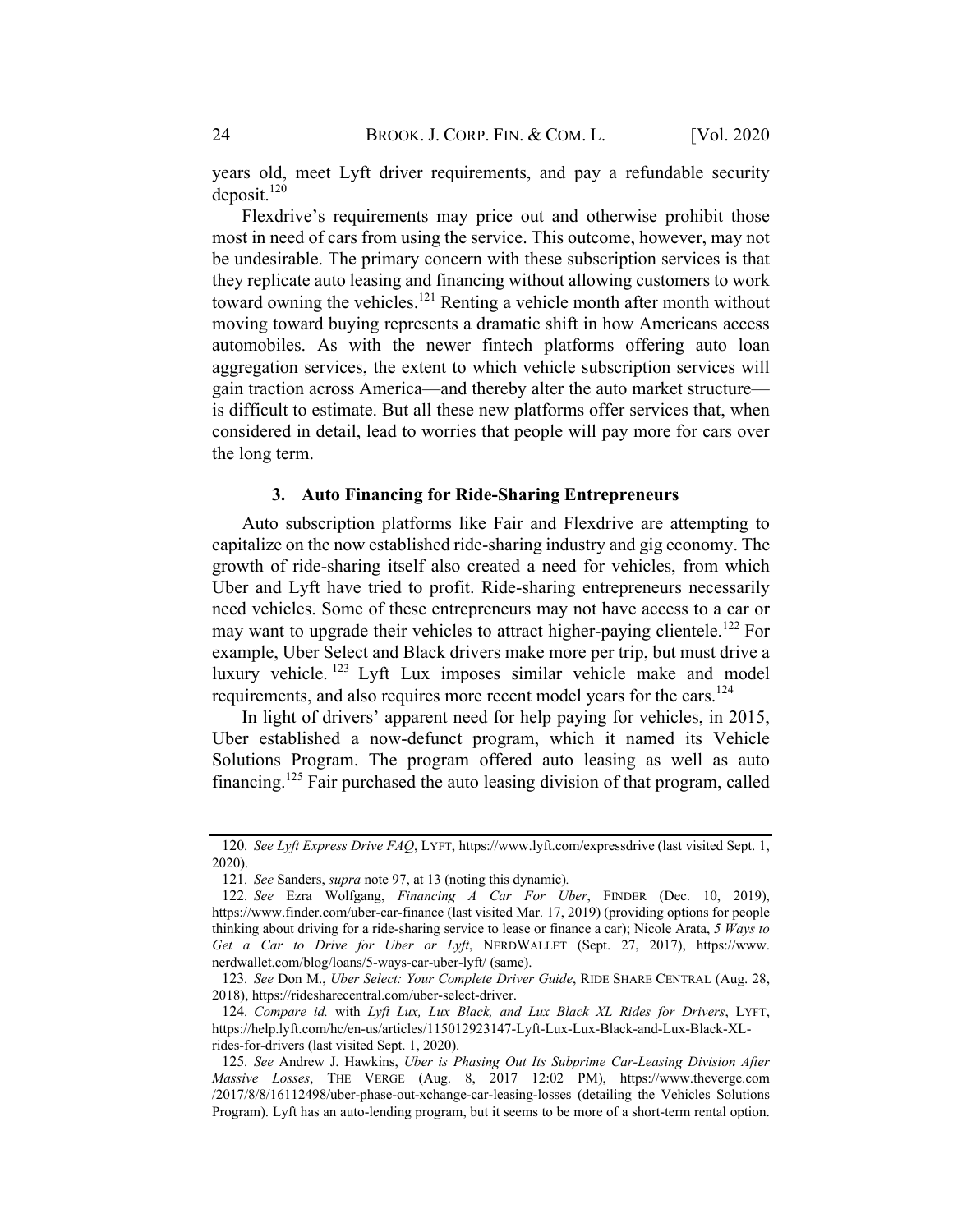Uber Xchange Leasing, in early 2018. <sup>126</sup> At the time of the sale, Uber reported losing \$9,000 per car, which was eighteen times as much as it projected it might lose via the leasing program.<sup>127</sup> When purchased, Fair indicated that it would offer weekly leases of cars at a rate totaling \$740 per month.<sup>128</sup>

The Vehicle Solutions Program, as a whole, became the subject of intense scrutiny and ended in a \$20 million settlement with the FTC.<sup>129</sup> The program, in addition to offering drivers what later were described as subprime leases, <sup>130</sup> linked drivers with auto dealers and lenders. Uber automatically deducted loan payments from drivers' income. If a driver's income was insufficient or if a driver stopped working for Uber, the driver was required to pay the lender directly.<sup>131</sup>

Like other loan aggregation platforms, some of these loans came from subprime lenders.<sup>132</sup> The most notable story told in reports about the program is that of Richard Brunelle, a fifty-eight year old man, who received credit to purchase a Kia Optima through Uber. The loan had a 22.75% interest rate and his monthly payments were about \$1,000. <sup>133</sup> These terms, both the interest rate and the connection of the loans to driving for Uber, led Brunelle to comment: "I feel like Uber not only tossed us to these wolves, but they

See Lyft Express Drive, LYFT, https://www.lyft.com/expressdrive (last visited Mar. 17, 2020); supra note 113 and accompanying text.

<sup>126.</sup> See William Hoffman, Fair Finalizes Deal to Buy Uber Xchange Leasing, AUTO FINANCE NEWS (Jan. 30, 2018), https://www.autofinancenews.net/allposts/finance/loss-mitigation/exclusive -fair-finalizes-deal-to-buy-uber-xchange-leasing/; Kirsten Korosec, Uber Closes Xchange Leasing After Losing \$9,000 Per Car, FORTUNE (Sept. 27, 2017), https://fortune.com/2017/09/27/ubercloses-xchange-leasing-after-losing-9000-per-car/.

<sup>127</sup>. See Hoffman, supra note 126; Korosec, supra note 126.

<sup>128</sup>. See Julie Walmsley, Uber Drivers Without Credit Can Now Lease Used Cars For \$0 Down And \$185 A Week, FORBES (May 29, 2019), https://www.forbes.com/sites/juliewalmsley/2019/ 05/29/uber-drivers-without-credit-can-now-lease-used-cars-for-0-down-and-185-aweek/#5c0adc131b40.

<sup>129</sup>. See Uber Agrees to Pay \$20 Million to Settle FTC Charges That It Recruited Prospective Drivers with Exaggerated Earnings Claims, FED. TRADE COMM'N (Jan. 19, 2017), https://www.ftc.gov/news-events/press-releases/2017/01/uber-agrees-pay-20-million-settle-ftccharges-it-recruited (noting that part of the settlement related to Uber's inflated claims about how much drivers could make).

<sup>130.</sup> See Hawkins, *supra* note 125 ("Xchange offered subprime leases to people who have been cleared to drive for Uber, but have poor or nonexistent credit scores . . . ."); Paris Marx, Uber's Auto-Loan Program Is Basically Indentured Servitude, BOLD ITALIC (Feb. 22, 2017), https://thebolditalic.com/ubers-auto-loan-program-is-basically-indentured-servitude-

<sup>78011</sup>b8ea9b2 (noting that "[a]uto-finance experts who spoke to Bloomberg called Xchange's subprime loans predatory").

<sup>131</sup>. See Molly Wood, Uber Drivers Struggle to Pay Subprime Auto Loans, MARKETPLACE (May 13, 2015), https://www.marketplace.org/2015/05/13/uber-drivers-struggle-pay-subprime-autoloans/ (discussing the auto loan part of Uber's Vehicle Solutions Program).

<sup>132</sup>. See id.

<sup>133</sup>. See id.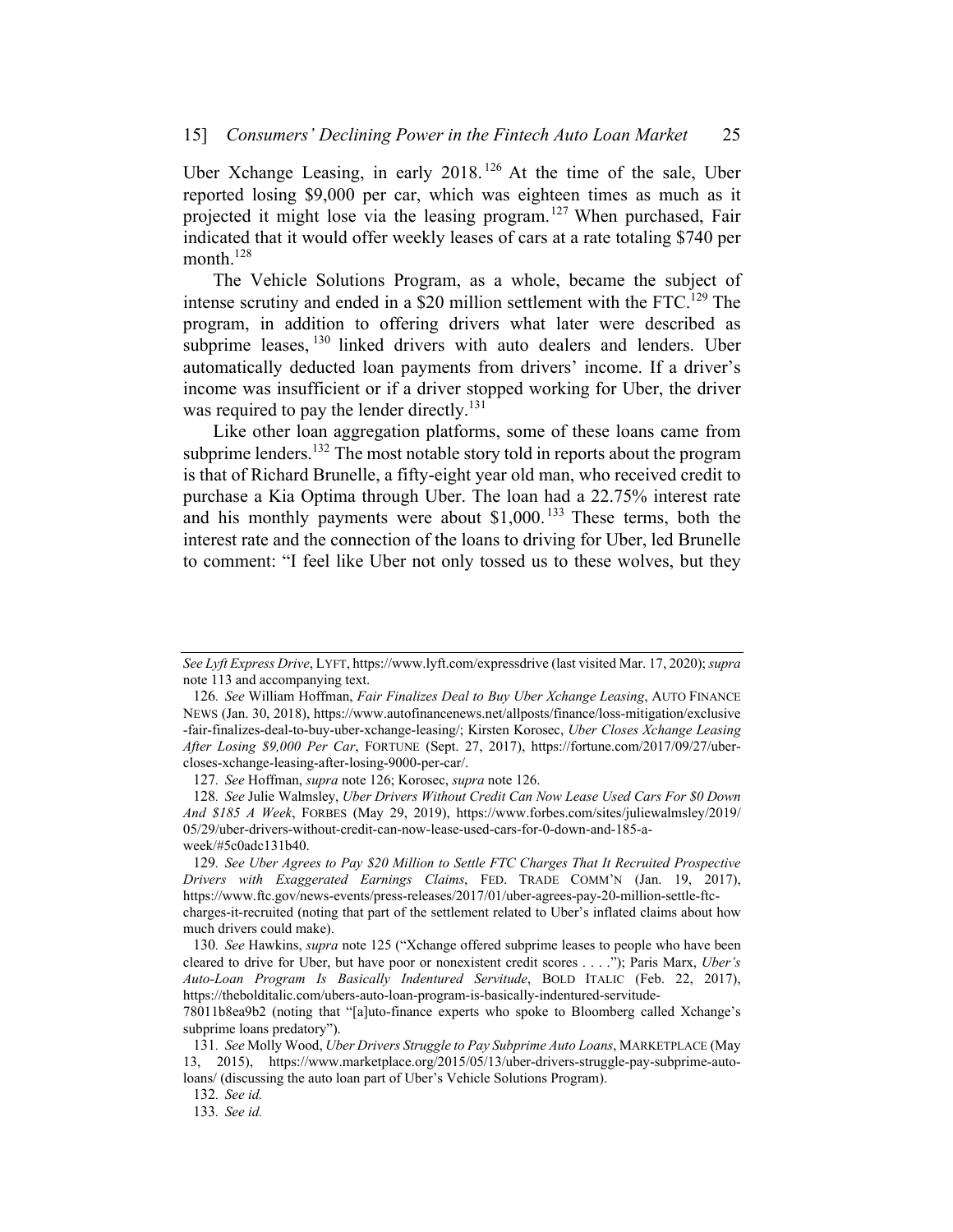intentionally did it and they are making bank [on] it."134 Drivers like Brunelle felt stuck—either drive for Uber or have their vehicles repossessed.

Concerns about high interest rates played a key role in the FTC's complaint against Uber. The FTC complaint alleged that Uber connected its drivers with lenders that charged drivers sometimes more than double the industry average interest rate: "Uber's marketing material to dealers has acknowledged that the lease-to-own option was a 'one size fits all' product with an 'implied APR of 19.5%,' significantly higher than even the industry average interest rates for consumers with deep subprime credit scores."<sup>135</sup> Both the actual financial outcomes in the auto loan and auto lease programs contradicted Ubers' promise that the program would allow drivers to "own a car for as little as \$20/day."<sup>136</sup>

Note that owning a vehicle for as little as \$20 per day amounts to yearly payments of over \$7,000. Although the math may seem obvious, the monthly and yearly totals likely were shocks to drivers. The CFPB's complaint database provides additional anecdotes from entrepreneurs to explore the potential misperceptions and issues with Uber's program.<sup>137</sup> The database is searchable by company name and product and sub-product type.<sup>138</sup> As of September 2020, a search for Uber Technologies, Inc. returned 38 results with complaint narratives.<sup>139</sup> Of those results,  $12$  (32%) noted Uber's vehicle leasing program. The product and sub-product at issue in the complaints about leases were credit reporting, consumer loan (vehicle lease), and vehicle loan or lease (lease).

Five of the complainants discussed issues with credit reporting.<sup>140</sup> One in particular complained that Uber did not update the driver's credit report with information about timely payment. The complaint calculated that the driver paid a total of about \$13,000 under the lease via \$150 weekly payments over

<sup>134</sup>. Id.

<sup>135.</sup> Complaint for Permanent Injunction and Other Equitable Relief at 10, Fed. Trade Comm'n v. Uber Techs. Inc., No. 3:17-cv-00261 (N.D. Cal. Jan. 19, 2017), https://www.ftc.gov/system/ files/documents/cases/1523082ubercmplt.pdf.

<sup>136</sup>. Id. at 9, 10–11.

<sup>137</sup>. See Submit a Complaint, CONSUMER FIN. PROT. BUREAU, https://www.consumer finance.gov/complaint/ (last visited Mar. 18, 2020); Pamela Foohey, Calling on the CFPB for Help: Telling Stories and Consumer Protection, 80 LAW & CONTEMP. PROBS. 177, 181–86 (2017) (overviewing the complaint database and the reasons why complaints may not be representative of consumers' issues with financial and credit products).

<sup>138.</sup> See Search the Consumer Complaint Database, CONSUMER FIN. PROT. BUREAU, https://www.consumerfinance.gov/data-research/consumer-complaints/search/?from=0&search Field=all&searchText=&size=25&sort=created\_date\_desc (last visited Mar. 18, 2020).

<sup>139.</sup> Author also searched all complaint data for "uber," which returned an additional 30 results. These additional results relate to consumers' issues with Uber's branded credit and debit cards and with consumers claiming that they never had an Uber account. All complaint data on file with author.

<sup>140.</sup> Four complained that Uber ran credit checks without the customers' permission and even after the customers were assured by Uber representatives that hard credit inquiries were not part of the leasing process.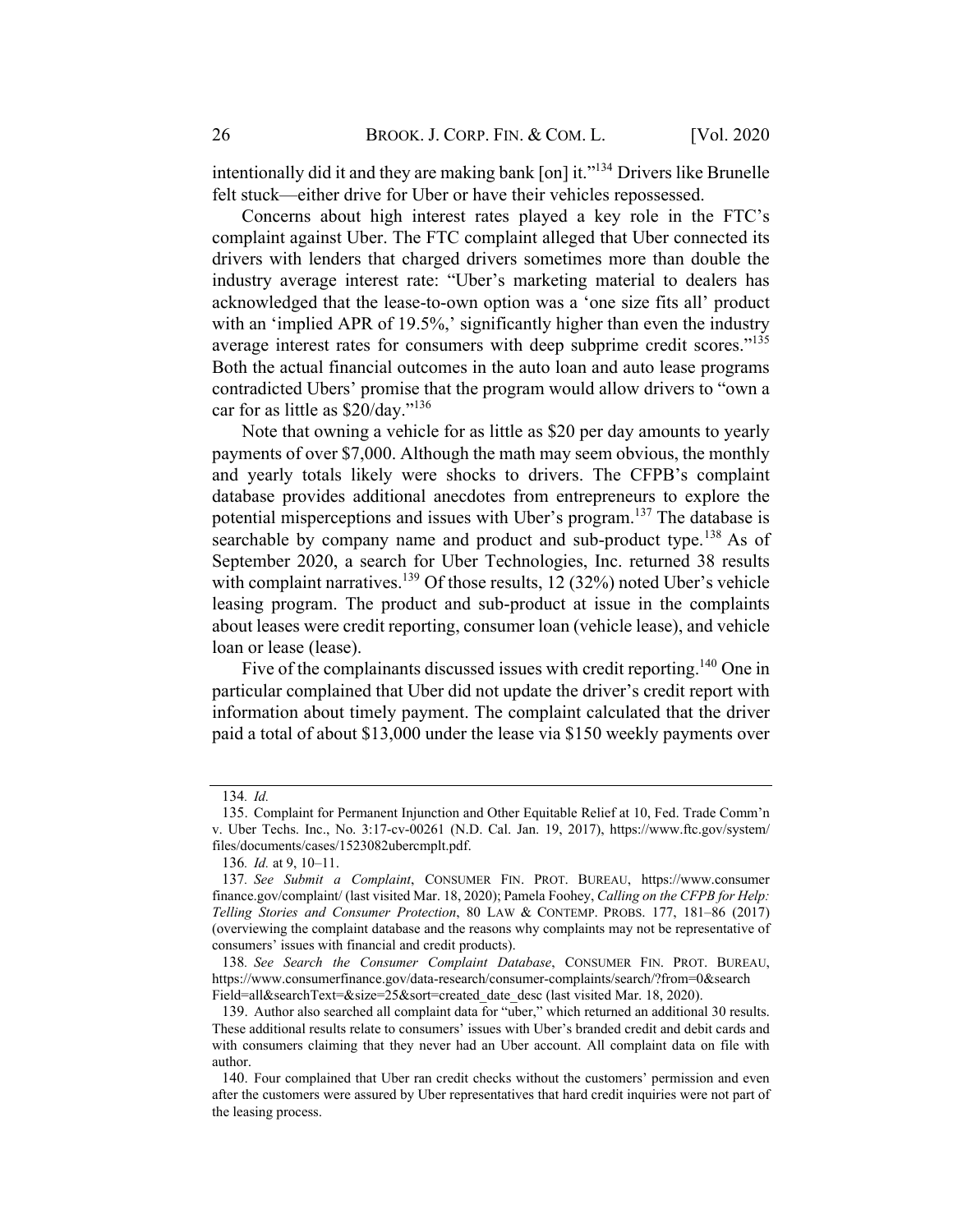one year and eight months: "It's a huge money and I hope, that I deserved fair report about this lease in my credit history/credit report."<sup>141</sup>

The "huge money" detailed in that complaint was the subject of the majority of the other complaints about Uber's leasing program.<sup>142</sup> One driver wrote that the lease started at \$160 per week for a period of 36 months and then increased to \$200 per week for a period of 36 months.<sup>143</sup> At the same time, the driver "had difficulty driving the Uber to have my earnings cover the new price fluctuation of \$ 800 monthly."<sup>144</sup> Ultimately the driver turned the vehicle back to Uber, as discussed with Xchange Leasing, only to find that "I will be responsible for the repossession charges." <sup>145</sup> Somewhat similarly, another driver complained that a \$170 per week lease resulted in an extra \$150 of charges when Uber insisted that the leasing contract was for more than  $$170$  per week.<sup>146</sup>

Another complaint focuses on the weekly lease payments: "[T]he monthly equivalent of {\$610.00} to lease a Toyota Corolla (156 payments at  ${\{ $140.00\} }$  per week)? Seriously? This is absolutely predatory!"<sup>147</sup> This complaint sums up a key part of the action against Uber. Weekly lease payments did not calculate out to \$20 per day.<sup>148</sup> Ultimately, Uber induced people to lease cars through their program that the drivers could have leased even with subprime credit for significantly less per month.<sup>149</sup>

By the time that Uber shuttered its program, commentators called the program a "financial and ethical disaster."<sup>150</sup> The financial disaster ran both ways—to Uber and to drivers. The ethical part of the disaster references two perceived problems. The first is unique to this program because it tied car loan payments to driving for Uber. This led drivers to feel trapped in an uneven relationship with Uber. Indeed, the relationship seemed so uneven that some have likened the auto finance program to indentured servitude.<sup>151</sup>

The second problem connects with concerns about fintech auto lending platforms, especially those that aggregate loans.<sup>152</sup> Uber was not in business for drivers, but for the auto dealerships and loan providers with which it

151. In thinking about relative lease price and terms, consider that the cars that drivers leased through Uber's Xchange program were less expensive four-door sedans, not necessarily luxury sedans and SUVs. See supra text accompanying note 146.

152. See supra Part II.B.i.

<sup>141.</sup> Complaint ID 2592467, CONSUMER FIN. PROT. BUREAU (Aug 2, 2017), https://www .consumerfinance.gov/data-research/consumer-complaints/search/detail/2592467.

<sup>142.</sup> Three complaints were about allegedly wrongful repossession of leased vehicles.

<sup>143.</sup> Complaint ID 2200059 (Nov. 9, 2016).

<sup>144</sup>. Id.

<sup>145</sup>. Id.

<sup>146.</sup> Complaint ID 2542505 (June 25, 2017).

<sup>147.</sup> Complaint ID 2095206 (Sept. 5, 2016).

<sup>148</sup>. See supra note 136.

<sup>149</sup>. See generally Foohey, supra note 137.

<sup>150.</sup> Ryan Felton, Uber Plans to Significantly Alters Its Reportedly Disastrous Subprime Lending Program, JALOPNIK (Aug. 8, 2017, 2:05 PM), https://jalopnik.com/uber-plans-to-significantlyalter-its-reportedly-disast-1797636285.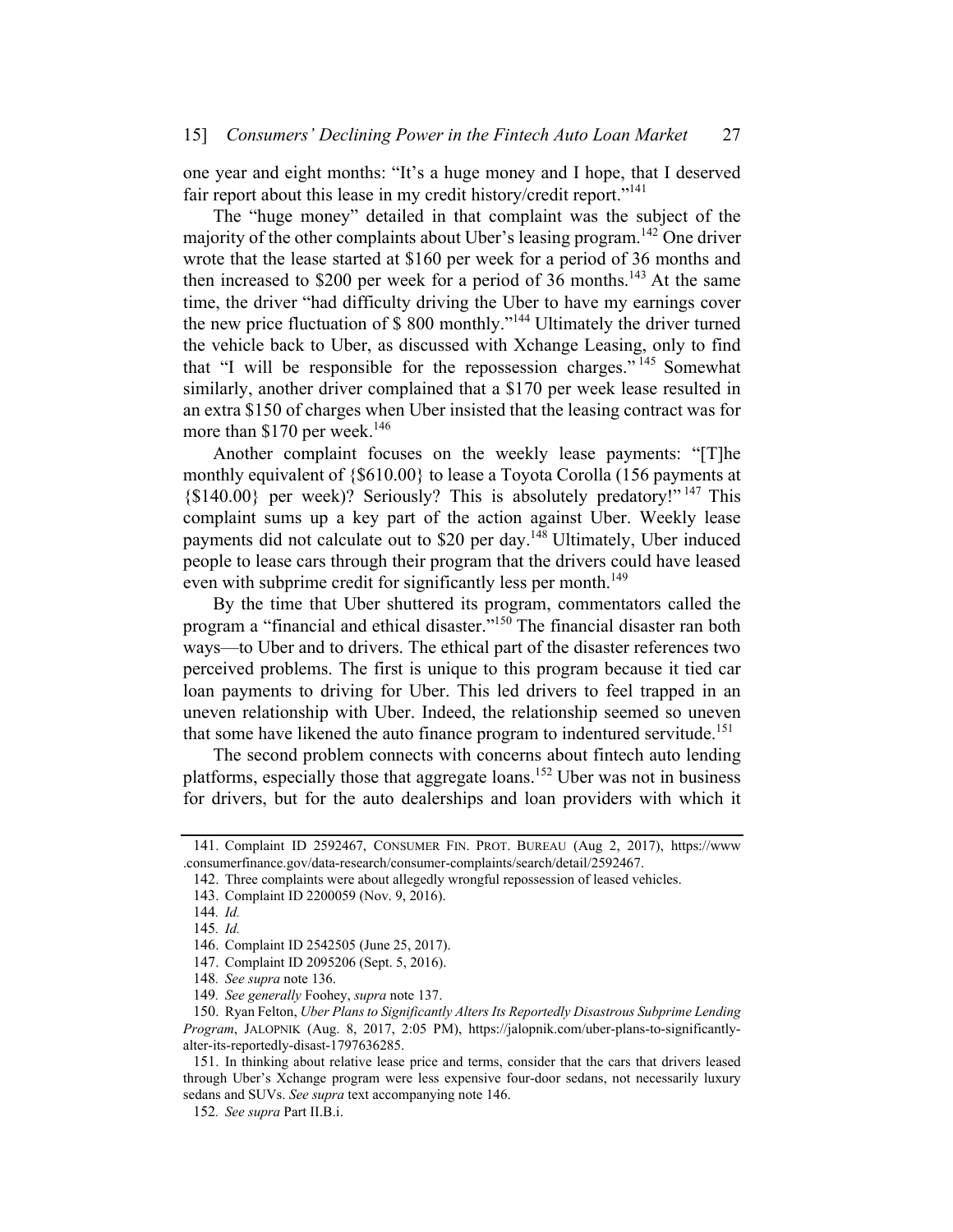partnered. Its marketing materials read to present a different story about Xchange to dealers and lenders as compared to the story told to drivers. And its lending practices and loan agreements seemed to result in drivers being saddled with unexpected terms and fees, as shown in complaints to the CFPB. Although this concern cuts across all auto loan deals,  $153$  the rapidity with which Uber's program and other newer programs deliver loan quotes and final documents to borrowers heightens the worry that people will not consider the benefits and costs to them of taking out the auto loan.<sup>154</sup>

Overall, at present, the auto loan origination market prioritizes the interests of loan providers and auto companies over the interests of consumers. The prioritization has the strong potential to lead people to take out auto loans with disadvantageous interest rates, fees, and terms. Recent fintech innovations in the auto lending market seem to exacerbate and reinforce the disparities, further shifting market power to auto suppliers and lenders. The next Part details how this power differential continues during the life of auto loans, particularly when consumers default or fear they might default on their loans.

## II. THE BOOMING AUTO REPOSSESSION INDUSTRY

Although research shows that Americans generally continue paying their auto loans as long as possible when faced with financial issues, <sup>155</sup> highpriced, marked-up loans necessarily will lead to delinquencies and defaults. As auto loan originations have increased and auto loan terms have lengthened,<sup>156</sup> so too have delinquencies. Auto loan deficiencies hit an alltime high in 2018, with seven million Americans ninety or more days behind on their auto loan payments.<sup>157</sup> The subprime auto loan delinquency rate now is higher than it was before the Great Recession.<sup>158</sup> Among subprime loans, nationwide, the delinquency rate is three times higher than among borrowers with "prime" credit scores. <sup>159</sup> Similarly, a 2018 study found that after

<sup>153</sup>. See supra Part II.A (discussing the complex and atypical nature of auto sale and loan deals).

<sup>154</sup>. See supra text accompanying notes 99–103.

<sup>155</sup>. See supra note 25 and accompanying text.

<sup>156</sup>. See supra text accompanying notes 49–52.

<sup>157</sup>. See Natasha Bach, A Record 7 Million Americans Are 90 Days Behind on Their Auto Loan Payments, FORTUNE (Feb. 12, 2019), https://fortune.com/2019/02/12/americans-late-on-carpayments/ (reporting on a study from the Federal Reserve Bank of New York).

<sup>158</sup>. See Wolf Richter, Auto Loan Delinquency Rates are Worse Now Than During the Financial Crisis, BUS. INSIDER (Apr. 9, 2018, 5:16 PM), https://www.businessinsider.com/auto-loandelinquency-rates-worse-now-than-during-the-financial-crisis-2018-4; Repos Remain Stable While Subprime Delinquencies Hit 10-Year High, COX AUTO. (May 16, 2019), https://www. coxautoinc.com/market-insights/repos-remain-stable-while-subprime-delinquencies-hit-10-yearhigh/ ("At the end of 2018, the severe delinquency unit rate on subprime auto loans was at the highest level in a decade.").

<sup>159</sup>. See Signe-Mary McKernan et al., What Regions Have More Delinquent Auto Loan Debt?, URBAN WIRE (Dec. 19, 2018), https://www.urban.org/urban-wire/what-regions-have-moredelinquent-auto-loan-debt.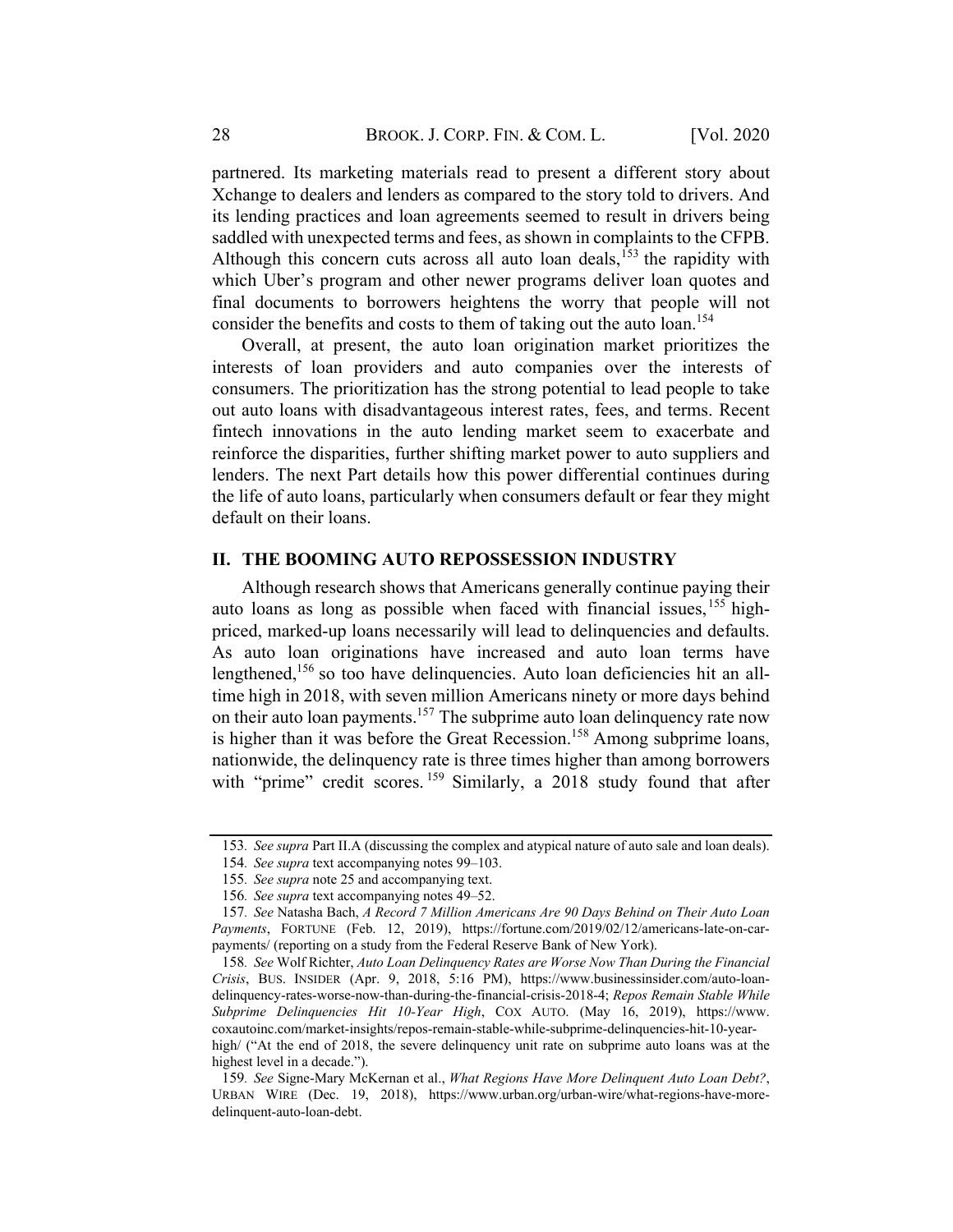controlling for risk factors, auto loans with maturity lengths longer than five years have higher delinquency rates.<sup>160</sup>

Delinquencies and defaults lead to repossessions. In 2017, a total of 1.7 million motor vehicles were projected to be repossessed, rivaling vehicle repossession figures during the Great Recession.<sup>161</sup> Even before the COVID-19 crisis, the auto industry projected that repossessions would rise in coming years, particularly for vehicles financed with subprime loans.<sup>162</sup> As detailed in the Introduction, the market structure of auto sales and lending incentivizes the repeated repossession and sale of used vehicles, seemingly to the detriment of consumers as they pay more for less valuable vehicles.<sup>163</sup> And as with car sales and auto loans, communities of color experience higher auto repossession rates, adding to their automobile ownership costs.<sup>164</sup>

Technological innovations that allow cars to connect to the Internet increasingly have aided auto lenders' repossession efforts, fueling the repeated repossessions and sales of used vehicles. The most noteworthy tool is a starter interruption device (SID), also termed a remote vehicle disabler.<sup>165</sup> SIDs entered the passenger vehicle repossession scene in the late 1990s.<sup>166</sup> They allow the lender or dealer that controls the device to disable the ignition switch of a vehicle, preventing it from starting.<sup>167</sup> To turn the switch off, the vehicle also must be off. This prevents vehicles from becoming stranded while driving down the road. But it has not stopped people's cars from being

<sup>160</sup>. See Zhengfeng Guo et al., Risks of Long-Term Auto Loans (June 2018), https://ssrn.com/ abstract=3290841. Subprime auto loan bonds likewise have experienced increased delinquencies. See Matt Scully, Subprime Auto Bond Delinquencies Highest in 20 Years, Says Fitch, BLOOMBERG (Mar. 14, 2016), https://www.bloomberg.com/news/articles/2016-03-14/subprime-auto-bonddelinquencies-highest-in-20-years-says-fitch.

<sup>161</sup>. See Nick Zulovich, Forecast Has 2017 Repo Total Approaching 1.8M, AUTO REMARKETING (Feb. 21, 2017), https://www.autoremarketing.com/financial-services/forecast-has-2017-repo-total-approaching-1-point-8-million; David LaGesse, Secrets of the Modern Repo Man, U.S. NEWS (Apr. 28, 2009), https://money.usnews.com/money/business-economy/technology /articles/2009/04/28/secrets-of-the-modern-repo-man (noting that in 2008, "lenders took back more than 1.6 million autos, a jump of 12 percent over 2007").

<sup>162</sup>. See Muller, supra note 20.

<sup>163</sup>. See text accompanying supra notes 29–30.

<sup>164</sup>. See The Color of Debt: Credit Card Debt by Race and Ethnicity, DEMOS, https://www. demos.org/sites/default/files/publications/FACTSHEET\_TheColorofDebt\_Demos.pdf (reporting based on 2008 data that Black and Latinx individuals are more likely to have their car repossessed).

<sup>165</sup>. See ELVY, supra note 58, at chapter 4 (discussing "asset collection systems and technology"); Jim Henry, Words Matter: Starter Interrupt Or Kill Switch, FORBES (Feb. 28, 2017), https://www.forbes.com/sites/jimhenry/2017/02/28/words-matter-starter-interrupt-or-kill-switch/ #1aa1495e76a2 (discussing SIDs).

<sup>166</sup>. See LaGesse, supra note 160, at 1–2 (detailing four vehicle tracking innovations); Thomas B. Hudson & Daniel J. Laudicina, The Emerging Law of Starter Interrupt Devices, 61 BUS. LAW. 843 (Feb. 2020); Jaeah Lee, Wait, Banks Can Shut Off My Car?, MOTHER JONES (Mar. 2016), https://www.motherjones.com/politics/2016/04/subprime-car-loans-starter-interrupt/ (noting that SIDs became more useful in the early 2000s, when GPS tracking allowed for easier repossession).

<sup>167</sup>. See Michael Corkery & Jessica Silver-Greenberg, Miss a Payment? Good Luck Moving That Car, N.Y. TIMES (Sept. 24, 2014), https://dealbook.nytimes.com/2014/09/24/miss-a-paymentgood-luck-moving-that-car/ (detailing how SIDs work).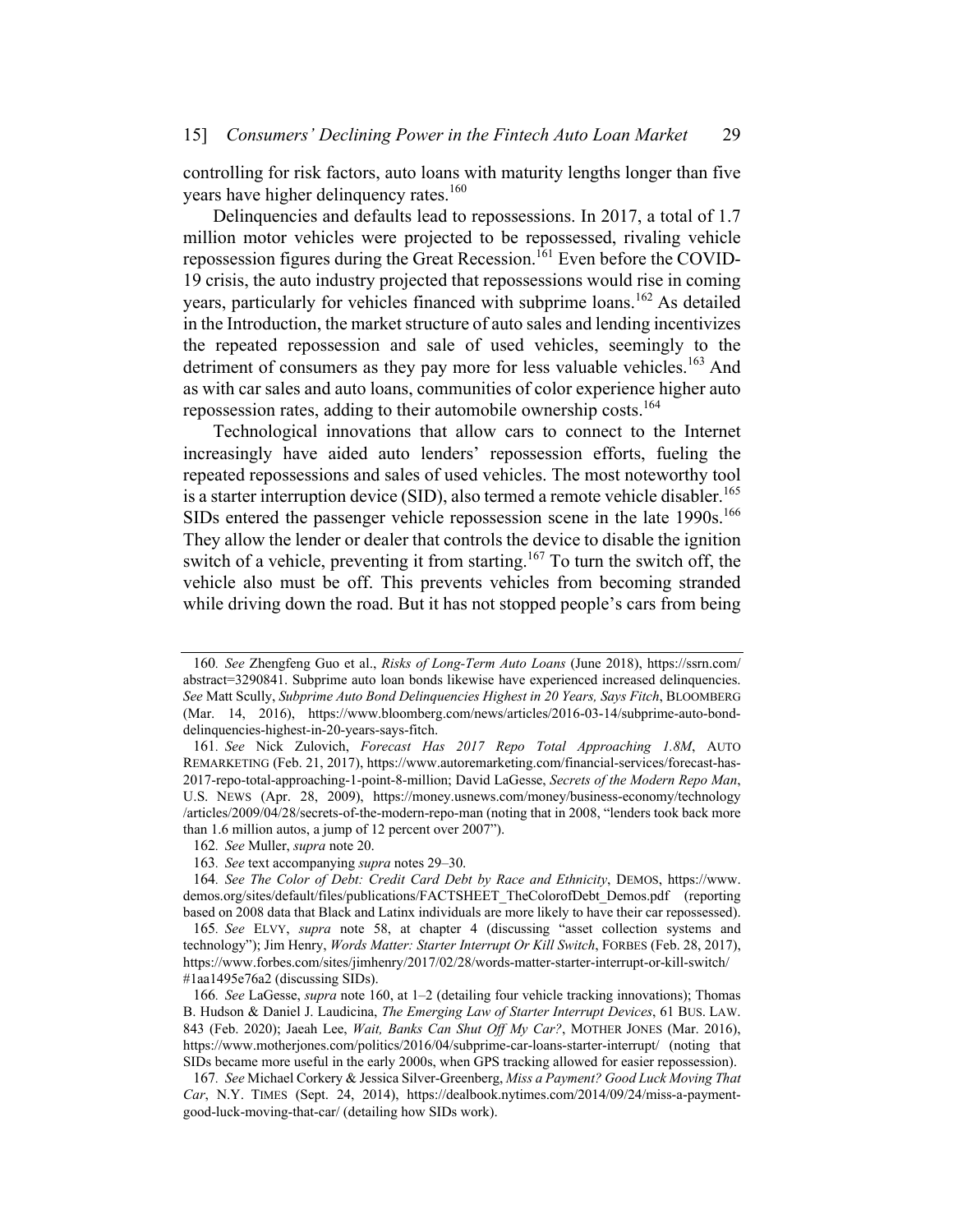turned off while they are at work or away from their homes, or even while idling at stoplights, stranding them wherever they happen to be.  $^{168}$ Additionally, people have reported their cars being disabled at inopportune times, such as when they need to take their kids to the emergency room.<sup>169</sup>

Recent advances in technology also allow lenders to send payment reminders by setting the device to beep "incessantly" when the loan's due date draws near,<sup>170</sup> to require that people input a code every month to operate their vehicles,<sup>171</sup> to receive reports about the customers' driving habits,<sup>172</sup> and to control vehicles through the SID.<sup>173</sup> For example, PassTime's TRAX program, which is marketed to auto lenders and Buy Here Pay Here auto dealers includes pinpointed GPS tracking, geo-fencing, and starter interrupters, all "designed to mitigate the risk of financing, help keep assets secure, and make repossession simple."<sup>174</sup>

SIDs increase the effectiveness of repossessions and afford creditors increased control over customers' mobility. Given this, it makes sense that subprime auto lenders and Buy Here Pay Here auto dealers were the first wide-spread adopters of SIDs.<sup>175</sup> In 2014, reports stated that two million vehicles had SIDs installed in them. <sup>176</sup> And in 2016, PassTime's CEO estimated that 70% of vehicles sold via subprime financing come with  $\text{SIDs.}^{177}$ 

In reaction to consumers' experiences with SIDs, a handful of states have enacted regulations that require lenders and dealers to notify customers that SIDs are installed in the purchased vehicles and, in some instances, prohibit the stopping of a vehicle if doing so will pose a danger to its occupants.<sup>178</sup>

<sup>168</sup>. See id. (recounting the story of a car being disabled while idling at a stop light).

<sup>169</sup>. See id. (recounting the story of the disabling of Chrysler van when a customer's daughter needed to get to the emergency room); Robert Szypko, Your Car Won't Start. Did You Make The Loan Payment?, NPR (Oct. 16, 2014), https://www.npr.org/sections/alltechconsidered/2014/10/16/ 356693782/your-car-wont-start-did-you-make-the-loan-payment (discussing experiences with SIDs).

<sup>170.</sup> Lee, supra note 166; see also Szypko, supra note 168.

<sup>171</sup>. See Corkery & Silver-Greenberg, supra note 167, at 4.

<sup>172</sup>. See Chris Woodyard & Jayne O'Donnell, Your Car May Be Invading Your Privacy, USA TODAY (Mar. 25, 2013), https://www.usatoday.com/story/money/cars/2013/03/24/car-spying-edrdata-privacy/1991751/ (discussing "connected cars" as they emerged more on the scene).

<sup>173</sup>. See Dr Swati Subodh, Internet of Things — Leap Towards A Hyper-Connected World, MEDIUM (May 10, 2019), https://towardsdatascience.com/internet-of-things-leap-towards-a-hyperconnected-world-6b6a90960a06 (discussing advances in connected technology generally); ELVY, supra note 58, at chapter 4 (overviewing SIDs).

<sup>174</sup>. TRAX GPS Vehicle Tracking System, PASSTIME, https://passtimegps.com/solutions/trax/ (last visited Mar. 26, 2020). Geo-fencing allows a lender or dealer to set a geographic area for a vehicle. If the vehicle exits this area, the lender or dealer receives a notification and potentially can disable it. See ELVY, *supra* note 58, at chapter 4 (overviewing geo-tracking).

<sup>175</sup>. See Szypko, supra note 169 (noting industry adoption of SIDs).

<sup>176</sup>. See Corkery & Silver-Greenberg, supra note 167.

<sup>177.</sup> See Lee, supra note 166 (noting PassTime's CEO representations).

<sup>178</sup>. See Elaine S. Povich, Late Payment? A 'Kill Switch' Can Strand You and Your Car, PEW TRUSTS (Nov. 27, 2018), https://www.pewtrusts.org/en/research-and-analysis/blogs/stateline/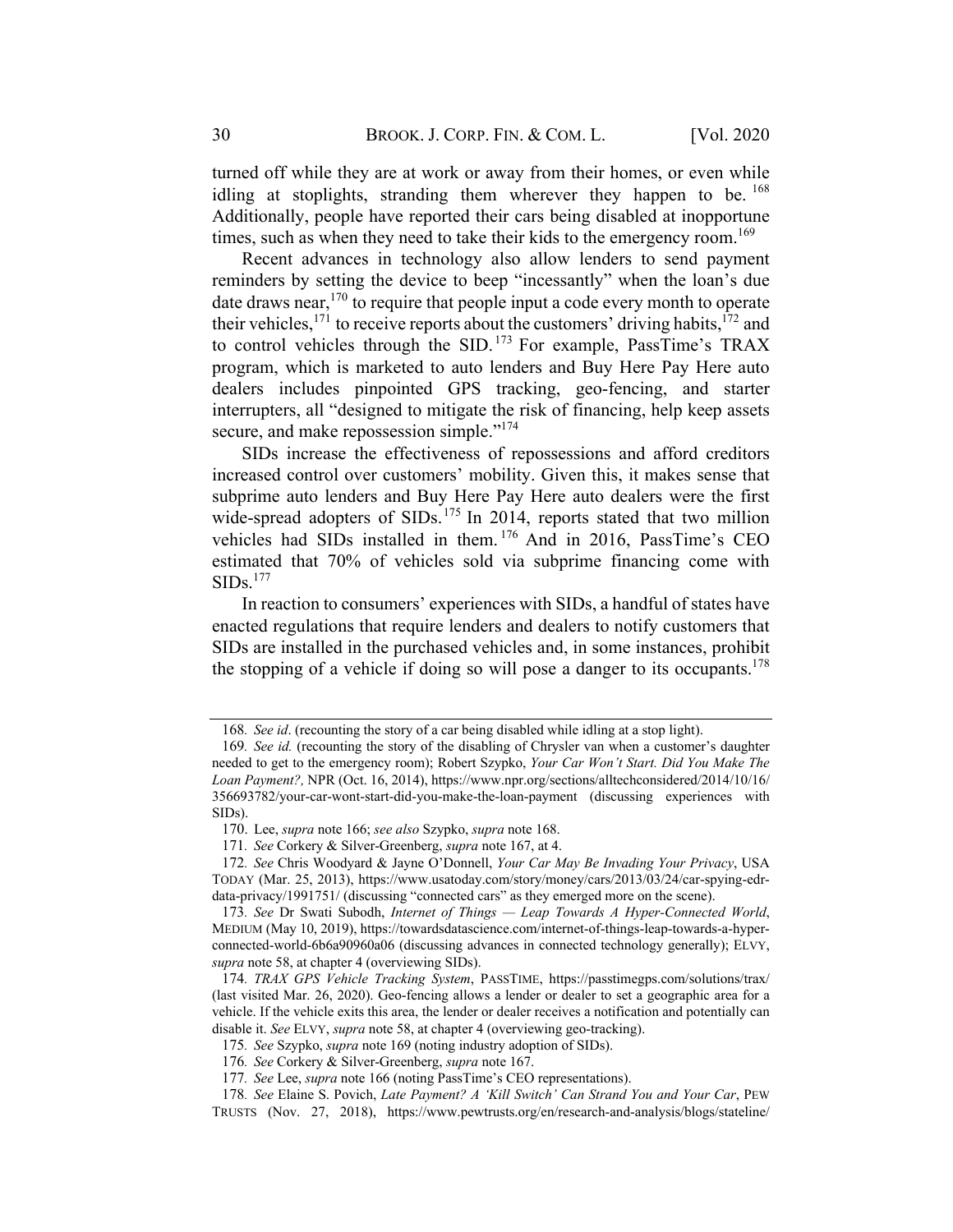Even with these regulations in place, Buy Here Pay Here dealers and subprime auto lenders praise SIDs as enabling people to purchase cars when they otherwise could not get an auto loan with their credit score and history.<sup>179</sup> They also contend that SIDs allow them to extend loans with lower interest rates because of their increased ability to successfully repossess cars while reducing repossessions by enabling negotiations between delinquent consumers and lenders.<sup>180</sup>

Nonetheless, the subprime auto loan industry is growing, and interest rates are not declining. The purported benefits from SIDs and easier repossessions seemingly have not accrued to borrowers. The opposite appears to have occurred. Easy repossession of vehicles has encouraged auto lenders to engage in "repossession remarketing," in which lenders sell repossessed cars as quickly as possible without reconditioning the vehicles.<sup>181</sup> The lack of robust laws and regulations protecting consumers has allowed lenders to streamline the repossession and sale process, making it profitable.182

Once the lender sells the repossessed vehicle, if the sale price was less than the amount the consumer owed on the vehicle, in most states, the lender can also bring a lawsuit to collect the deficiency.<sup>183</sup> Deficiency judgments often accompany these sales even if the repossessed and sold vehicle was worth more than loan amount outstanding because repossession and sale can bring over \$1,000 in fees added to the amount due from the consumer.<sup>184</sup> If a consumer does not pay the deficiency award, the auto lender can sue the consumer again for payment or sell the deficiency award debt to a collection agency.<sup>185</sup> Studies estimate that debt collectors prevail in more than 95% of

<sup>2018/11/27/</sup>late-payment-a-kill-switch-can-strand-you-and-your-car (overviewing states' legislation). Lenders and dealers have responded to this legislation by providing customers with disclosures and requiring them to sign agreements that waive lenders' and dealers' responsibility due to interruptions (and similar) caused by SIDs. See ELVY, *supra* note 58, at chapter 4 (overviewing how lenders and dealers have responded to state legislation).

<sup>179.</sup> See Povich, *supra* note 177 (discussing the comments of an attorney at a "law firm that specializes in advising companies on how to comply with consumer law").

<sup>180</sup>. See id.

<sup>181</sup>. Repos Remain Stable, supra note 158.

<sup>182.</sup> See id.; supra text accompanying notes 21–22.

<sup>183.</sup> See Jessica Silver-Greenberg & Michael Corkery, The Car Was Repossessed, but the Debt Remains, N.Y. TIMES (June 18, 2017), https://www.nytimes.com/2017/06/18/business/dealbook/ car-loan-subprime.html. A few states prohibit or limit deficiency lawsuits for auto loans. Jim Hawkins, Credit on Wheels: The Law and Business of Auto-Title Lending, 69 WASH. & LEE L. REV. 535, 586 (2012) (discussing state statutes).

<sup>184.</sup> See Paul Kiel & Annie Waldman, The Burden of Debt on Black America, ATLANTIC (Oct. 9, 2015), https://www.theatlantic.com/business/archive/2015/10/debt-black-families/409756/ (telling the story of someone charged \$1,100 in fees for the repossession and sale of her vehicle).

<sup>185.</sup> See Silver-Greenberg & Corkery, *supra* note 182 (describing how "Portfolio Recovery Associates, one of the nation's largest debt buyers, purchased about \$30.2 million of auto deficiencies in the first quarter of [2017], up from \$411,000 just a year earlier").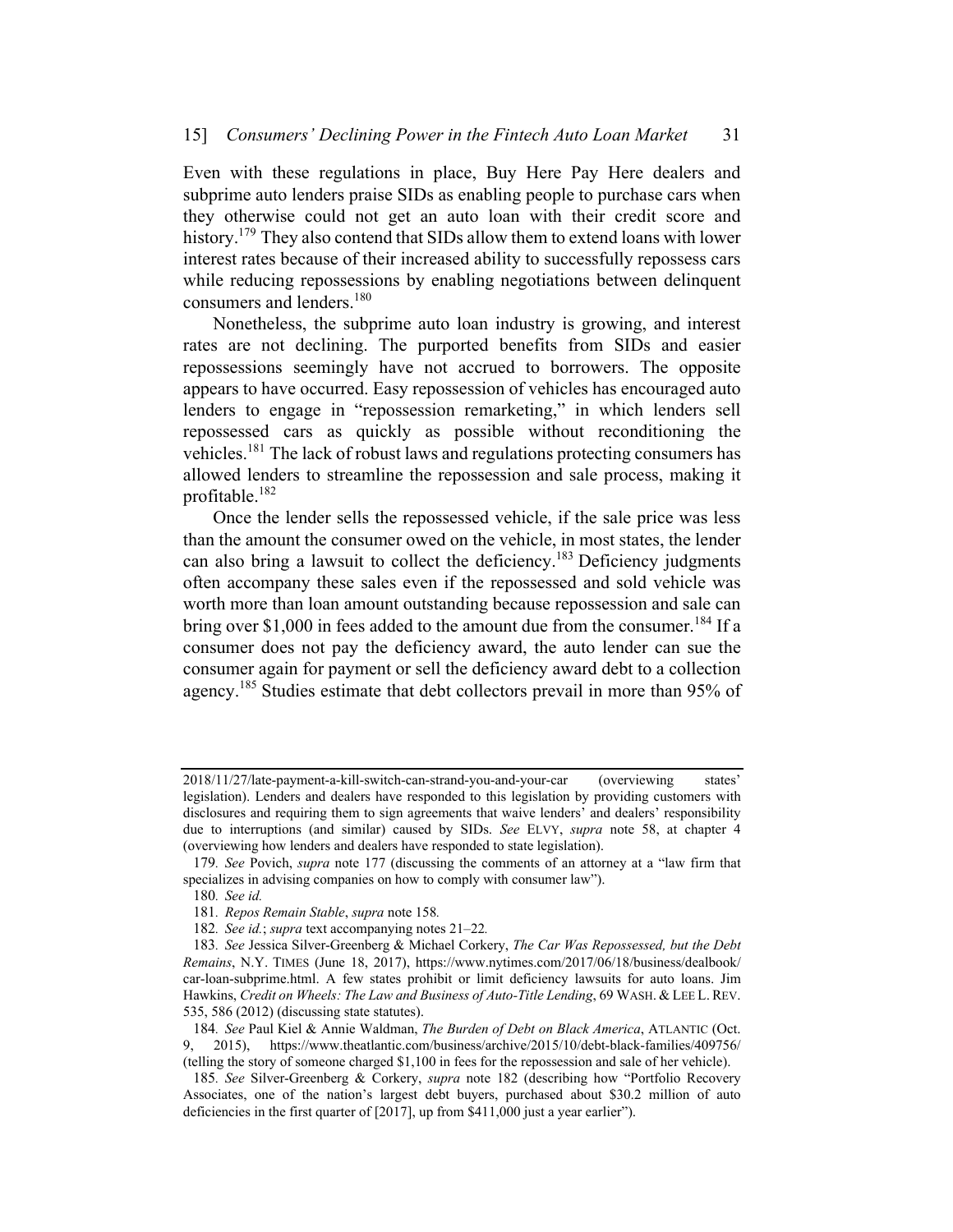suits against consumers.<sup>186</sup> Deficiency and debt collection suits thus further increase lenders' return on repossession and incentive to repossess.

Lenders generally sell repossessed vehicles to wholesale buyers—used auto dealers—who mark-up and quickly resell the cars to consumers after "light cosmetic work," similarly making their sales profitable.<sup>187</sup> Increases in repossessions also have fostered a side-industry in flipping used cars, evidencing the fruitfulness of reselling used automobiles.<sup>188</sup> Given these dynamics, of the parties involved in the auto sale and lending industry, the consumer is the only one who regularly loses.

For some, local governments add a layer of worry about auto repossession. Many cities depend on revenue from parking tickets and other fees to fund their budgets.<sup>189</sup> If people do not pay those tickets and other fees, the city has the option to tow their vehicles to an impound lot.<sup>190</sup> Local governments can also suspend drivers' licenses if people do not pay fees and fines, such as traffic tickets.<sup>191</sup> If the impounded vehicles are not claimed, the city can sell them at an auction.<sup>192</sup> Because of economic and racial and ethnic disparities in where people live and their ability to purchase parking insulated from ticketing and towing, this practice of impounding and selling vehicles disproportionately has affected people with lower incomes and communities of color.<sup>193</sup>

190. See, e.g., John Bryne, Lawsuit: Chicago's Practice of Selling Impounded Cars Is Unconstitutional, CHI. TRIBUNE (Feb. 27, 2020), https://www.chicagotribune.com/politics/ctchicago-towed-cars-sold-lawsuit-20200226-vlg7bpqk6ve23drftwqaj2ensi-story.html; Dorian Hargrove et al., City Has Towed Thousands of Vehicles, Some Considered People's Homes, Because of Unpaid Parking Tickets, NBC SAN DIEGO (Aug. 26, 2019), https://www.nbcsandiego.com/ news/local/city-towed-vehicles-unpaid-parking-tickets/128445/; C.J. Ciaramella, Chicago Is Trying to Pay Down Its Debt by Impounding Innocent People's Cars, REASON (Apr. 25, 2018), https://reason.com/2018/04/25/chicago-debt-impound-cars-innocent/.

191. See generally William E. Crozier & Brandon L. Garrett, Driven to Failure: An Empirical Analysis of Driver's License Suspension in North Carolina, 69 DUKE L.J. 1585 (2020) (empirically investigating the suspension of drivers' licenses because of failure to pay fees and fines).

<sup>186</sup>. See A POUND OF FLESH: THE CRIMINALIZATION OF PRIVATE DEBT, AM. CIVIL LIBERTIES UNION 5 (2018), https://www.aclu.org/report/pound-flesh-criminalization-private-debt; How Debt Collectors Are Transforming the Business of State Courts, PEW CHARITABLE TRUSTS 15-17 (May 2020), https://www.pewtrusts.org/-/media/assets/2020/05/debt\_collectors\_to\_consumers.pdf.

<sup>187</sup>. Repos Remain Stable, supra note 158.

<sup>188</sup>. See Flipping Cars - How It's Done, AUTOLIST (Apr. 3, 2019), https://www.autolist.com/ guides/flipping-cars (noting that cars found at auctions can include lender repossessed cars).

<sup>189</sup>. See Michael Maciag, Special Report: How Autonomous Vehicles Could Constrain City Budgets, GOVERNING (July 31, 2017), https://www.governing.com/gov-data/gov-how-autonomous -vehicles-could-effect-city-budgets.html (noting that "New York and Chicago derive more revenue from parking fines than from parking fee collections").

<sup>192</sup>. See Flipping Cars – How It's Done, supra note 187 (noting who sells vehicles at public auctions).

<sup>193</sup>. See Towed into Debt: How Towing Practices in California Punish Poor People, W. CTR. ON L. & POL'Y 29 (Mar. 18, 2019), https://wclp.org/wp-content/uploads/2019/03/TowedIntoDebt. Report.pdf (noting that towing "disproportionately impact[s] unhoused people, immigrants, and people of color"). Communities of color also face higher rates of debt collection. See Paul Kiel & Annie Waldman, The Color of Debt: How Collection Suits Squeeze Black Neighborhoods, PROPUBLICA (Oct. 8, 2015), https://www.propublica.org/article/debt-collection-lawsuits-squeeze-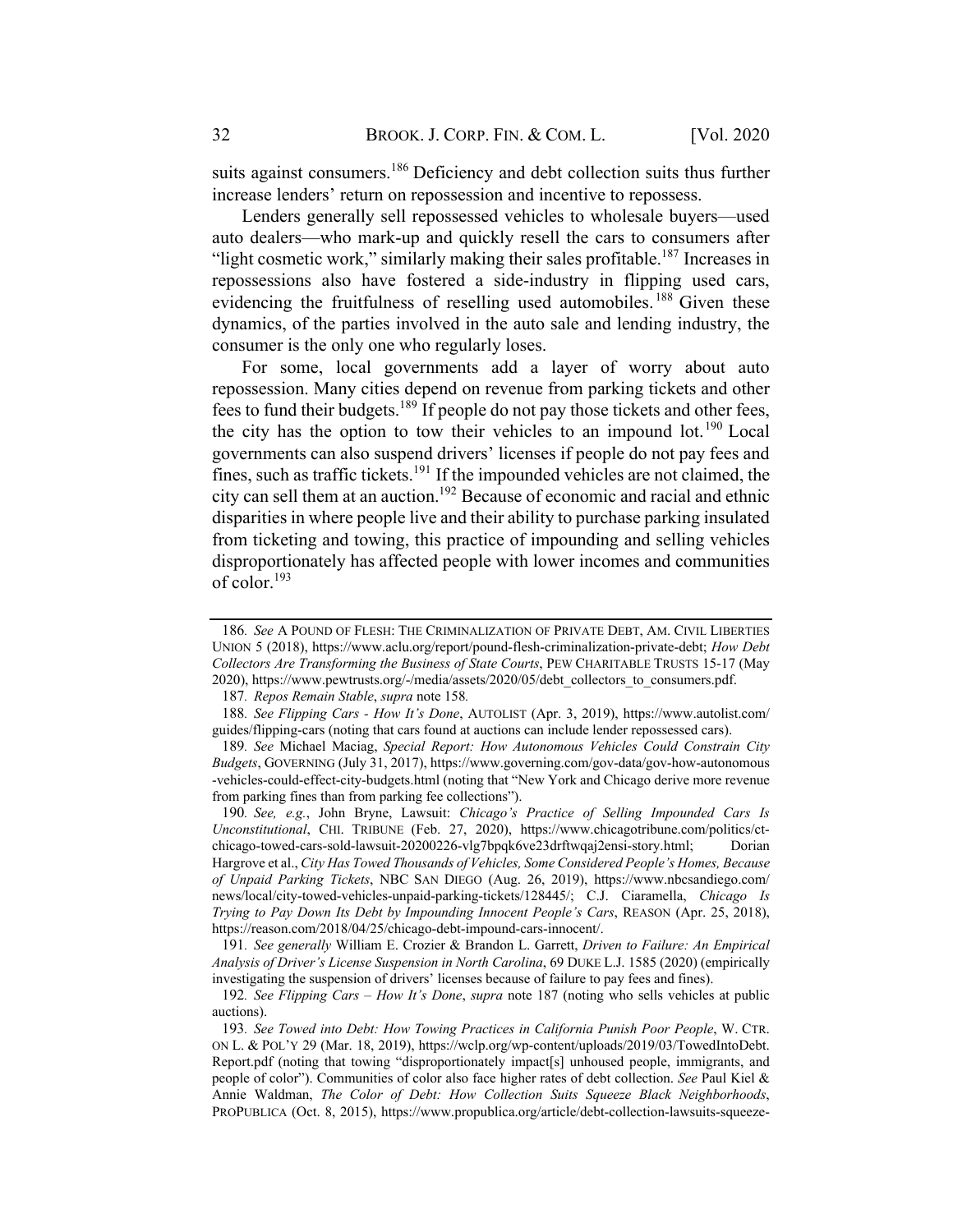In sum, technological advances in auto monitoring and repossession have made people's car ownership more precarious, regardless of whether they used a traditional or cutting-edge vehicle loan to buy the car. There are few options for consumers who fear defaulting or who have defaulted on their auto loans, and the threat of repossession and sale of their cars is real. The next Part details how the consumer bankruptcy system can help people stop repossessions and try to keep their cars during financially precarious times.

## **III. FILING BANKRUPTCY TO KEEP VEHICLES**

For people worried that their lenders are about to repossess their cars or whose cars have been repossessed or impounded, filing bankruptcy offers people a way to stop repossessions, deal with their car loans, and get their cars back. Given the limited options for consumers to negotiate with lenders once they have purchased vehicles, filing bankruptcy may be people's leading option to keep their cars. In some circumstances, filing bankruptcy may be people's only option to keep their cars if auto dealers are intent that they "kick the trade."194 Yet "kicking the trade" will be undesirable for some people because they may not want to swap vehicles, particularly if doing so will result in higher loan payments for a vehicle that is worth less than their current car.

All bankruptcy proceedings come with the automatic stay, which prevents creditors from collecting amounts owed from the debtor or the debtor's property.<sup>195</sup> The automatic stay thus stops collection of auto debt, including repossession of vehicles and sales of already repossessed vehicles. With the automatic stay in place, bankruptcy provides ways for people to get current on their auto loans. After detailing how people can use bankruptcy to deal with issues with their cars, this Part discusses *City of Chicago v. Fulton*, a case involving the automatic stay that the Supreme Court decided in January  $2021$ . <sup>196</sup> This case's outcome decreases the usefulness of the automatic stay with regards to auto loans, which could further shift the balance of power from consumers to lenders.

#### A. STAYING CURRENT ON AUTO LOANS

In addition to the automatic stay, bankruptcy can help people keep cars by providing options to make auto loan payments manageable. People generally file under one of two bankruptcy chapters, chapter 7 or chapter 13.<sup>197</sup> In chapter 7, consumer debtors with cars encumbered by loans have

black-neighborhoods. Black and Latinx individuals also are overrepresented among people with suspended licenses for failure to pay traffic tickets or to appear in court. Crozier & Garrett, supra note 190, at 1589–90.

<sup>194.</sup> See supra note 29 and accompanying text.

<sup>195</sup>. See Foohey et al., Driven, supra note 2, at 303–04 (discussing the automatic stay).

<sup>196</sup>. See supra note 48.

<sup>197</sup>. See Foohey et al., Driven, supra note 2, at 299.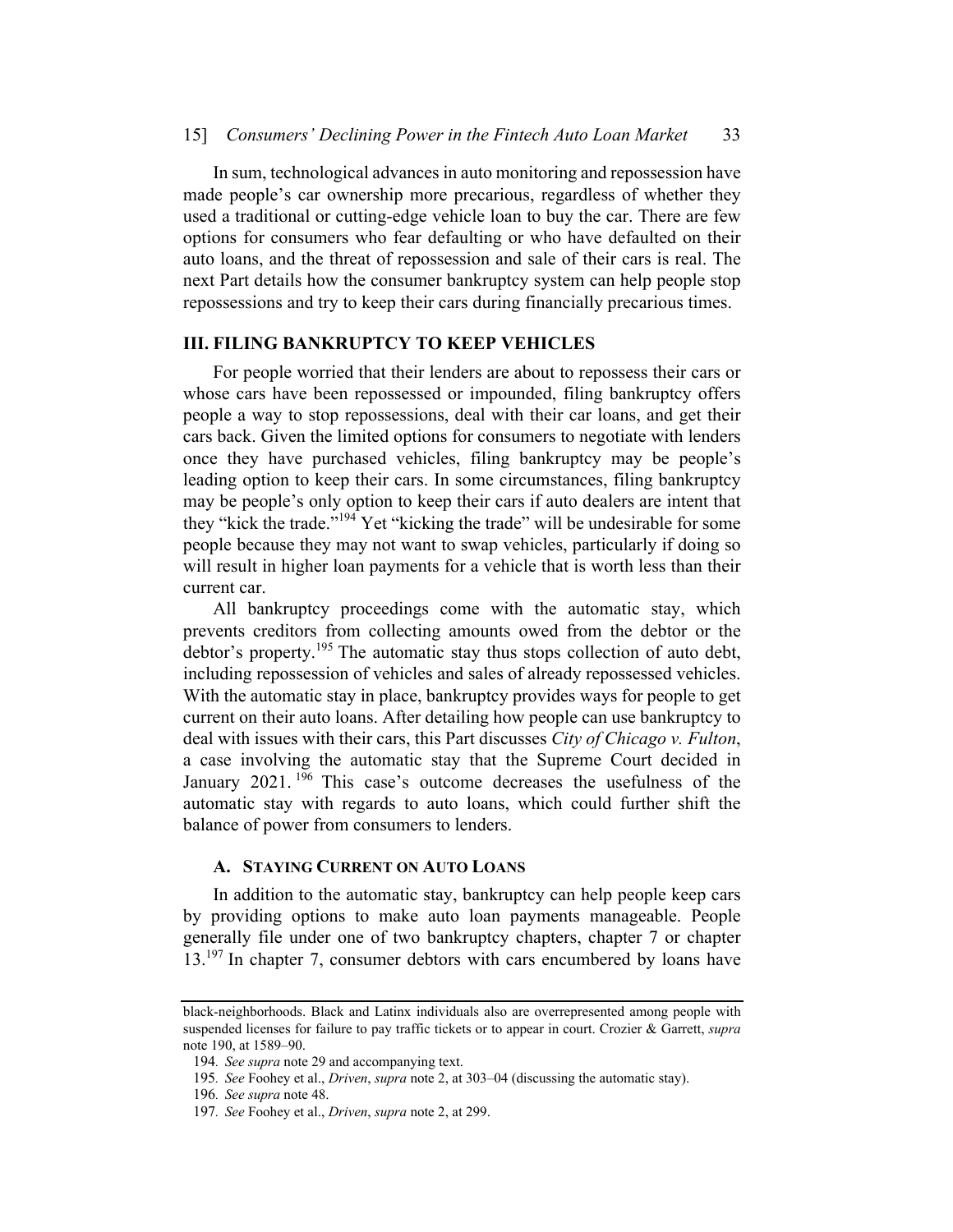four options. First, they can surrender the car and discharge unsecured debt that remains after the car value is offset against the auto loan amount due.<sup>198</sup> Data from the Consumer Bankruptcy Project (CBP), a long-term project studying people who file bankruptcy, on which I am a co-investigator,  $199$ show that chapter 7 debtors who come to bankruptcy with two or more cars often surrender their least valuable vehicle, and keep more valuable, likely newer, more reliable cars that they use every day.<sup>200</sup>

The remaining options allow people to keep cars they need. People can redeem their vehicle by paying the value of the car to the auto lender, as opposed to the entire remainder of the loan, as is required outside of bankruptcy.201 Redemption thus allows that debtor to discharge the amount an auto loan is outstanding above their vehicle's value. Data from the CBP show that very few consumer debtors redeem their cars—less than 2% of chapter 7 debtors who come to bankruptcy with cars.<sup>202</sup>

People also can reaffirm the auto debt, whereby they essentially waive the discharge as to that secured debt and enter into a new agreement with the lender to pay the debt going forward, post-bankruptcy.<sup>203</sup> This means that the auto loan continues according to the new agreement outside bankruptcy. CBP data show that two-thirds of people who enter bankruptcy with cars indicate that they intend to reaffirm their auto loan as to their most valuable vehicle. That percentage drops to 58% for people's second most valuable vehicle.<sup>204</sup>

Finally, debtors can choose to deal with their cars and car loans through a supposedly legally prohibited fourth choice—ride-through. <sup>205</sup> Ridethrough refers to the practice of consumer and auto lenders continuing to pay and enforce pre-bankruptcy loans after chapter 7 proceedings conclude.<sup>206</sup> Creditors seemingly are willing to accept continued payment postbankruptcy, as long as debtors keep current on the auto loan. People, in turn, are more likely to keep current on their auto loans because chapter 7 allows them to discharge most of their unsecured debts, freeing up money postbankruptcy.<sup>207</sup>

In general, for individuals and couples who want to save one or two essential cars, the benefit of filing chapter 7 primarily is the discharge of most unsecured debts and, to a lesser extent, the ability to abandon other unneeded

<sup>198</sup>. See id. at 300–01.

<sup>199</sup>. Id. at 304–06 (detailing the CBP). For more details about the CBP, see Consumer Bankruptcy Project, http://www.consumerbankruptcyproject.org/ (last visited Apr. 6, 2020).

<sup>200.</sup> Foohey et al., Driven, supra note 2, at 312-13 (reporting intentions to surrender).

<sup>201.</sup> 11 U.S.C. § 722 (allowing the redemption of "tangible personal property intended primarily for personal, family, or household use" by paying the "secured claim").

<sup>202.</sup> Foohey et al., Driven, supra note 2, at 313 fig.1 (reporting intentions to redeem vehicles).

<sup>203. 11</sup> U.S.C. § 524 (2019); see also Foohey et al., *Driven*, supra note 2, at 301.

<sup>204.</sup> Foohey et al., Driven, supra note 2, at 313 fig.1 (reporting intentions to reaffirm).

<sup>205.</sup> See id. at 301-02 (discussing how ride-through is prohibited by the Bankruptcy Code, but that debtors and their creditors still use this tactic to keep vehicles).

<sup>206.</sup> See id. (discussing the mechanics of ride-through).

<sup>207</sup>. See id. at 324–25 (discussing the benefits of filing bankruptcy to keep cars).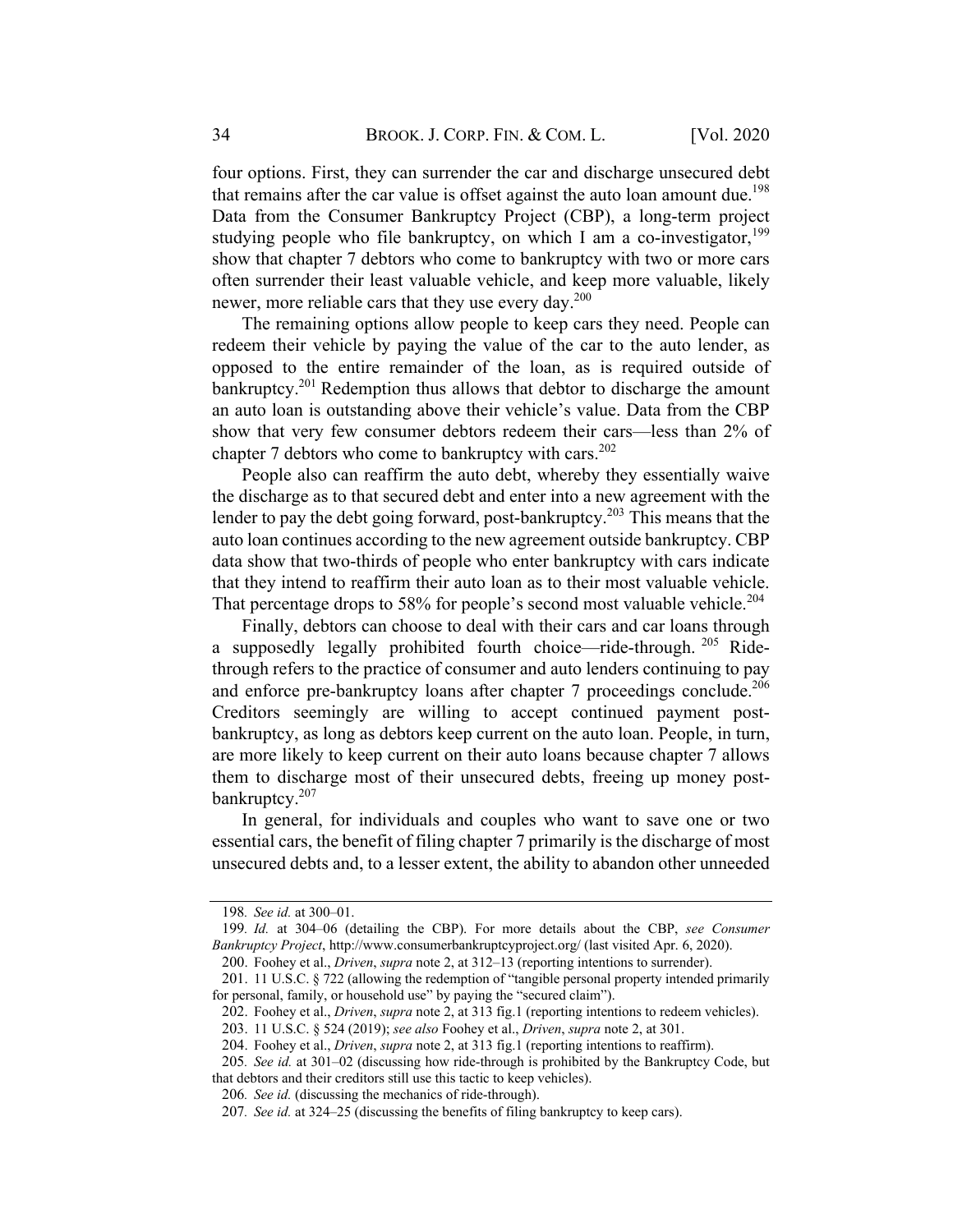vehicles. As my co-authors and I discuss in Driven to Bankruptcy, people who are worried about defaulting on car loans may find that paying an attorney to help them file a chapter 7 case costs less and brings less uncertainty about whether they will have a car when they need it than "kicking the trade."<sup>208</sup> This is true even though consumer debtor attorneys' charge \$1,200 or more to file a chapter 7 case.<sup>209</sup>

When it comes to keeping cars, chapter 13, in contrast, seems like a less desirable deal. In chapter 13, the debtor must propose a three- to five-year repayment plan that pays their secured debts on an ongoing basis, which includes interest payments, and also pays accrued past-due amounts and related fees.<sup>210</sup> The "secured claim" people must pay generally is the value of the collateral, which allows debtors to "strip down" underwater property, breaking the creditor's claim into a secured claim and an unsecured claim.

For cars, however, the Bankruptcy Code (the Code) includes a special provision that applies to purchase-money security interests in motor vehicles bought within 910 days (i.e., two and a half years) before the bankruptcy filing. This provision requires that the plan payments account for the full amount of the auto debt, not just the value of the collateral, thereby disallowing strip down.<sup>211</sup> Because the secured debt on cars that people have owned for a longer time generally will have amortized to at or below the value of the car, chapter 13 plans require people to pay the total amount due on their auto loans.<sup>212</sup> But, importantly for debtors, they can use their cars during the pendency of their chapter  $13 \text{ cases.}^{213}$ 

Chapter 13 debtors must complete their plans to get a debt discharge. $2^{14}$ Yet, two-thirds of filers either request that case be dismissed or be converted to chapter 7 before their plans end.<sup>215</sup> Because few debtors request to convert their cases to chapter 7, more than half of people who file chapter 13 do not receive a discharge.<sup>216</sup>

The inability to strip down auto loans, combined with the low plan completion and discharge rate makes chapter 13 seem like a less desirable deal for people who want to use bankruptcy to help with auto loans. In addition, consumer bankruptcy attorneys charge their debtor clients

<sup>208</sup>. See id.

<sup>209.</sup> Pamela Foohey, Robert M. Lawless, Katherine Porter, & Deborah Thorne, Life in the Sweatbox, 94 NOTRE DAME L. REV. 219, 229 (2018) (reporting that chapter 7 attorneys' fees averaged \$1,224 in 2017); Pamela Foohey, Robert M. Lawless, Katherine Porter, & Deborah Thorne, "No Money Down" Bankruptcy, 90 S. CAL. L. REV. 1055, 1058 (finding that chapter 7 attorneys' fees averaged \$1,229 in 2015).

<sup>210</sup>. See Foohey et al., Driven, supra note 2, at 302–03 (discussing secured claims in chapter 13). 211. 11 U.S.C. § 1325(a) (2020); see Foohey et al., Driven, supra note 2, at 302–03 (discussing

this provision, termed the "hanging paragraph," and defining purchase money security interests).

<sup>212</sup>. See Foohey et al., Driven, supra note 2, at 302–03 (discussing amortization of auto loans).

<sup>213</sup>. See id. (discussing chapter 13).

<sup>214.</sup> 11 U.S.C. § 1328 (2018).

<sup>215</sup>. See Foohey et al., Life in the Sweatbox, supra note 208, at 227 (detailing studies).

<sup>216.</sup> Foohey et al., "No Money Down", supra note 208, at 1093 tbl.5 (reporting on CBP data).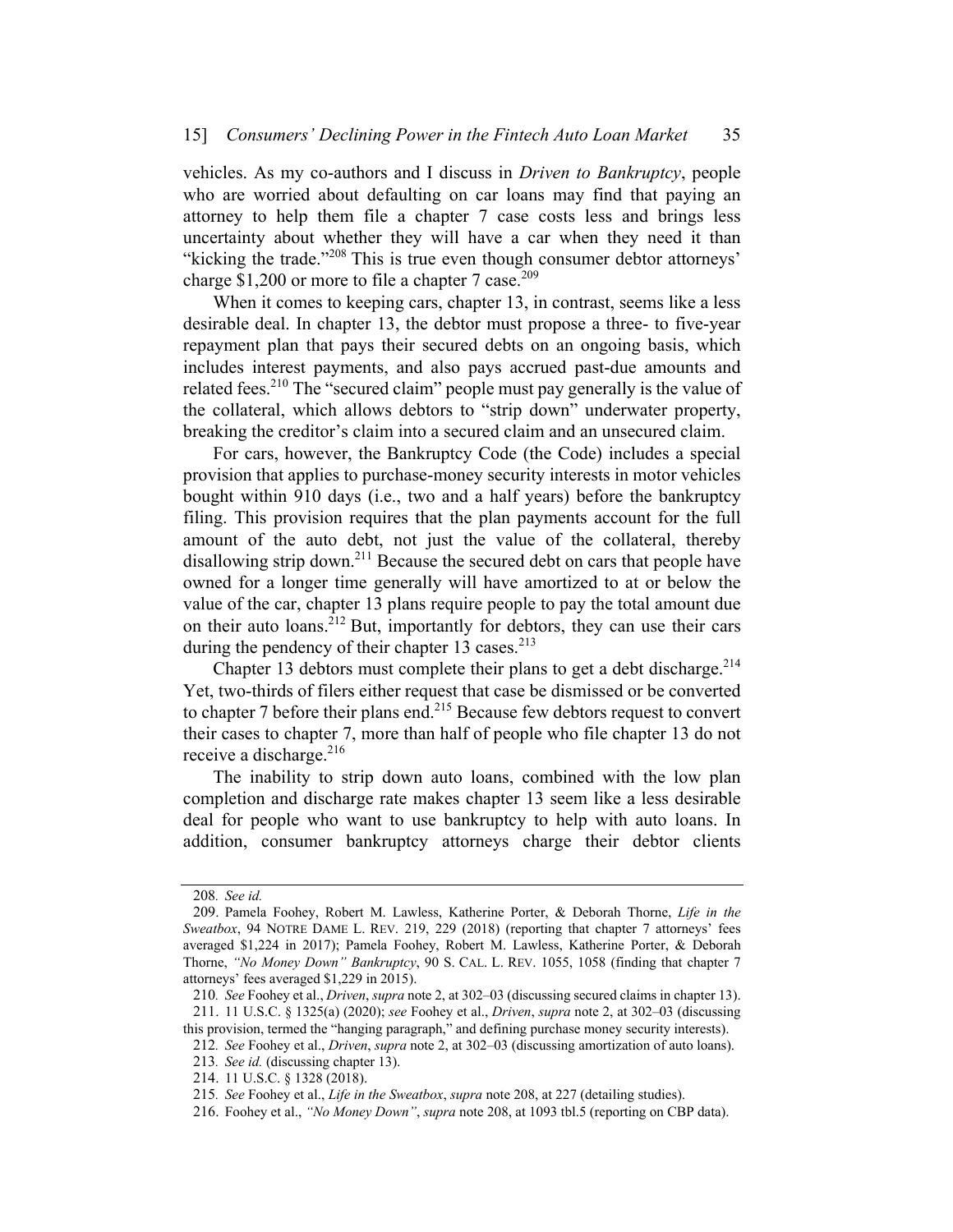significantly more to help with a chapter 13 case—an average of about \$3,450.<sup>217</sup> The difference in attorneys' fees between chapters 7 and 13 may make filing chapter 13 to keep a car rather than finding another vehicle economically inefficient.<sup>218</sup>

Nonetheless, in Driven to Bankruptcy, my co-authors and I found that a significant group of people file chapter 13 owning cars and little else.<sup>219</sup> These people have unique characteristics other than their lack of homeownership. They make less income than other debtors, their cars are worth more than other debtors' vehicles, and they owe more on those cars than other debtors.<sup>220</sup> Black households are also more likely to be among debtors who file chapter 13 owning little other than cars.<sup>221</sup> The lower income, higher car value, and lower car equity aligns with research showing that minorities pay more for cars and auto loans.<sup>222</sup>

In discussing these results, we highlight that Black Americans bring to bankruptcy the discrimination that they experience outside of bankruptcy. To the extent that they file chapter 13 to hold onto cars, they likewise pay more trying to do that and probably are less likely to succeed in doing so as compared to other Americans. Given racial disparities in auto repossession and the incurrence of parking tickets and other government fees and fines, Black households are also presumably more likely to file bankruptcy to get back booted, repossessed, or impounded vehicles.<sup>223</sup>

#### **B. GETTING BACK REPOSSESSED CARS**

Although chapter 7 overall seems like the better deal for people to keep their cars, chapter 13 is particularly useful to deal with already repossessed and impounded vehicles. The automatic stay that activates upon filing prevents creditors from continuing with car repossessions and sales.<sup>224</sup> The stay is useful to people who file chapter 7 or chapter 13. In chapter 7, debtors can get cars back if they agree to redeem or reaffirm the auto debts.<sup>225</sup> But filing chapter 13, and only chapter 13, brings additional benefits for getting

<sup>217.</sup> Foohey et al., Life in the Sweatbox, supra note 208, at 229 (reporting attorneys' fees in 2017).

<sup>218.</sup> The difference in cost as compared to attorneys' feesto file a chapter 7 case relates to chapter 13's relative complexity. See id. at n.54.

<sup>219.</sup> Foohey et al., Driven, supra note 2, at 316–20 (detailing the results of a cluster analysis of people who file bankruptcy owning cars).

<sup>220</sup>. Id. at 318, tbl.3.

<sup>221</sup>. Id. at 318, tbl.3, 316–20.

<sup>222</sup>. See id. at 323; supra notes 63–67 and accompanying text.

<sup>223</sup>. See supra notes 163 and 192 and accompanying text; Melissa Sanchez & Sandhya Kambhampati, Driven into Debt: How Chicago Ticket Debt Sends Black Motorists into Bankruptcy, PROPUBLICA (Feb. 27, 2018), https://features.propublica.org/driven-into-debt/chicago-ticket-debtbankruptcy/ (discussing how governmental fees lead people in Chicago to file chapter 13).

<sup>224</sup>. See supra note 194 and accompanying text.

<sup>225.</sup> See Foohey et al., Driven, supra note 2, at 303-04 (discussing how bankruptcy can help debtors combat repossessions).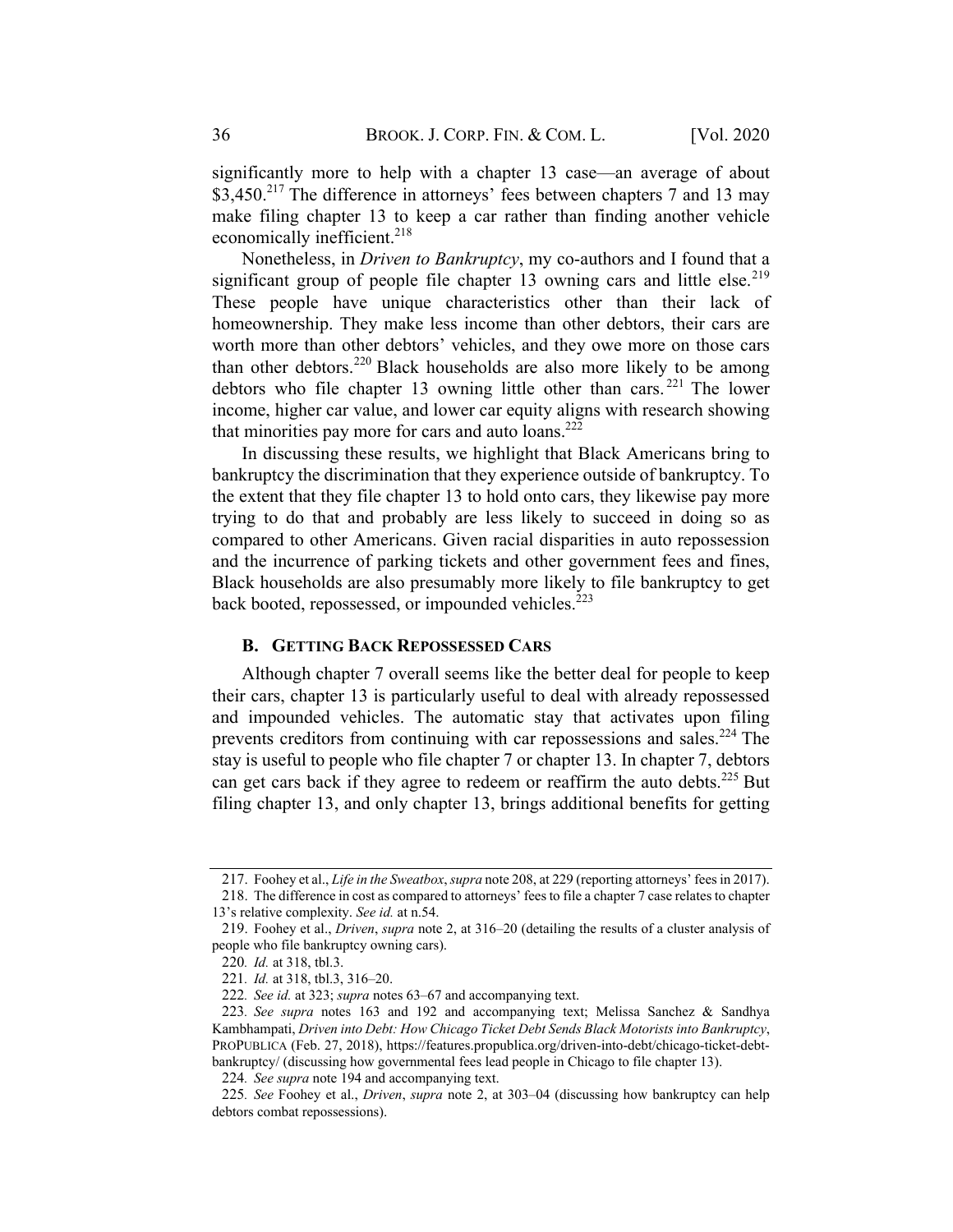vehicles back and dealing with government fees and fines and suspended drivers' licenses.

The additional benefits in chapter 13 for getting vehicle back relate to the automatic stay and other provisions regarding property of the estate. Prior to the Supreme Court's decision in January 2021 in City of Chicago v. Fulton, a case coming out of Chicago's practice of impounding vehicles for unpaid parking tickets and other fees,  $226$  courts were split on whether the automatic stay required immediate return of repossessed but not yet sold collateral upon commencement of a bankruptcy. A majority of courts had held that a specific sub-provision of the automatic stay which referenced "exercis[ing] control over property of the estate"  $227$  required creditors, debt collectors, and government units to return repossessed but not yet sold vehicles to debtors. Importantly, these courts read this return as automatic and immediate upon commencement of a chapter 13 case. The debtor did not need to file a motion to compel the return of the vehicle.<sup>228</sup> In contrast, a minority of courts had held that to get back repossessed collateral, such as a car, the debtor was required to file a motion seeking that the bankruptcy court compel turnover and possibly also require the debtor to pay the creditor "adequate protection" to guard against the collateral's decline in value.<sup>229</sup>

In light of this circuit split, at the end of 2019, the Supreme Court granted certiorari on *Fulton*<sup>230</sup> The issues in the case transcended how the automatic stay applies to debtors getting their cars back from debt collectors and the impound lot post-petition.<sup>231</sup> As such, the Court focused on a textual reading

<sup>226.</sup> See SCOTUSblog Chicago v. Fulton docket, supra note 48.

<sup>227.</sup> 11 U.S.C. § 362(a)(3).

<sup>228</sup>. See, e.g., Knaus v. Concordia Lumber Co. (In re Knaus), 889 F.2d 773 (8th Cir. 1989) (holding that creditors must turn over property upon commencement of a bankruptcy case); Cal. Emp't Dev. Dep't v. Taxel (In re Del Mission Ltd.), 98 F.3d 1147 (9th Cir. 1996) (holding that retention of estate property violates the automatic stay); Weber v. SEFCU (In re Weber), 719 F.3d 72 (2d Cir. 2013) (holding that a secured creditor violated the automatic stay when it did not return a repossessed vehicle to a chapter 13 debtor); City of Chic. v. Fulton (In re Fulton), 926 F.3d 916 (7th Cir. 2019) (holding that once a debtor files bankruptcy, a city (here, Chicago) cannot "continue to hold a debtor's vehicle until the debtor pays her outstanding parking tickets").

<sup>229.</sup> See, e.g., WD Equip. v. Cowen (In re Cowen), 849 F.3d 943 (10th Cir. 2017) (holding that a secured creditor only must return a vehicle to a chapter 13 debtor if the court grants the debtor's motion for turnover); In re Denby-Peterson, 941 F.3d 115, 130 (3d Cir. 2019) ("[T]he turnover provision is effectuated by virtue of judicial action."). In those jurisdictions that require return of a seized vehicle, the secured auto lender can ask the bankruptcy court to order the debtor to pay adequate protection prior to when the debtor begins making payments in advance of or under the repayment plan. 11 U.S.C. §§ 365(d), 1326(a) (2018).

<sup>230</sup>. See SCOTUSblog Chicago v. Fulton docket, supra note 48.

<sup>231.</sup> For a summary of the issues and different analyses, compare Brief of Amici Curiae Professors John A. E. Pottow and Jay Lawrence Westbrook In Support of Respondents (Mar. 11, 2020), https://www.supremecourt.gov/DocketPDF/19/19-357/137871/20200311160642592\_19- 357\_Brief%20of%20Amici%20Curiae.pdf (arguing that the Supreme Court should reject arguments about distinctions embedded in the language of  $\S$  362(a)(3) regarding control versus possession of collateral and also consider the "background context of bankruptcy practice") and Brief of Bankruptcy Law Professors As Amici Curiae In Support of Respondents (Mar. 10, 2020), https://www.supremecourt.gov/DocketPDF/19/19-357/137609/20200310092833691\_19-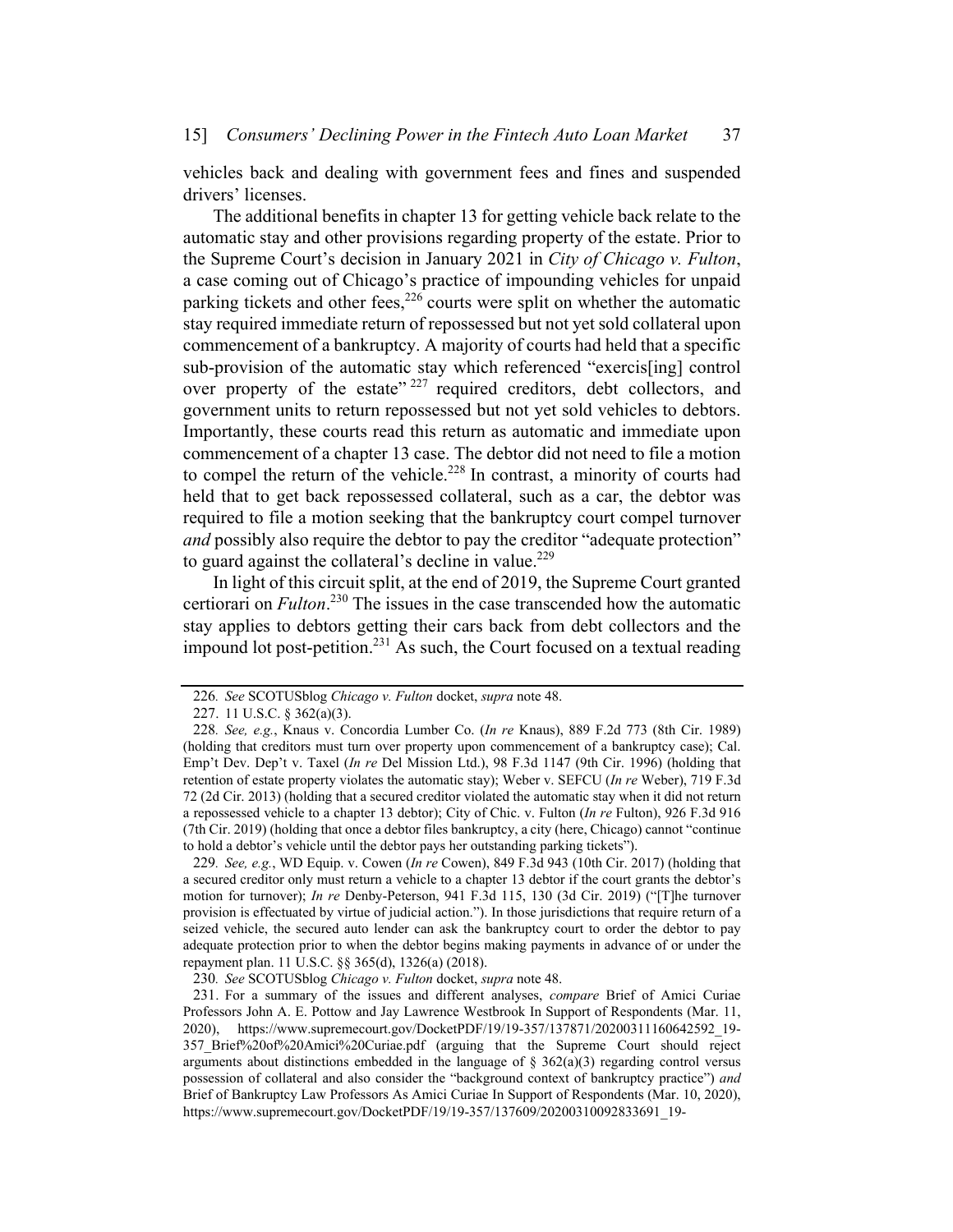of the Code to decide the issue. It unanimously sided with the minority of courts in holding that this specific sub-provision on the automatic stay does not require creditors to return property to the estate (to be returned to the debtor by the trustee) merely because they had possession of the property when the debtor filed bankruptcy. If a creditor takes affirmative action to disturb the status quo of who holds property of the estate post-petition, such may constitute a violation of the automatic stay. $232$ 

Given that Fulton involved impounding of vehicles, Justice Sonia Sotomayor wrote a concurrence to comment on how debtors can get vehicles out of the impound lot or back from their creditors in chapter 13. The solution is for the debtor to file a motion seeking a court order for the vehicle's return under the Code's turnover provision.<sup>233</sup> In addition to the turnover motion, bankruptcy courts may require the debtor to prove that the secured creditor is "adequately protected," which may require paying on the car loan as part of the turnover.<sup>234</sup>

As Justice Sotomayor notes, needing to file a turnover motion significantly decreases the usefulness of filing chapter 13 to get back repossessed vehicles. Requesting turnover requires initiating a separate proceeding within the bankruptcy case that "can be quite slow" and adds cost.<sup>235</sup> Even if a debtor files the motion at the same time as the petition and asks for an expedited hearing, a month or more likely will pass before the judge issues an order for the vehicle's turnover.<sup>236</sup> Justice Sotomayor estimates that without an expedited hearing, turnover could take  $100 \text{ days}$ .<sup>237</sup>

People need their cars immediately. Waiting even a week, let alone three months, to get back their car back could mean losing a job or having to forego important medical care. Even if debtors can wait a month or more to get cars back, they may not be able to pay their attorneys the additional money required to draft, submit, and defend turnover motions.<sup>238</sup> Or they may not

<sup>357%20</sup>Amicus%20Brief%20of%20Bankruptcy%20Law%20Professors.pdf (similar), with Brief for Amici Curiae Professors Ralph Brubaker, Ronald J. Mann, Charles W. Mooney, Jr., Thomas E. Plank and Charles J. Tabb In Support of Petitioners (Feb. 7, 2020), https://www.supremecourt.gov/ DocketPDF/19/19-357/132348/20200207142219207\_19-

<sup>357%20</sup>City%20of%20Chicago%20v%20Fulton%20Brief%20for%20Amici%20Curiae%20Profe ssors%20in%20Support%20of%20Petitioner.pdf (arguing that requiring turnover without a motion from the debtor is inconsistent with the Code).

<sup>232.</sup> See generally City of Chi., Ill. v. Fulton, supra note 48.

<sup>233.</sup> Id. at pp. 3-5 (Sotomayor, J., concurring); see also 11 U.S.C. § 542(a).

<sup>234.</sup> City of Chi., Ill. v. Fulton, *supra* note 48, at p. 4 (Sotomayor, J., concurring).

<sup>235</sup>. Id. at pp. 4−5 (Sotomayor, J., concurring).

<sup>236.</sup> A relevant comparison for timing is "first-day" motions in business bankruptcy cases, which are among the fastest-heard motions by bankruptcy courts and still can take a week or more from filing to hearing to issued order. See ELIZABETH WARREN ET AL., THE LAW OF DEBTORS AND CREDITORS: TEXT, CASES, AND PROBLEMS 413–17 (7th ed. 2014) (discussing "first day orders").

<sup>237.</sup> City of Chi., Ill. v. Fulton, *supra* note 48, at p. 4 (Sotomayor, J., concurring).

<sup>238.</sup> In chapter 13, attorneys' fees can be paid through the repayment plan, which may reduce the immediate cost concern. See Foohey et al., "No Money Down", supra note 208, at 1066-70 (discussing the timing of payment of attorneys' fees).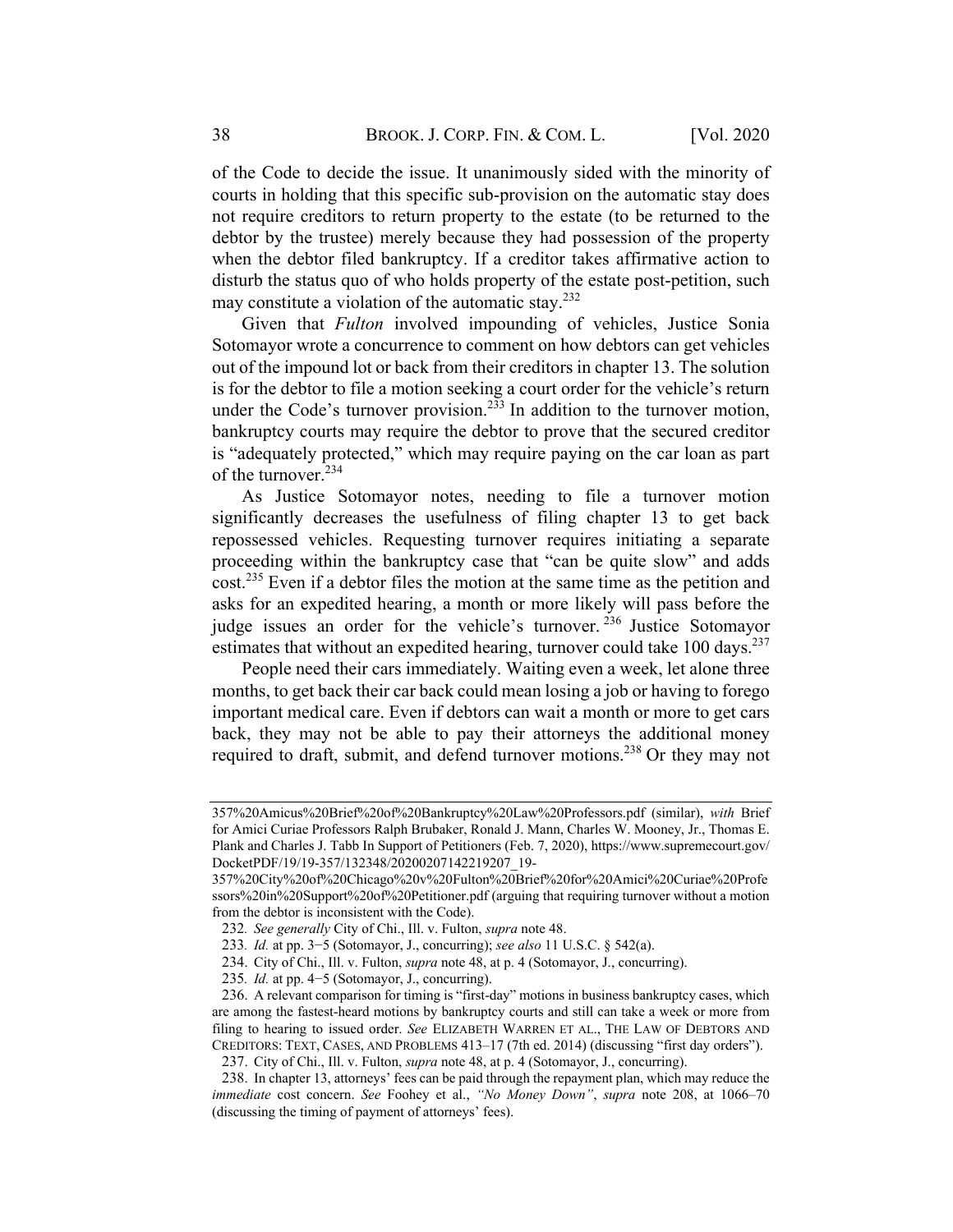have enough money to pay adequate protection between the time that the car is returned and when the Code requires repayment plan payments to begin.<sup>239</sup> Regardless, the motion that Fulton now requires will increase the relatively high costs associated with a chapter 13 case. For some people, abandoning a repossessed vehicle and purchasing another, despite the cost, may be less expensive than filing chapter 13 to save the vehicle.

At the same time, based on the above discussions, people may experience increased repossession of their cars because of fintech advances in vehicle tracking, combined with changes in the auto loan market brought by other fintech advances. Prior to *Fulton*, filing chapter 13 may have been people's leading option if lenders already had repossessed their cars. In the wake of Fulton, what little leverage consumers had via the bankruptcy system diminished, which could change the dynamics of repossession even further in favor of dealers and lenders.

#### C. DEALING WITH FEES AND LICENSE SUSPENSIONS

For some people, filing chapter 13 brings even more benefits related to vehicles. It presents a viable option to deal with traffic tickets and other governmental fees and fines that can lead to booting of vehicles and suspension of licenses, debts which are not dischargeable in chapter 7. In chapter 7, nondischargeable debts include "a fine, penalty, or forfeiture payable to and for the benefit of a governmental unit."240 In contrast, chapter 13 provides what is termed the "superdischarge," which includes amounts due to government units, except those that provide for restitution or are a criminal fine. <sup>241</sup> Chapter 13's discharge, and again only chapter 13's discharge, gets rid of parking and other tickets. This allows debtors to reinstate their drivers' licenses.<sup>242</sup>

This alone may push some people to file chapter 13. Because communities of color are subject to heightened policing, including traffic and parking tickets, if they turn to bankruptcy for help, they will find that filing chapter 13 is their only actual option.<sup>243</sup> If these debtors also need to get their vehicles back, post-Fulton, they will pay even more to file a motion seeking return.<sup>244</sup> Fulton has the potential to shift the power balance between people and state and local governments that rely on driving to make money. The

<sup>239.</sup> 11 U.S.C. § 1326(a) (providing that payments must start 30 days after filing of the petition or when the repayment plan is confirmed, whichever is earlier).

<sup>240.</sup> Id. § 523(a)(7) (providing for the discharge of debt owed to a governmental unit if it is for compensation of "actual pecuniary loss").

<sup>241</sup>. Id. § 1328(a)(3).

<sup>242.</sup> See Pamela Foohey, Fines, Fees, And Filing Bankruptcy, 98 N.C. L. REV. 419, 421-23 (2020) (discussing discharge in chapter 7 and chapter 13); Stephen G. Murphy & Allen Rosenberg, Driver's License Suspensions for Delinquent Taxes and Bankruptcy, AM. BANKR. INST. J., July 2013, at 18, 19.

<sup>243</sup>. See supra note 222.

<sup>244</sup>. See supra Part III.B.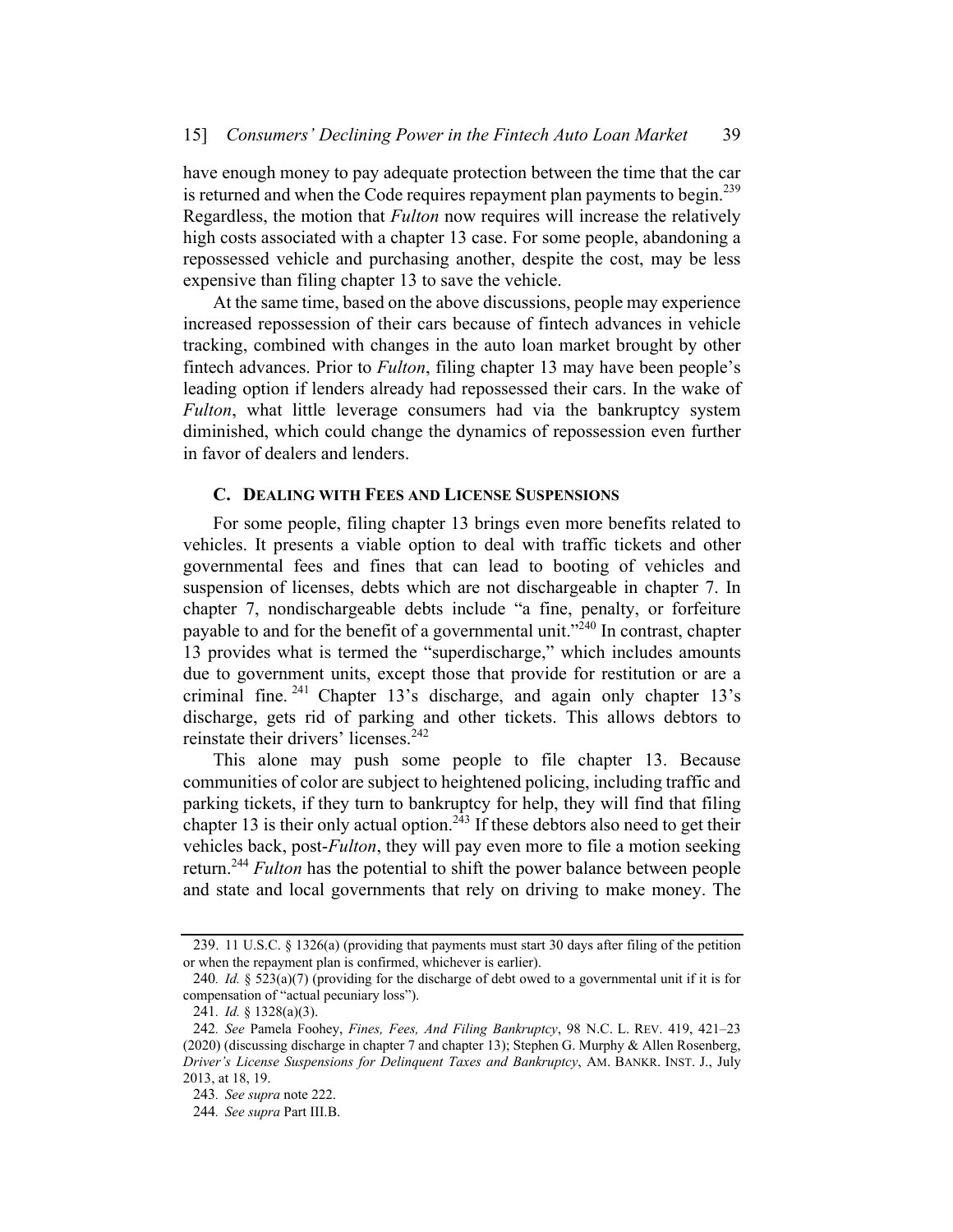costs of this shift will fall disproportionately on communities of color, either in increased bankruptcy fees or the need to allocate money to pay fines and fees. Given that it is federal, state, and local governments' cumulative and continued decisions to elevate driving as the form of transportation people must use to reliably get to work, school, and elsewhere, it seems ironic that the government may profit even more from its decisions under *Fulton*.

As Justice Sotomayor ended her concurrence by noting, the solution as to bankruptcy is for Congress to pass a statutory fix "either by ensuring that expedited review is available for [turnover] of a vehicle or by enacting entirely new statutory mechanisms that require creditors to return cars to debtors in a timely manner." <sup>245</sup> More broadly, that the consumer bankruptcy system offers a leading—perhaps the leading—way for people to deal with the power imbalance they face in obtaining automobiles is a symptom of the larger problem developing in the auto buying and lending market. That Fulton may have reverberating effects on people's car ownership almost certainly was not anticipated by the Code's drafters. Bankruptcy is not the place to deal with the ongoing shifting of power from consumers in favor of auto dealers and lenders. More comprehensive, non-bankruptcy solutions are needed to give consumers some control over purchasing and otherwise accessing cars, particularly if the government continues to prioritize driving as America's primary mode of transportation.

## IV. ALIGNING POWER DYNAMICS IN AUTO LOANS

Accumulating changes in the auto buying and lending market seem to be on a path to continue to decrease consumer power and welfare. If driving remains the dominant form of transportation for most Americans, changes in the market for cars and auto loans will become increasingly problematic for people. There is no indication, at present, that federal, state, and local governments will take meaningful steps to shift focus from prioritizing and subsidizing driving to other forms of transportation. People will continue to need access to automobiles. Indeed, with the social distancing that will likely be part of American life for many months, a lasting effect of COVID-19 may make people more comfortable with driving and even more dependent on cars.<sup>246</sup> In turn, regulators and policy makers will have even less incentive to allocate resources to supporting mass transit options or to urban planning designed so that people will not need to be so car dependent.

Although there always will be people who make the difficult decision not to purchase or lease vehicles because of the cost, which may lead to assertions that other people who get in over their heads financially with auto loans do

<sup>245.</sup> City of Chi., Ill. v. Fulton, *supra* note 48, at pp. 5–6 (Sotomayor, J., concurring).

<sup>246.</sup> As cities began to reopen in June 2020, officials worried that people would avoid public transportation in favor of driving cars. See Christina Goldbaum, Can 8 Million Daily Riders Be Lured Back To N.Y. Mass Transit?, N.Y. TIMES (June 1, 2020), https://www.nytimes.com/ 2020/06/01/nyregion/coronavirus-commute-nyc-subway-cars.html.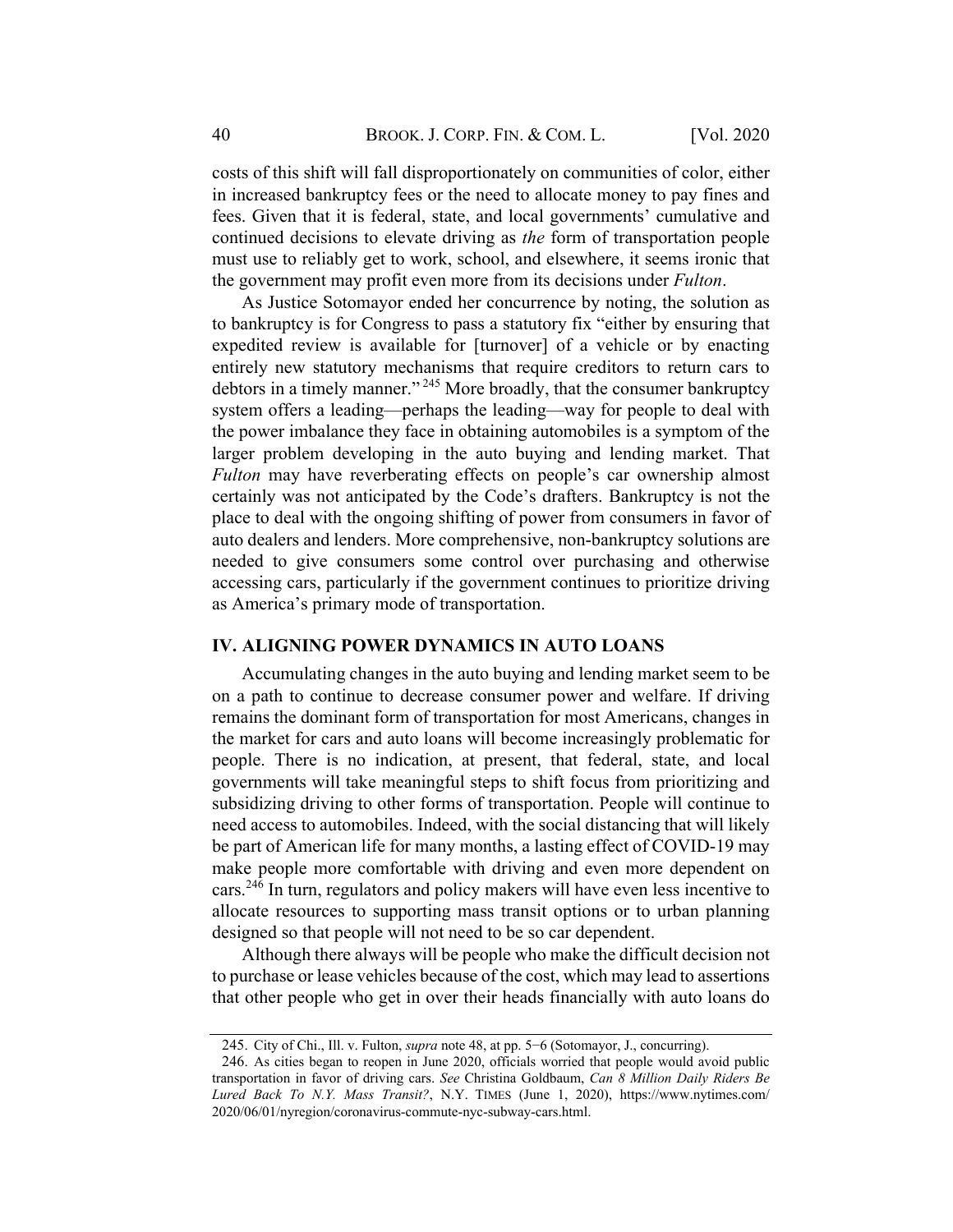not deserve sympathy or help, there are at least a couple key reasons to advocate for some sort of government intervention in the market. First, how people purchase and lease automobiles, at present, sets this type of debt apart from almost every other consumer debt. $247$  Adopting regulations that parallel those already in place for other consumer credit products would put people on similar footing with lenders as they are now in similar credit transactions. Second, the government's creation and maintenance of a transportation structure that forces most people to rely heavily on cars arguably is a sufficient reason to re-allocate some power away from auto lenders. There are a variety of ways to do so, including direct intervention in the form of public-backed loans or direct subsidies for automobiles. The remainder of this Part discusses the merits and potential problems of these interventions.

As noted, other than homes, auto loans are the only other type of secured debt that most people will incur. Student loans, credit cards, medical debt, and other leading types of consumer debt are unsecured. Lenders cannot reach people's assets without going through at least some court proceedings.<sup>248</sup> The security that accompanies auto loans allows lenders or debt collectors to immediately seize people's vehicles, distinguishing the timing of auto repossession from that of home foreclosure, which can take weeks or months.<sup>249</sup> Additionally, the recent integration of fintech advances in auto loans largely gives lenders a greater ability to set the terms of auto loans.

Ideas for how to put people on similar footing with auto lenders as they have in comparable credit transactions can be drawn from already implemented consumer protections for other consumer credit products, such as home loans and credit cards. As an added benefit, these protections will be easier-to-implement given that they already have been rolled out with these other credit products. Protections provided for other consumer credit products generally require lenders to assess people's ability to pay, to provide understandable disclosures, to limit fees and other charges that accompany the loan, including upon default, and to allow rescission under particular circumstances.<sup>250</sup> Ability to pay standards would respond to the argument

<sup>247</sup>. See supra notes 21–24 and accompanying text.

<sup>248.</sup> These primarily are state court debt collection actions that can end with seizure of nonexempt assets (to the extent that a debtor has any non-exempt assets), with garnishment of a bank account, or with wage garnishment. The debt collection market currently has serious power imbalances that are beyond the scope of this article. See generally Pamela Foohey, Dalié Jiménez & Christopher K. Odinet, The Debt Collection Pandemic, 11 CAL. L. REV. ONLINE 222, 224–25 (2020) (discussing how COVID-19 could increase debt collection); How Debt Collectors Are Transforming the Business of State Courts, PEW CHARITABLE TRUSTS (May 6, 2020), https://www.pewtrusts.org/en/research-and-analysis/reports/2020/05/how-debt-collectors-aretransforming-the-business-of-state-courts (discussing debt collection proceedings).

<sup>249</sup>. See supra text accompanying notes 21–22; Parts III and IV.

<sup>250.</sup> For instance, the Credit Card Accountability Responsibility and Disclosure Act of 2009 (CARD Act) imposed pricing controls, limits on marketing, and other necessary disclosures on credit card issuers. See Oren Bar-Gill & Ryan Bubb, Credit Card Pricing: The CARD Act and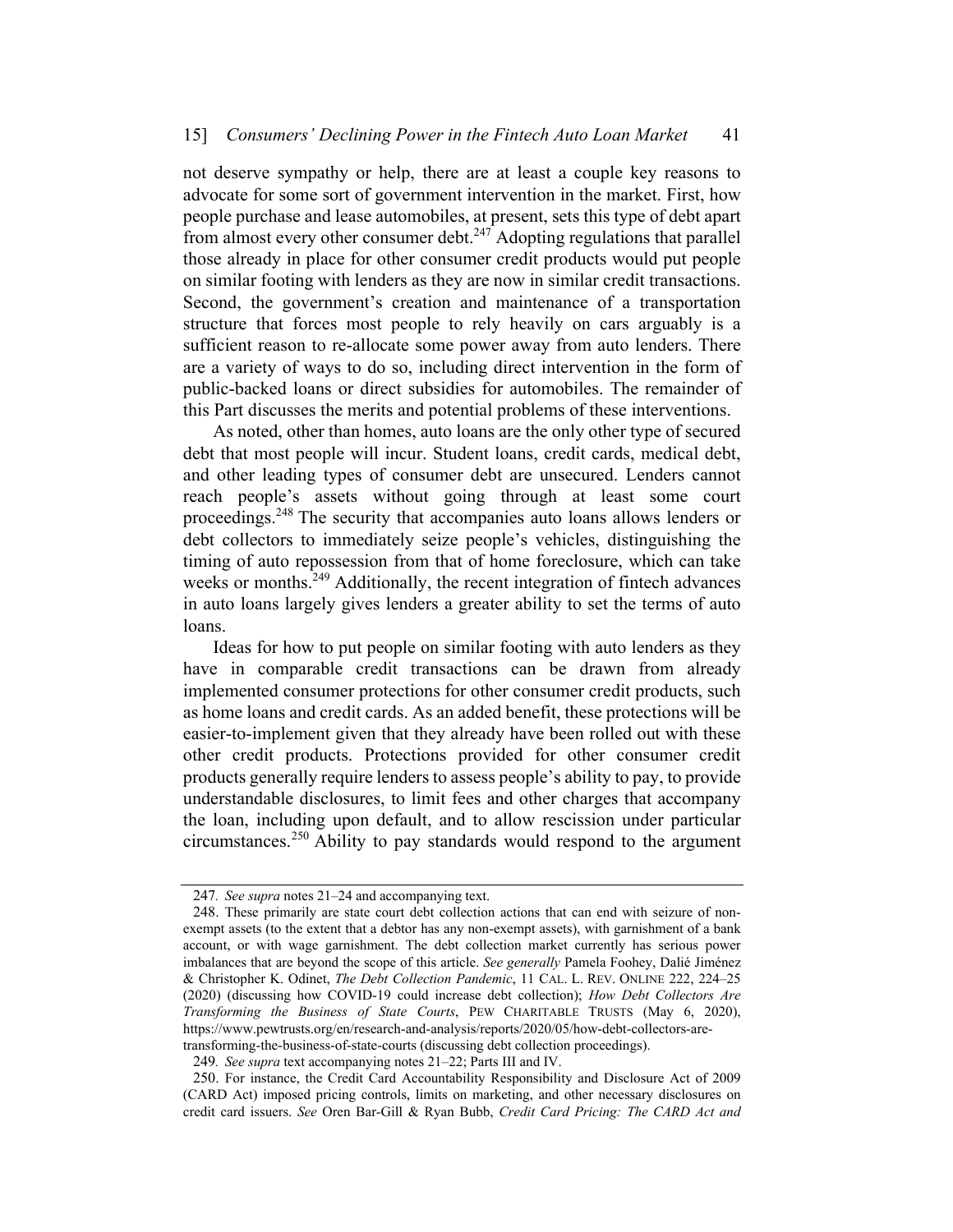that auto lenders should not sell people loans if they should have been concerned about people's financial outlooks. Other regulations would put the burden on people to recognize that a deal is financially infeasible, but would try to make it easier for them to do so. For instance, a couple of states have adopted or proposed disclosures specific to auto lending, such as Texas's motor vehicle installment sale form which includes language about the possibility of markup.251

Other potential protections include enhancements to federal and state laws regarding debt collection and credit reporting that would apply specifically to auto loans. As with houses, and as already provided in a handful of states, auto repossession could be subject to a time period during which people could reinstate their loans.<sup>252</sup> And, as recently mentioned by Levitin, another set of reforms could target auto lending specific practices, such as outlawing certain loan packages, "yo-yo" schemes, and some transaction fees. 253

As Levitin and others have pointed out, however, these purported consumer protections are unlikely to operate as actual protections in the auto market. Beyond the unique linking of auto sales and lending that may make it more difficult for people to separate the terms of the financing from the terms of the sale,  $2\bar{5}4$  people's need for cars often will transcend such disclosures and regulations. As research in high-cost lending has demonstrated, people who need money for necessities operate under conditions of little choice, whether that be actual or perceived.<sup>255</sup> The same likely is true for people desperate to buy or lease cars. To the extent that people read disclosures, they may disregard them, not because they do not understand the potentially problematic terms they are agreeing to, but because they live in a country where they have few other reliable transportation options. With the addition of fintech platforms that aggregate auto loans, to the extent that people can shop around for loans, they may be less likely to do so particularly if the app shows them variations in loan pricing.<sup>256</sup> Even if people try to shop around for auto loans, they will find

Beyond, 97 CORNELL L. REV. 967, 974, 977–78 (2012) (discussing pricing controls); Jim Hawkins, The CARD Act on Campus, 69 WASH. & LEE L. REV. 1471, 1473, 1476, 1498 (2012) (discussing marketing and other disclosures); see also Levitin, supra note 6, at 1297 n.164 (proposing and discussing a right of rescission for auto finance transactions and noting that this exists for mortgage loans).

<sup>251</sup>. See Levitin, supra note 6, at 1297 n.164 (discussing using disclosures to provide consumers with more power in auto buying and lending transactions).

<sup>252</sup>. See supra note 22.

<sup>253</sup>. See Levitin, supra note 6, at Part IV; supra note 55 (discussing "yo-yo" scams).

<sup>254</sup>. See Levitin, supra note 6, at 1307 and see accompanying text at Part IV (opining that proposals need to address "the root cause of the problems in the auto lending market—the market structure in which vehicle purchases are effectively tied with vehicle financing").

<sup>255</sup>. See text accompanying notes 99–103.

<sup>256</sup>. See text accompanying note 65.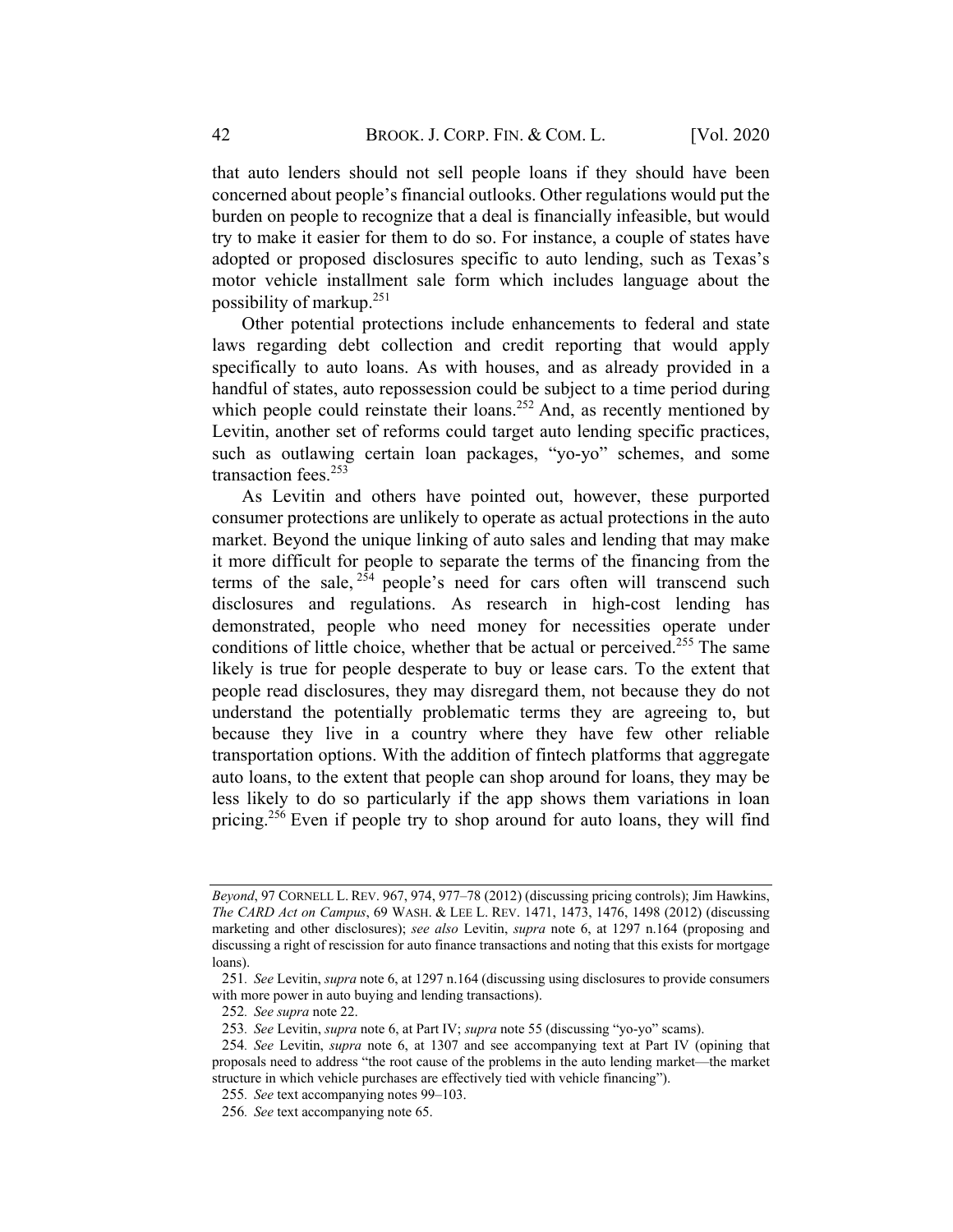lenders coalescing around offering products with high interest rates and long loan lengths.<sup>257</sup>

Less scrupulous auto lenders may be incentivized to operate in the grayer areas of regulations or disregard them entirely, such as ability to pay requirements, because customers are likely to agree to unbalanced terms. Given that state attorneys general and the FTC have brought actions against and raised concerns about auto lenders, this unfortunate outcome should be anticipated.<sup>258</sup> Overall, the United States' decisions to elevate driving over other forms of transportation will likely render programs, policies, and laws that seek to foster competition in the auto market ineffective.<sup>259</sup>

At this point, it is worth reiterating that there always will be people who find a way to live "car free" while others take out and then default on auto loans. But the core of this Article suggests that there are two forces at work in the auto sale and loan market. One is the increasing intertwining of car sales and loans in light of fintech advances, leading to greater concerns that lenders work for their dealer-customers rather than for end-user consumers. This alone may support additional interventions or regulation of the auto loan market.

The other dynamic is public policies that, across the board, continue to make America a country of cars, which is the dynamic that is likely to render regulations ineffective. Cars have become essential goods that operate as part of America's infrastructure. That is, they are necessities. But people have been left to privately fund their purchases. The solution may be more direct public intervention in the marketplace, as is done with other necessities.

Taking America's chosen transportation infrastructure as a given,<sup>260</sup> with people continuing to have to purchase cars in the private market, direct intervention may take two primary forms: public-backed loans and direct subsidies. Public-backed loans would allow people to purchase automobiles.

<sup>257</sup>. See text accompanying notes 51–52.

<sup>258.</sup> See supra Part II.B.3 (discussing the FTC's action against Uber); supra note 68 (discussing action against subprime lender Santander).

<sup>259.</sup> Levitin proposes de-linking vehicle purchasing from vehicle financing because "[t]he linked nature of the financing transaction means that it is not subject to normal competitive pressures. Instead of lenders competing for the consumer's business, they are competing for the dealer's business." Levitin, supra note 6, at Part V. Although, as Levitin suggests, this might create "more robust competition for consumers' financing business," id., if people continue to need vehicles above almost all other consumer goods, the incremental benefit from this greater competition may not be sufficient to offset lenders' ability and incentive to extract expensive and problematic concessions from consumers. That is, the power imbalances in the auto marketplace go beyond changes in how dealers and lenders interact to the detriment of consumers.

<sup>260.</sup> Discussing how governments could reallocate funds to provide transportation and other infrastructure that would decrease people's need for automobiles is beyond the scope of this Article. Instead, this Article largely presumes that driving will remain people's primary mode of transportation. For more detailed discussion about the benefits of providing people with true alternatives to driving automobiles, see generally Shill, Should Law Subsidize Driving?, supra note 3 and Pamela Foohey, Bursting the Auto Loan Bubble In the Wake of COVID-19, 106 IOWA L. REV. \_\_ (forthcoming 2021), https://ssrn.com/abstract=3737513.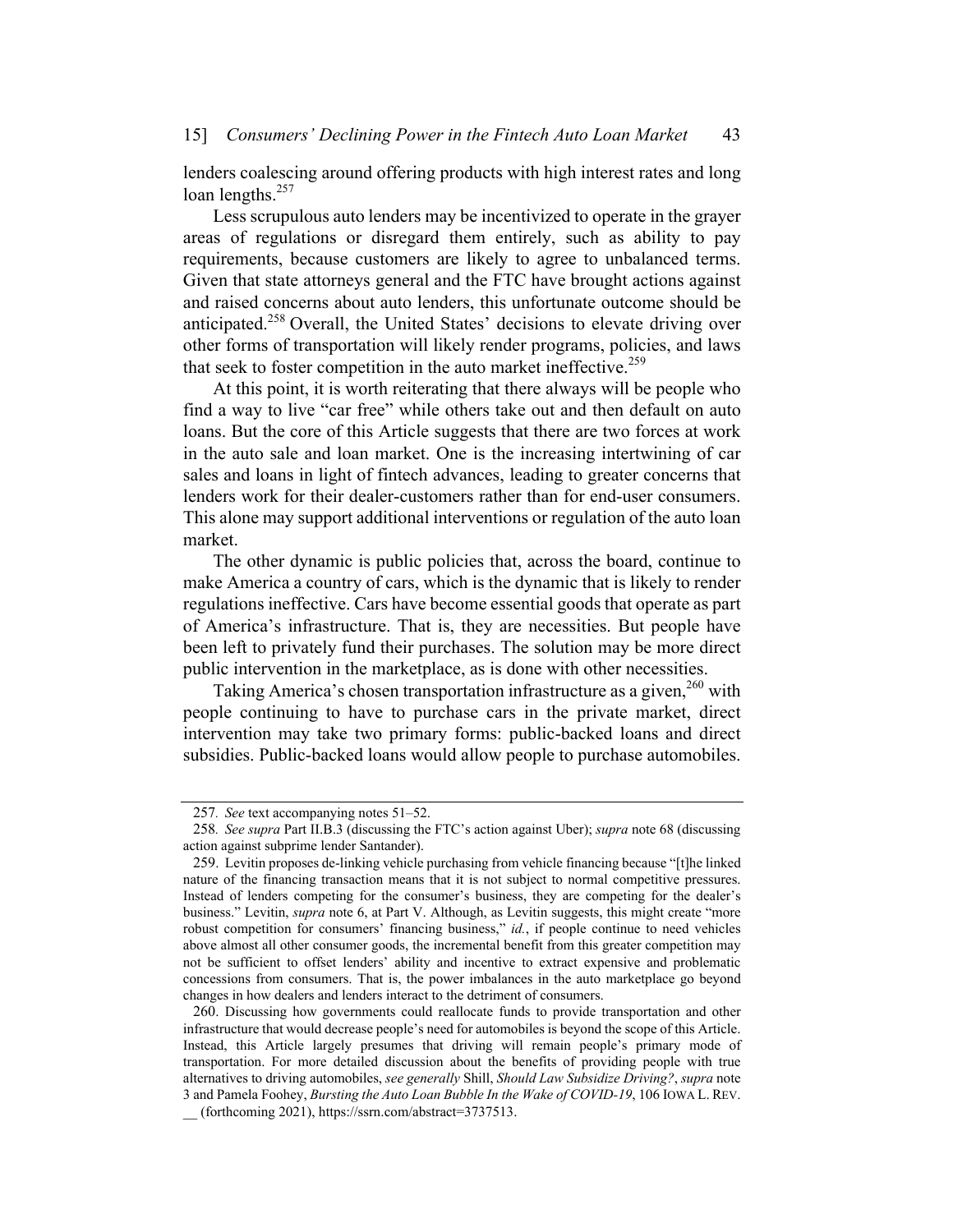This loan program could also include an income-based repayment option for auto loans for people who cannot meet loans' current terms, similar to the current income-based repayment program offered for federal student loans.<sup>261</sup> The public-loan market may be marginally subsidized, offering people lowerthan-market interest rates and fees. In concept, even without subsidization, a public loan option may provide the needed disaggregation from auto selling and auto lending, as well as entry of a large, business-like market participant (the government), that will give consumers more power in auto buying and lending.

Similar government programs, however, tell a cautionary tale about the potential effectiveness of this solution in shifting market power toward consumers. The student loan market has already test-driven a public-backed loan structure, to increasingly costly consequences. Rather than decrease the cost of education and provide Americans with a path toward personal advancement, the availability of subsidized and unsubsidized federal student loans has ballooned into a \$1.5 trillion market that threatens the economy and contributes to the widening racial wealth gap.  $262$  The Department of Education's student loan income-based repayment and loan forgiveness programs likewise have largely been deemed failures by scholars and consumer advocates.<sup>263</sup>

There are, of course, differences between auto loans and student loans. Student loans are less likely to be underwritten. Yet, basic underwriting for auto loans has led to a proliferation of subprime loans and rising delinquencies, an eventual result that may transfer to a public-backed market. Also, the failure of the student loan income-based repayment and loan forgiveness payments in part may be attributable to inept administration.<sup>264</sup>

<sup>261</sup>. Income-Driven Repayment Plans, FED. STUDENT AID, https://studentaid.gov/manageloans/repayment/plans/income-driven (last visited June 2, 2020).

<sup>262</sup>. See, e.g., Jillian Berman, How Wiping Out \$1.5 Trillion In Student Debt Would Boost The Economy, MARKETWATCH (Oct. 24, 2019), https://www.marketwatch.com/story/how-wiping-out-15-trillion-in-student-debt-would-boost-the-economy-2019-09-09; Foohey & Martin, supra note 13, at Part III.B (discussing how student loan debt is linked with income and wealth inequality); Dalié Jiménez & Jonathan D. Glater, Student Debt is a Civil Rights Issue: The Case for Debt Relief and Higher Education Reform, 55 HARV. C.R.-C.L. L. REV.132, 140–61 (2020) (detailing the history of higher education finance and how the increased costs of student loans for communities of color intersects with the racial wealth gap).

<sup>263</sup>. See, e.g., Frank A. Pasquale, Democratizing Higher Education: Defending and Extending Income-Based Repayment Programs, 28 LOY. CONSUMER L. REV. 1 (2015) (critiquing incomebased repayment plans for student loans); Tyler Curtis & Alan White, What's Wrong with Public Service Loan Forgiveness and How to Fix It, working paper (draft dated Nov. 18, 2019), https://ssrn.com/abstract=3478855 (detailing the Public Service Loan Forgiveness program); Tara Siegel Bernard, The Should-Be Solution to the Student-Debt Problem, THE N.Y. TIMES (Oct. 13, 2019), https://www.nytimes.com/2019/10/13/your-money/student-loans-income-repayment.html (discussing the unmet potential of the income-based repayment plans for student loans).

<sup>264</sup>. See Gregory S. Crespi, Why Are Over 98% of the Applications for Debt Discharge Under the Public Service Loan Forgiveness Program Being Denied?, 65 ST. LOUIS UNIV. L.J. (forthcoming 2021), https://ssrn.com/abstract=3614123 (overviewing high denial rates and concluding that the programs' failures are due to inattention by the Department of Education).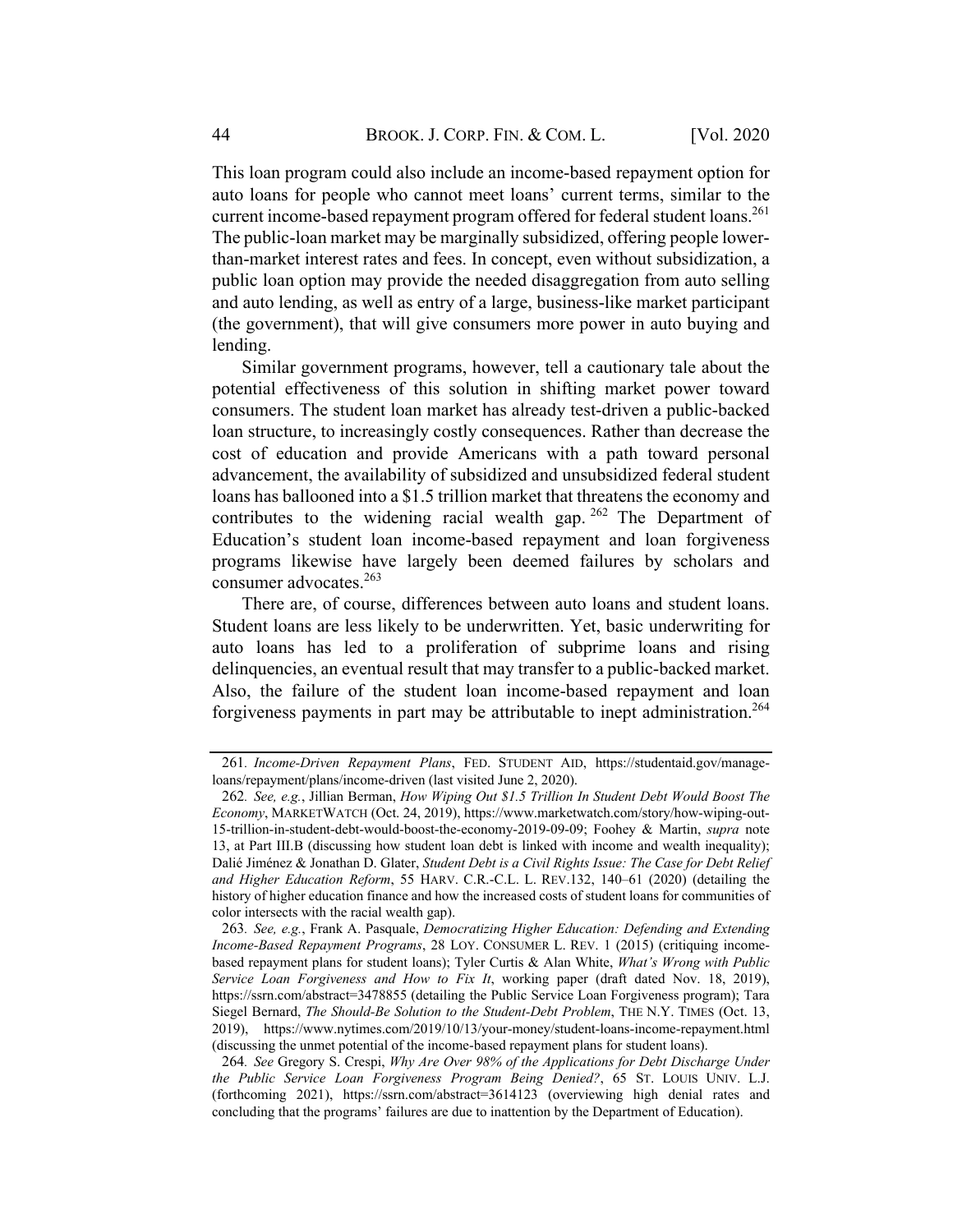The success of any public-backed loan program will depend on administrative buy-in and attention.

The United States' home mortgage market provides another story of caution in creating government-backed auto loan options. For decades, Congress prioritized people's purchases of houses, creating a federallybacked mortgage market through the establishment of Fannie Mae in the 1930s and Freddie Mac and in the 1970s. <sup>265</sup> Initially, this federal intervention led to a more stable and consumer-friendly mortgage market as compared to the 1920s. Eventually, though, the benefits of federal intervention did not inure to prospective homeowners. Instead, the mortgage meltdown, fueled by subprime loans disproportionately sold to communities of color, contributed to the 2008 financial collapse. $266$ 

Part of the growth in the student loan market is the increasing importance of higher education.<sup>267</sup> The home mortgage market likewise grew because of the public perception that owning a home is an integral part of the American dream. Having an automobile is even more imperative than pursuing higher education or owning a home. One cannot drive their home to work. But one can live in their car. There are reasons to be skeptical that once implemented, a government-backed auto loan market will benefit consumers. The benefits of government intervention of this nature may inure to private lenders, potentially further catalyzing subprime auto loans. Other ideas for interventions should be considered with a healthy cynicism about a publicbacked auto loan market in mind.

Alternatively, the government could subsidize the purchase of automobiles directly by providing people with cash or a cash equivalent. This intervention also takes as a given that the United States will continue to elevate driving as the most reliable, by far, means of transportation and that people will still purchase vehicles themselves. If so, providing people with some money to purchase automobiles will relieve some from the pressure of saving for vehicles and will decrease the portion of vehicles' value they need to fund with private loans. In a way, this alternative is similar to a public

<sup>265</sup>. See Fannie Mae and Freddie Mac, FED. HOUSING FIN. AGENCY, https://www.fhfa.gov/ SupervisionRegulation/FannieMaeandFreddieMac/Pages/About-Fannie-Mae—-Freddie-Mac.aspx (last visited May 23, 2020).

<sup>266</sup>. See Foohey & Martin, supra note 13, at Part III.A (discussing racial inequality in the mortgage market); CHRISTOPHER K. ODINET, FORECLOSED: MORTGAGE SERVICING AND THE HIDDEN ARCHITECTURE OF HOMEOWNERSHIP IN AMERICA 21 (2009) (discussing how Black communities were targeted for subprime loans and how the mortgage market collapsed).

<sup>267</sup>. See Jiménez & Glater, supra note 256, at 140–41; Frank Newport & Brandon Busteed, Americans Still See College Education As Very Important, GALLUP (Dec. 17, 2013), https://news.gallup.com/poll/166490/americans-college-education-important.aspx (reporting that 70% of people surveyed indicated a college education is very important); but see Stephanie Marken, Half in U.S. Now Consider College Education Very Important, GALLUP (Dec. 30, 2019), https://www.gallup.com/education/272228/half-consider-college-education-important.aspx

<sup>(</sup>reporting a decrease in perceptions about the importance of college, possibly in reaction to the increasing costs of higher education).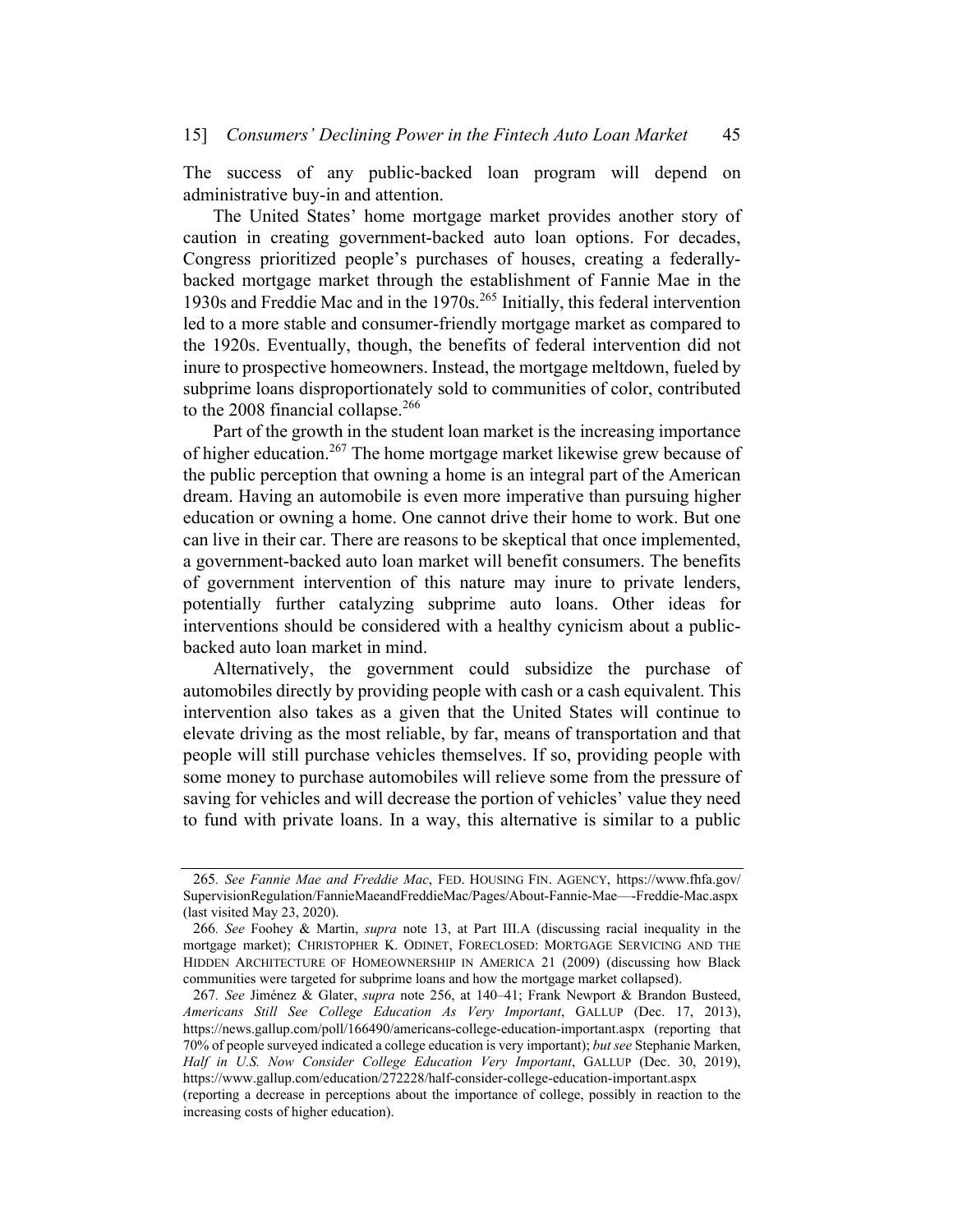health insurance option.<sup>268</sup> The government would subsidize automobiles on the reasoning that affordable driving is essential, like affordable healthcare is essential. People should not be driven to filing bankruptcy to keep their cars, just as they should not have to use the bankruptcy system as their medical insurer of last resort.<sup>269</sup> The specifics of the scale and implementation of such a program is beyond the scope of this Article. Indeed, instead of money, the program could provide people with cars themselves, effectively turning the government into a long-term car rental outfit.

At this juncture, it is more important to reflect on the core characteristics of America's current "car economy" and how its workings should inform the auto loan market. The conclusion of this consideration may be that drastically changing transportation in America is a more cost-expedient and socially effective solution to problems with the car economy, even if such changes seem so radical as to be impossible. Subsidizing cars likely would put more cars on the road, which would affect the environment,  $270$  and could backfire by allowing lenders' power to coalesce even more. It also goes against current notions of safety and urban planning.<sup>271</sup> Instead, the past decade's rapid increase in auto debt outstanding and delinquencies presents a moment to rethink public transportation across America. That moment is even more urgent now as the United States recovers from the COVID-19 pandemic's economic effects.

## **CONCLUSION**

America is both a country of cars and a country that embraces technological innovation. The auto industry understands that people need cars and the promise of fintech to deliver cars and loans for those vehicles. Although auto dealers and lenders will argue that fintech innovations benefit consumers, an analysis of the auto market warns that people will continue to lose ground against dealers and lenders. The essential nature of cars feeds, in

<sup>268</sup>. See Margot Sanger-Katz, The Difference Between a 'Public Option' and 'Medicare for All'? Let's Define Our Terms, N.Y. TIMES (Feb. 19, 2019), https://www.nytimes.com/2019/02/19/upshot/ medicare-for-all-health-terms-sanders.html (discussing federally subsidized health care options).

<sup>269</sup>. See David U. Himmelstein, Robert M. Lawless, Deborah Thorne, Pamela Foohey, & Steffie Woolhandler, Medical Bankruptcy: Still Common Despite the Affordable Care Act, 109 AJPH 431 (2019) (reporting that almost two-thirds of people who file bankruptcy list a "medical contributor" to their filings); Foohey et al., *Life in the Sweatbox, supra* note 208, at 242–43 (reporting that a majority of people report going without healthcare and health insurance in the years prior to filing bankruptcy).

<sup>270</sup>. See History of Reducing Air Pollution from Transportation in the United States, U.S. ENVIR. PROT. AGENCY, https://www.epa.gov/transportation-air-pollution-and-climate-change/ accomplishments-and-success-air-pollution-transportation (last visited Sept. 17, 2020) (discussing the history of poor air quality from vehicle emissions).

<sup>271</sup>. See Kea Wilson, Ten Simple Policies to Subtract Cars From Our Streets, STREETSBLOG USA (Feb. 24, 2020), https://usa.streetsblog.org/2020/02/24/ten-simple-policies-to-subtract-carsfrom-our-streets/ (noting how deaths in the United States are tied to motor vehicles); supra note 3.